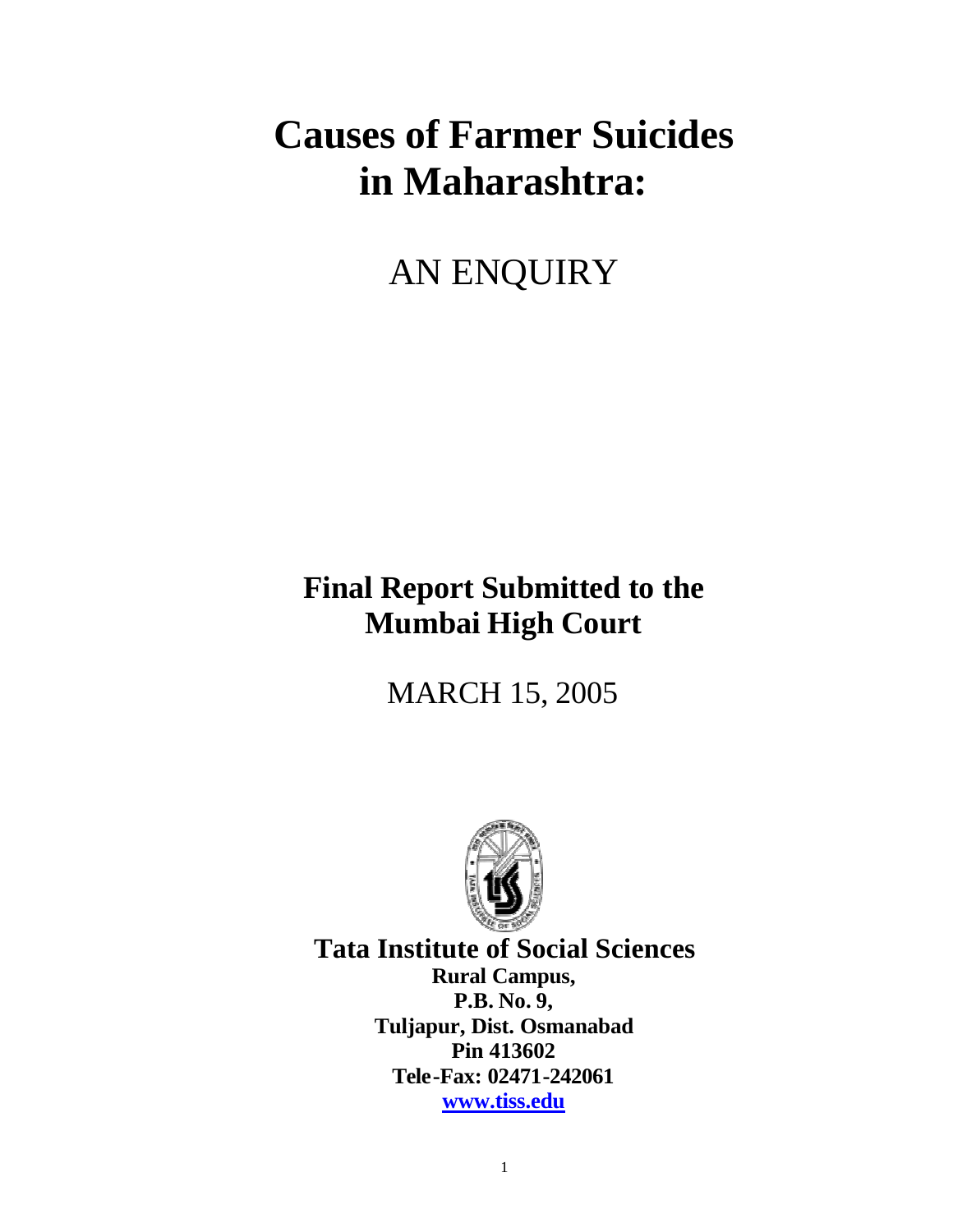|                   | Acknowledgements<br>Summary                                 | ii<br>iii      |
|-------------------|-------------------------------------------------------------|----------------|
| <b>Section 1:</b> | Background and Introduction                                 | $\overline{2}$ |
| <b>Section 2:</b> | <b>Research Methodology</b>                                 | 6              |
| <b>Section 3:</b> | Analysis                                                    | 10             |
| <b>Section 4:</b> | Causes and Linkages                                         | 35             |
| <b>Section 5:</b> | Recommendations                                             | 38             |
| <b>Annexures</b>  |                                                             |                |
| I                 | <b>National Agriculture Policy Document</b>                 | $A1-17$        |
| $\mathbf{I}$      | High Courts Judgment $(1st December)$                       | A18-21         |
| III               | <b>Research Teams Logbook</b>                               | A22            |
| IV                | <b>Agreement on Agriculture</b>                             | A23-29         |
| V                 | Letters sent to the District Collectors                     | A30            |
| VI                | Letter sent to the Jt. Director APC                         | A31            |
| <b>VII</b>        | Letter sent to Commissioner Agriculture                     | A32            |
| <b>VIII</b>       | Communication from District Collector, Dhulia               | A33            |
| IX                | <b>Communication from Commissioner Agriculture</b>          | A34-42         |
| X                 | First Communication from Jt. Director APC                   | A43            |
| XI                | Second Communication from Jt. Director APC                  | A44-47         |
| XII               | <b>Information from Commissioner Nagpur</b>                 | A48-56         |
| XIII              | <b>Information from District Collector Jalna</b>            | A57-63         |
| <b>XIV</b>        | Information from Mr. Prakash Pohare, Deshonnati             | A64-72         |
| XV                | Questionnaire and Focus Group Discussion Guidelines         | A73-82         |
| <b>XVI</b>        | List of the family members of the deceased with             | A83-86         |
| <b>XVII</b>       | List of persons in Group Discussions interacted with        | A87-88         |
| <b>XVIII</b>      | List of experts interacted with                             | A89            |
| <b>XIX</b>        | <b>Selected Case Studies</b>                                | A90-100        |
| XX                | Estimated Credit Requirement Short Term Loan (Crop<br>Loan) | <b>A101</b>    |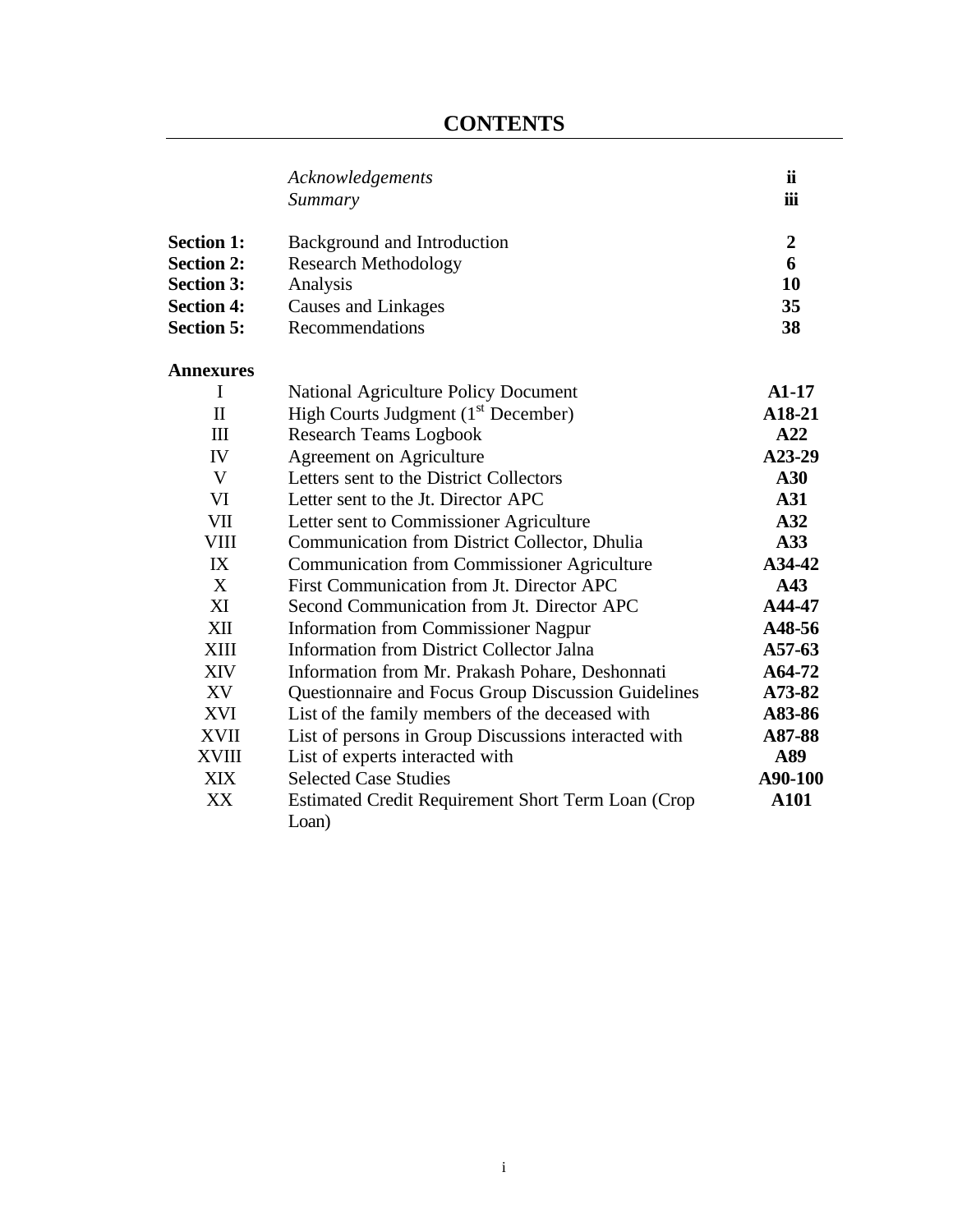## **ACKNOWLEDGEMENTS**

The phenomenon of the suicides of the farmers' is one of the most tragic events in the history of India. It was with heavy hearts and a sense of despair that the research team of the Tata Institute of Social Sciences, Rural Campus, Tuljapur, took up the task of this enquiry honouring the directive of the Honourable High Court. Given the short duration that was available to the research team, it was mandatory that the team would draw on the goodwill of the people who were equally concerned about this matter. Without their invaluable support, this study would not have become possible.

On the behalf of the Institute, we would, therefore, like to gratefully acknowledge the contributions they have made to make this report see the light of the day. Mr. Prakash Pohare not only provided the list of the persons who took this extreme step but was also a pillar of strength. Mr. Vijay Javandhia, Mr. Subhas Palekar and Mr. Ram Kalaspurkar, along with the members of the Maharashtra Organic Farming Association, gave us useful insights. Mr. Datta Patil spared his time and energy for us and shared his information base with us. Mr. Nitin Sardar was a source of strength in the Yavatmal District. Mr. Atmaram Rathod, Mr. Prakash Butale, Mr. Ashok Kale were of immense help in the field.

Dr. Sudhirkumar Goyal provided us the data from his office (Commissioner Agriculture). Mr. R.K. Meshram gave us the relevant information from the office of the APC and the district collectors of Jalna and Dhulia got back to us on our communications, along with Commissioner Nagpur.

We also benefited immensely from our interactions and communication on emails and through telephonic conversations with Dr. Suman Sahai, Dr. Vandana Shiva, Dr. Shereen Ratnagar, Mr. Boraoke, Prof Suresh Sharma, Dr. Ganesh Devy, Mr. Asheesh Sharma, Dr. D.B. Mohanty, Dr. K.G. Kshirsagar, Dr. K.C. Malhotra, Dr. Rajani Desai and Mr. Balkrishna Renke.

Without the support of our colleagues who agreed to pitch in for us during our absence it would not have been possible for us to do justice to our task. We would like to the Publications Unit of TISS for pitching in at the most crucial juncture. But for their support the report would not have seen the light of the day.

Our Director, Prof. S. Parasuraman not only actively encouraged us, but also shared with us his rich experience. We could draw on him whenever and wherever we wanted. It is not a truism to state that this research would not have become possible without his total support and belief in the team and the commitment to the cause of a just society.

Finally, we acknowledge our eternal debt to those who have perished and to their families for the courage shown in living the drudgery of day-to-day existence and the courtesy extended to us during our field research. This research will be futile if the Republic does not address the injustice meted out by a systemic crisis seriously.

We remain, in gratitude and in humility...

#### **Ajay Dandekar, Shahaji Narawade, Ram Rathod, Rajesh Ingle, Vijay Kulkarni, and Sateppa Y.D.**

*March 15, 2005*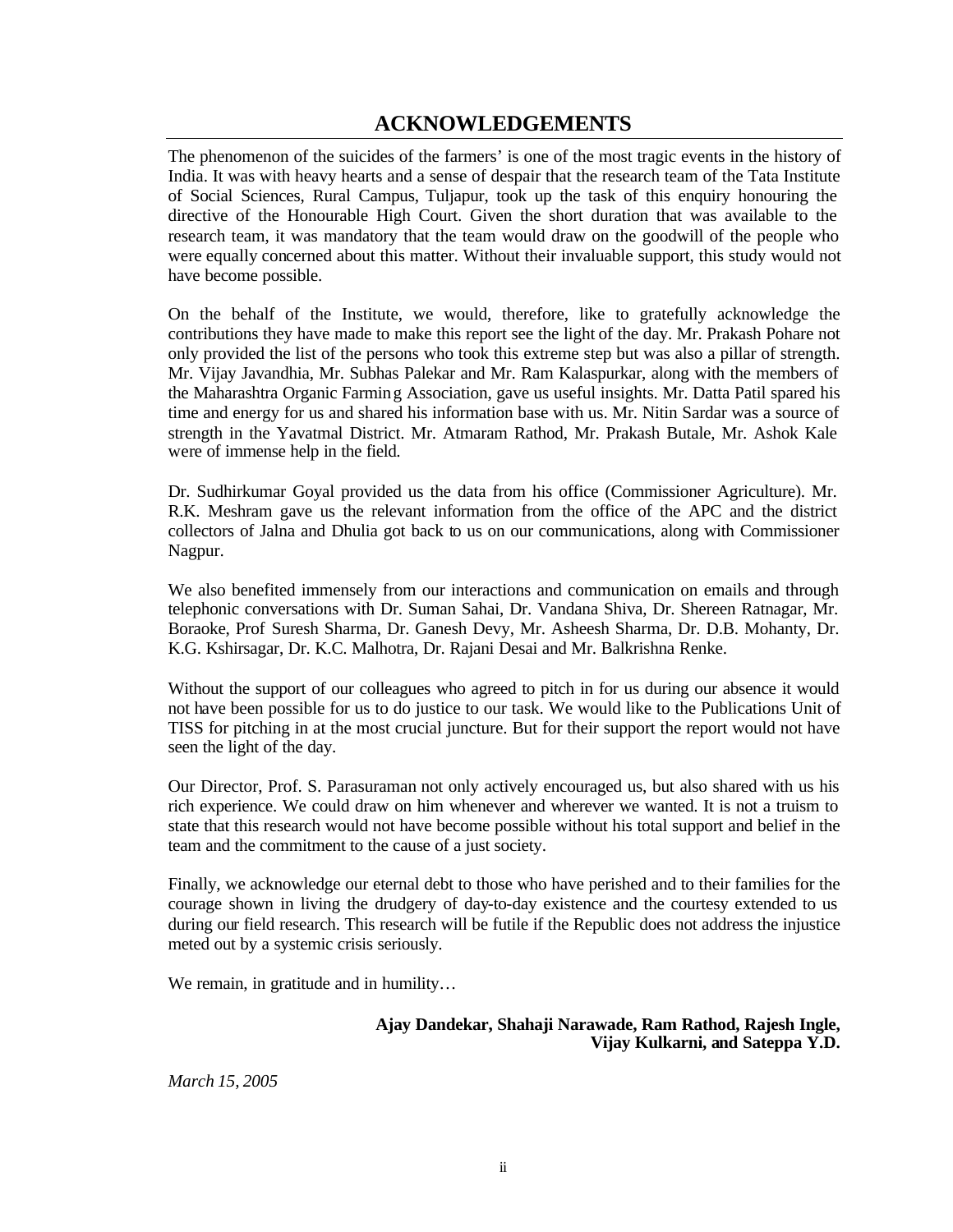## **1. Introduction**

The All India Biodynamic and Organic Farming Association wrote to the Mumbai High Court expressing concern over the suicides of farmers. The Hon. High Court treated the letter as a petition and admitted it to the bench. The Court impleaded the Tata Institute of Social Sciences (TISS) as a consultant to the case<sup>1</sup> and on the request of the Institute granted eight weeks time to submit a report on the possible causes of the suicides. It also directed the TISS to submit an Interim Report to the High Court by the end of the fourth week. The involvement of TISS is limited to examining the causes of the suicides in the given limited time frame and submit its report in two stages — the interim and the final.<sup>2</sup>

This Report on the farmer suicides in the state of Maharashtra is being submitted as per the Judgment of the Court that made the TISS a consultant in the Public Interest Litigation Number 164 of 2004. The nature of this report is to primarily apprise the Court of the causes that led the farmers to take this extreme step, as per the findings of the research team. The Interim Report was submitted to the Court on February 16, 2005, and this Final Report is being submitted on its due date — March 16, 2005.

## **2. Method**

The total numbers of suicides reported in Maharashtra, till December 2004, were 644, with most of the deaths occurring in the Vidharbha, Marathwada and Khandesh regions of the state. Thus, the present investigation concentrated on these regions. Out of the total 644 farmer suicides, a sample of five per cent, i.e., 36 cases were identified for the study. While TISS analysed the information available for all cases, it directed its attention to these 36 cases. A six-member TISS team consisting of Prof. Ajay Dandekar, Mr. Shahaji Narawade, Mr. Ram Rathod, Mr. Rajesh Ingle, Mr. Vijay Kulkarni, and Mr. Satteppa Y.D. worked for over two months in 12 districts spread over the aforementioned three regions of Maharashtra. We conducted detailed case studies (life history approach) of all the families of the 36 cases; we also conducted several focus group discussions with farmers in each of the 36 villages covered. The TISS also collected information from several agencies and groups (including the government) that have worked / are working with farmers in and outside Maharashtra.

We present the salient findings of our study. Though the in depth analysis will require more time than what was available to us, the case studies and group discussions conducted across the study districts bring out a number of conclusions.

## **3. Conclusions**

l

Repeated crop failures, inability to meet the rising cost of cultivation, and indebtedness seem to create a situation that forces farmers to commit suicide. However, not all farmers facing these conditions commit suicide — it is only those who seem to have felt that they have exhausted all avenues of securing support have taken their lives.

<sup>1</sup> High Court Order, Annexure II

<sup>2</sup> The Institute, however, is seized of the grave nature of the phenomenon and pledges to initiate a comprehensive study of the crisis in the agrarian system. The report of this study too will be submitted to the Court as and when the study is completed.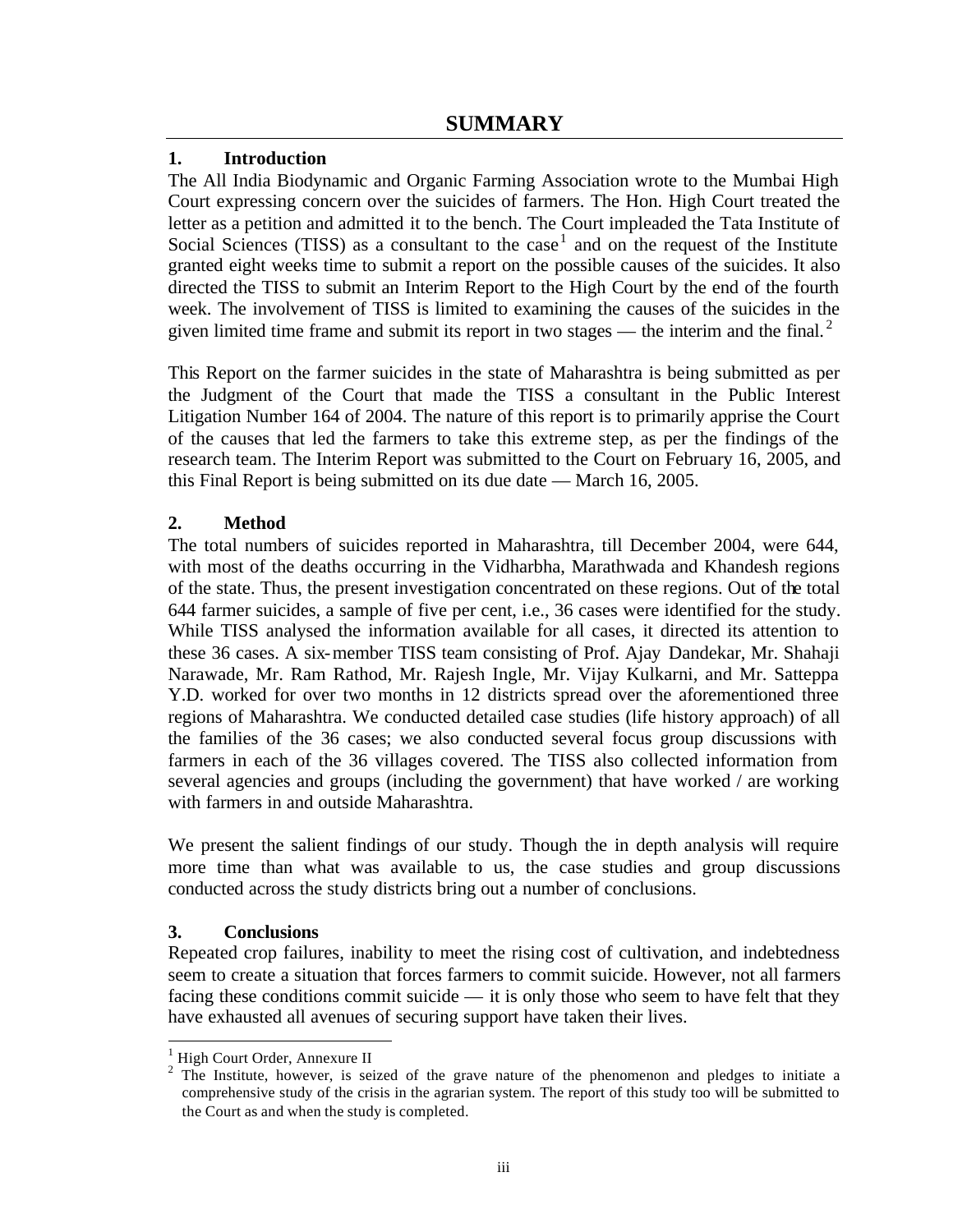It is not only the landed who have a crisis of indebtedness to deal with. There were a number of landless families who had leased land on a short-/long-term basis by securing loans.<sup>3</sup> It was also noticed that many landless families managed to acquire money through migration to cities and purchased lands in the late eighties and early nineties.<sup>4</sup> Many such families were caught up in cycles of debt and destitution, which ultimately led to the suicide of the head of the family. Thus, the survivors were reduced to landlessness due to debt. Among those committed included medium and large landowners who were also affected by a high level of un-payable debt.<sup>5</sup>

In the cotton belt, the crop seems to have failed more than once in the last four years. This crop failure has always not been associated with natural calamities, such as failure of rain or un-seasonal rains leading to destruction of crops. The causes are an increase in pest attacks in the last few years, especially from 1995 onwards. This meant that the farmers needed more money to pay for pesticides, though, in the end, a high level of pesticide use did not prevent crop failure.

Longitudinal data available with government sources indicate declining productivity of land. This meant increased use of fertilisers to enhance productivity of land. The information available indicates that farmers have been spending more on fertilisers even while crop performance has been showing a declining trend. The group discussions and case studies point to the fact that the quantity of use of fertiliser per acre rose in the midnineties and has now reached a saturation point. There appears to be a decrease in the production per acre in the same area.

Most families indicated that they did not have access to extension machinery of the government in giving sound information on how to deal with pests and declining productivity of land. The farmers are dependent on agents of fertiliser and pesticide companies for advice on seeds and crop care. The information base of the farmers is, thus, limited to the data provided by the agents and their products. A false perception of prosperity is being created in the minds of the cultivators that prompts them to take serious risks in terms of fertiliser-based cropping pattern.

Input costs have also exhibited a sharp rise. Agriculture has become more expensive post-1995. This rise in the input cost is reflected in the electricity bills, rising costs of high yielding variety (HYV) seeds, fertilisers, energy (diesel), transportation, etc. The rising input cost is not matched by the crop yield and price obtained. The minimum support price has not been available to all farmers, particularly the small and marginal farmers. Large landowners have been able to benefit from support price, when the government has occasionally provided such support. The absence of support price has had serious implications to the farmers.

Declining opportunities in non-farm employment has further aggravated the crisis. It seems that in areas where suicides have occurred, non-farm options are getting limited.

 $3 \text{ Case } 25, 28.$ 

<sup>4</sup> Case 35, 27.

<sup>5</sup> Case 31, 33.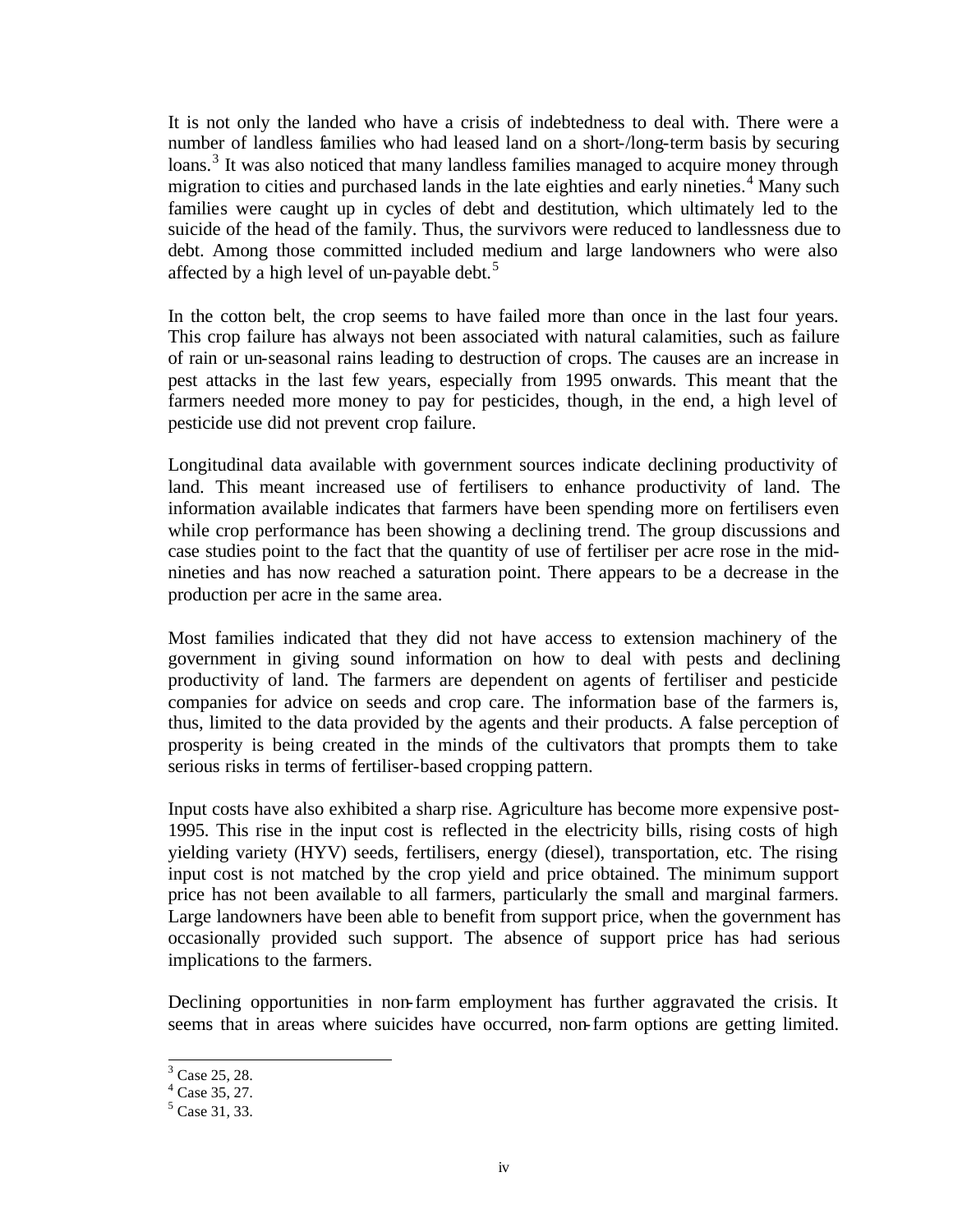There are also instances where members of families have returned to land after losing work in urban areas or have faced lack of opportunities in the non-farm sector outside the village.<sup>6</sup> It is a matter of serious concern that non-farm employment opportunities are shrinking in off-farming seasons. Thus, declining non-farm opportunities together with repeated crop failures and indebtedness might have created acute conditions of distress for families in rural areas.

In all these areas, there is a noticeable absence of irrigation and sustainable harnessing of water resources. As a result, agriculture is mostly rain dependent (more so in the context of the crisis in groundwater availability for farming). The over dependence of the farmer on the HYV seeds, pesticides and fertiliser-based cropping demands water. It was noticed that there was a noticeable scarcity of water, including groundwater.<sup>7</sup>

The tendency towards commercial (cash) crops increased in the late eighties, and this tendency is not limited to big and medium sized landholders alone. Even the landless and small landholders have been acquiring land on lease for cash crop cultivation. In the absence of credit and other inputs like facilitation and support price, dependence on cash crops may have contributed to the agrarian crisis in the areas. Thus, the life of farmers is governed by loans taken mostly to support farming.

Life histories and case studies conducted for this study reveal that there has been sharp increase in the dependence on loans to enable cultivation. The tendency to take loans increased in the nineties. The farmers took their first loan from banks (banks gave loan only once, with a further loan possible only after repayment of the outstanding loan). The later loans were from private parties to repay the bank loan (default of which would result in attachment of the land or mortgaged house). Even for those with an ability to get loan from the formal sector, access to informal sector loans was indispensable. Thus, over 75% of the farmers had loan commitments to non-formal sources.

Those farmers who faced repeated crop failures accumulated loans beyond their capacity to repay. Thus, most of victims had turned defaulters over the last four years. This points to a serious crisis as reflected in the absence of the support system to bail the farmers out, in the form of relatives, neighbours, banks and even the moneylenders who had stopped giving the loans to them lately. Many farmers tried to diversify their employment opportunities with new loans. Some had gone in for purchase of tractors in order to rent it out. Medium- and large-sized landholders followed these strategies, $8$  but many did not succeed in their efforts, resulting in higher debt burdens.

These are the conditions and the contexts that forced the victims to take the extreme step of suicide. During the course of our discussions with the villagers, we discovered that the conditions of the others wan not much different and that most of them suffered from the same tensions and problems.

<sup>6</sup> Case 21, 30, 35.

 $7$  Case 21, 23, 31.

<sup>8</sup> Case 31, 33.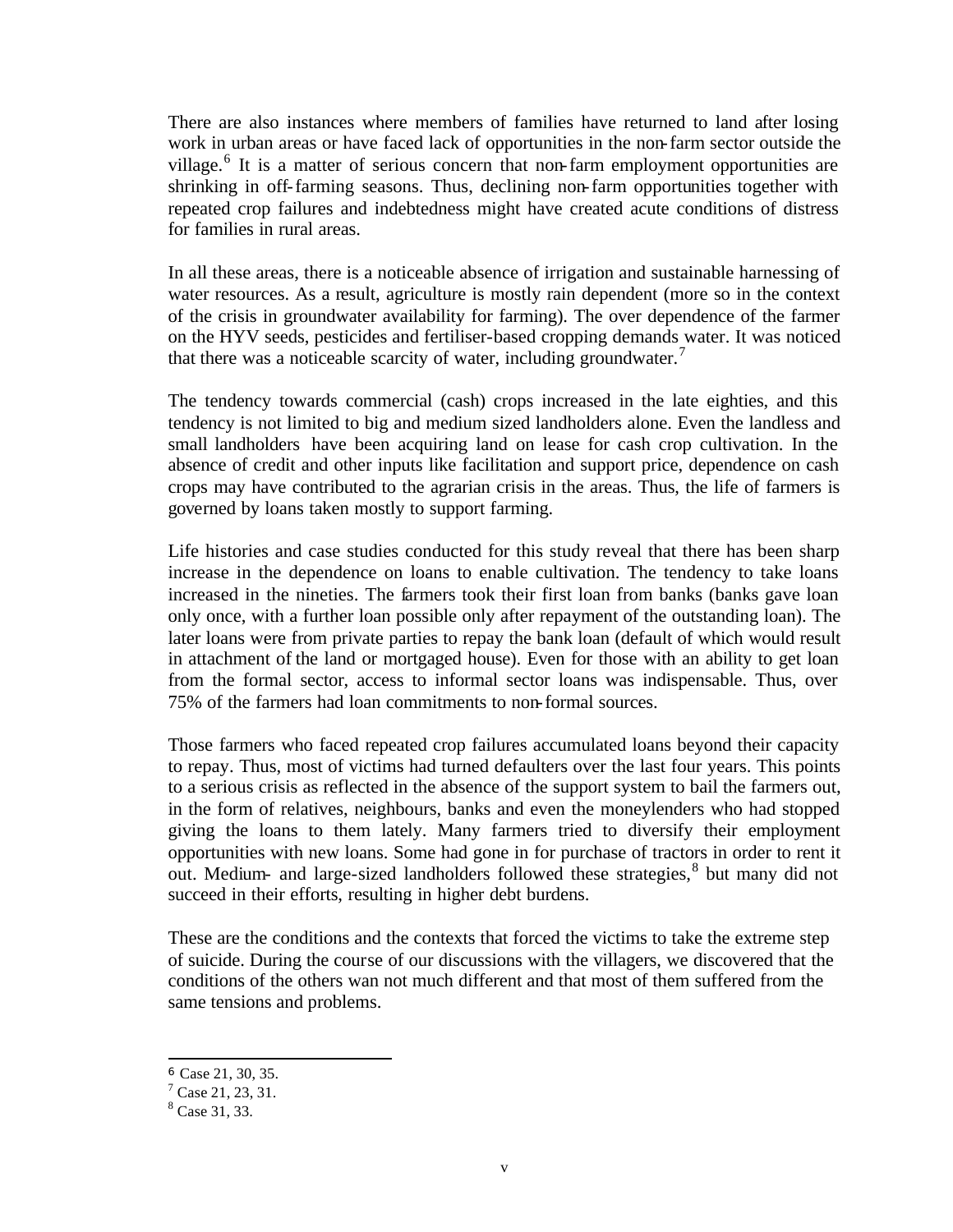## **4. Recommendations**

## **4.1 Recommendations for Immediate Relief and Rehabilitation**

- 4.1.1 An immediate (adequate) compensation be offered, on a priority basis, to the families of the victims. In order to do that, a committee comprising eminent persons / representatives from institutions / activists and voluntary organisations be set up under the aegis of the Court, which should have a high-level government nominee. The committee should recommend the form and the content of the relief to the Court to consider. In the meanwhile an ex-gratia payment of Rs. 2.5 lakhs to the victim's families be made in order that they may continue their existence with dignity.
- 4.1.2 A committee of eminent persons/representatives from institutions/activists and voluntary organisations be set up to arrive at a correct and complete list of farmers who have committed suicide. This committee may have a specific time limit to submit its (comprehensive) list to the Court. The Court should direct district officials to investigate the circumstances leading to the farmers committing suicide. Our investigation and reports from activists in the field show that suicides by the farmers are not clearly registered and investigated.
- 4.1.3 As many issues in the case are in the purview of the Union Government, it should be made a party in the suite and be directed to submit a detailed affidavit on matters raised in this Report.
- 4.1.4 The Court should immediately ask the State Government, the Union Government, the Life Insurance Corporation of India, and the Agriculture Insurance Corporation of India to create an insurance safety net that covers the assurance of minimum life support system for the cultivators and their production system as a whole.
- 4.1.5 The Court should direct the state to look into its extension work in the field of agriculture and come up with a comprehensive action plan to revamp the set up, its training and its information base. The farmers could access the information through e-networks (similar to e-chaupals). The Court may ask the State Government to take cognisance of the fact that its extension work in agriculture is not making an impact on the mindsets of the cultivators. The Court should ask the government to propagate the alternative low cost organic/natural farming system through a strong network of voluntary bodies, and activists working on these issues and farmers' organisations.

#### **4.2 Recommendation for Long-Term Solutions to Agrarian Crisis in Maharashtra**

4.2.1 Any relief is a short-term measure. Long-term measures should be the rehabilitation of a system, in this case the agrarian production system itself. In this context, the Court should direct the Central Government to come up with policies that focus on farmers rather than seed and fertiliser corporations, who enhance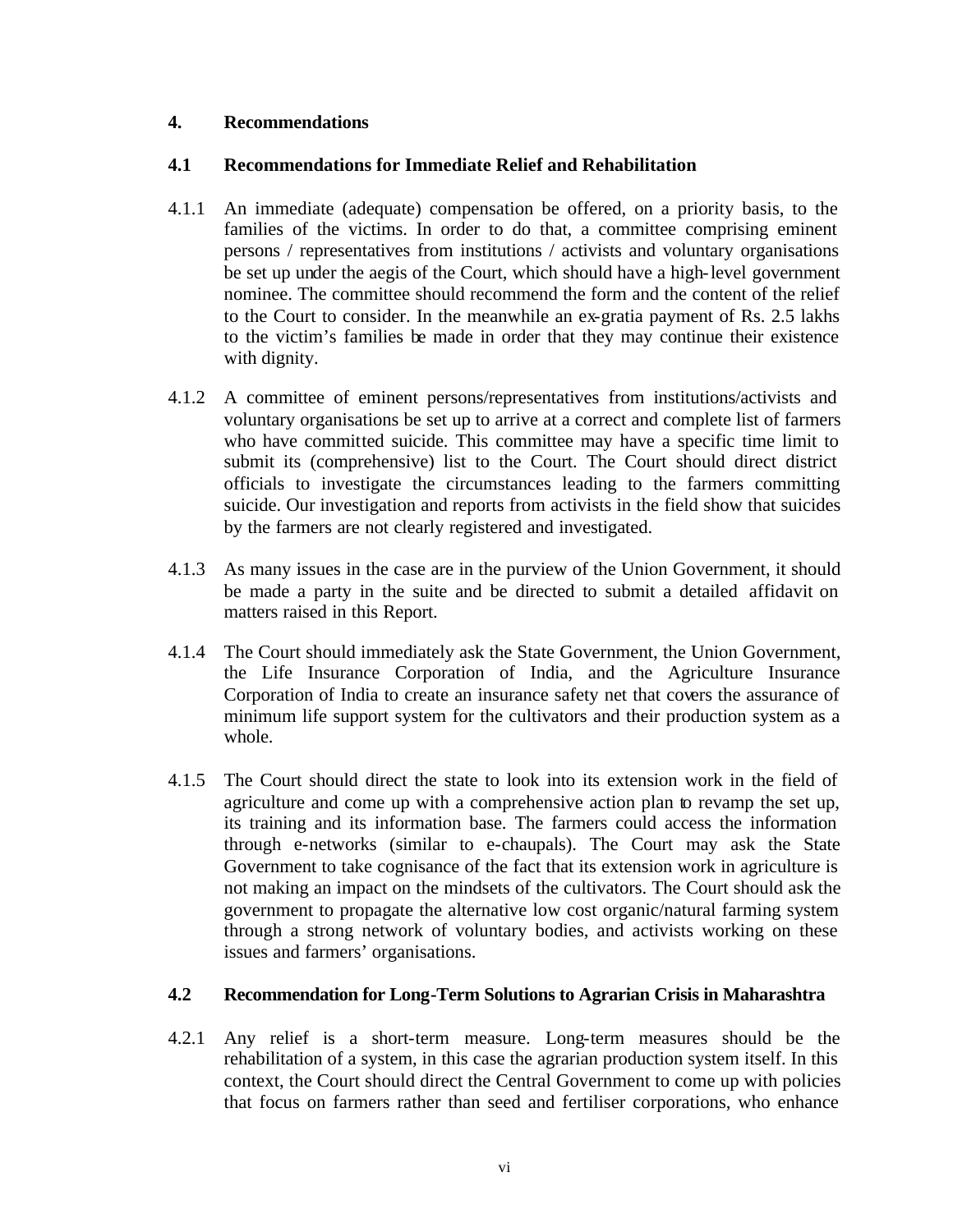their profit margins at the cost of millions of farmers. The Court could direct the Central Government to frame policies that would support the marginal and small farmers to remain on land. For millions of farmers, there are no clear livelihood options in the non-farm sector. It is in this context that the policies of the Government of India should support cultivation, by enabling farmers to meet the cost of cultivation, and price support to stay out of debilitating indebtedness. This can be done through the National Bank for Agriculture and Rural Development. The Central Government should also be directed to reduce the interest rate on the credit offered to cultivators. (The current level of interest rates for loans offered by public sector banks is very high.) There should be a time-bound plan of five years within which the Government of India should meet this cost.

- 4.2.2 The Central Government should also go for a differential matrix in terms of minimum support prices. The minimum support price mechanism should take care that it matches the cost of cultivation in each state, crop by crop.
- 4.2.3 The Central Government should announce, on a priority basis, the provisions of a safety net for the cultivators and their families. This net should be comprehensive in scope.
- 4.2.4 The Central Government should immediately announce the setting up of a commission with statutory powers that takes decisions on issues such as genetic modification technology and its impact on Indian agriculture, agriculture pricing policy and cropping pattern. The commission should also look into the issue of integrating the irrigation schemes in terms of surface and groundwater and integrate the line departments in order that the schemes are implemented efficiently.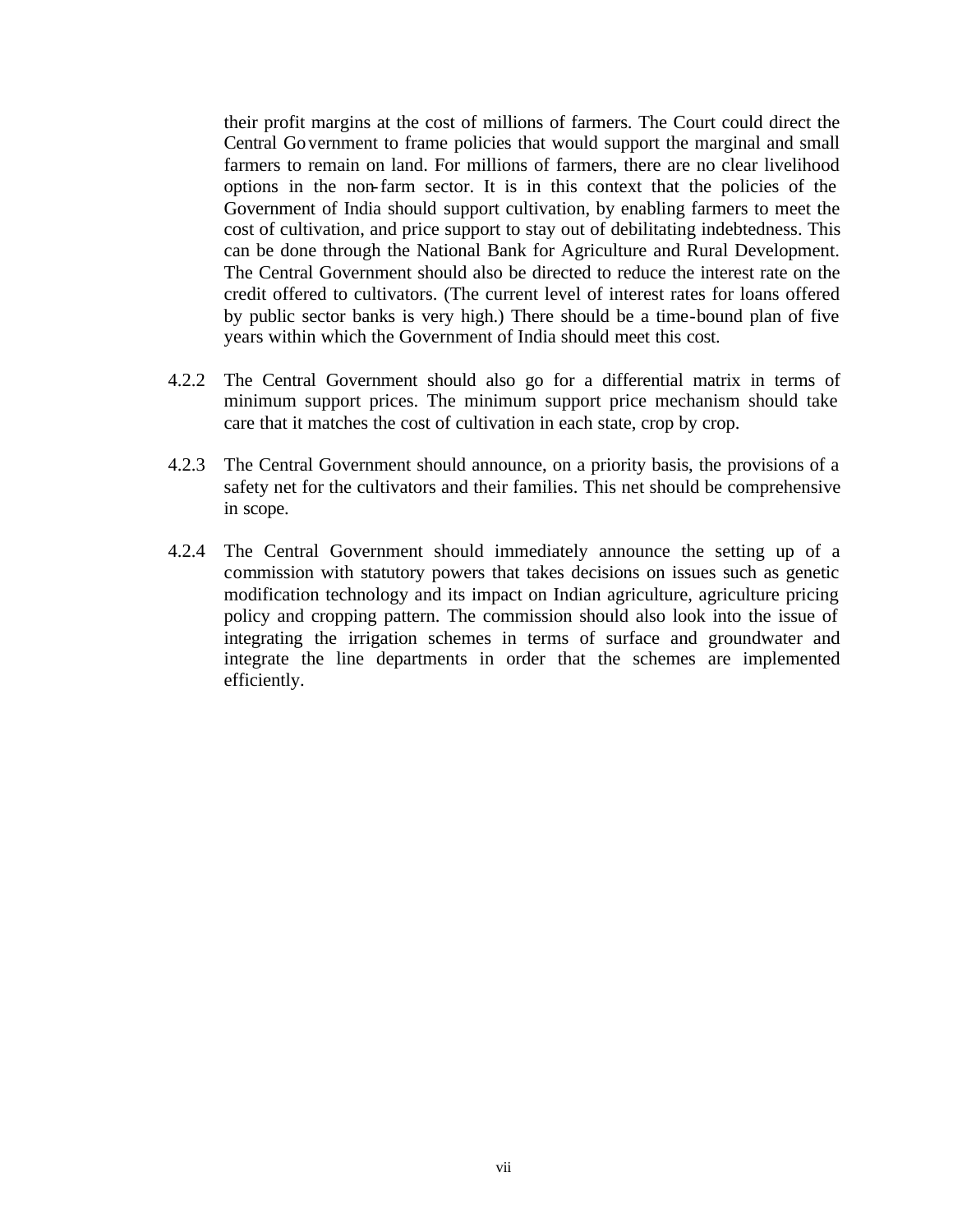# Causes of Farmer Suicides **in Maharashtra:**

AN ENQUIRY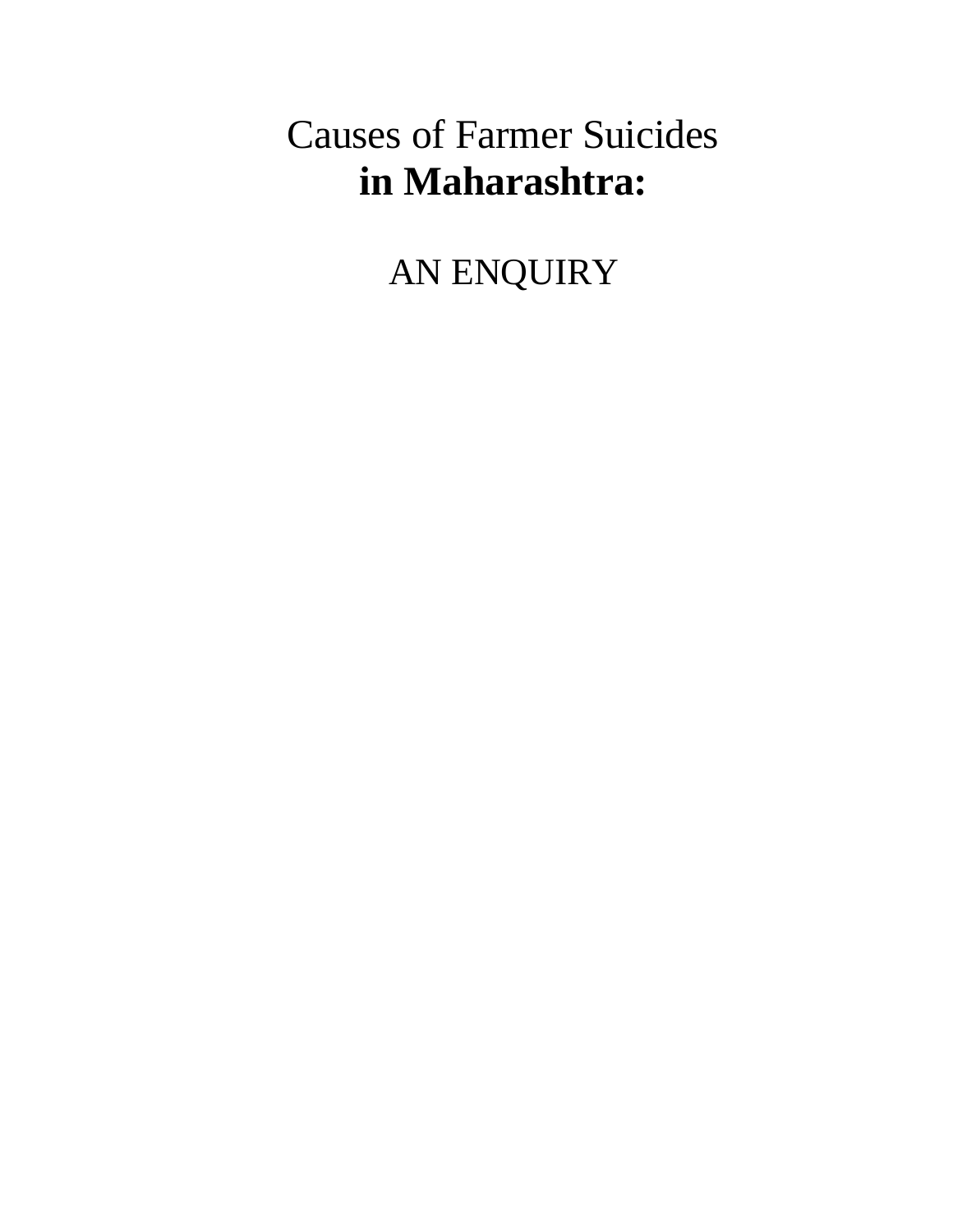## **SECTION I Background and Introduction**

#### **1.0 Introduction**

The National Policy on Agriculture seeks to actualize the vast untapped growth potential of Indian agriculture, strengthen rural infrastructure to support faster agricultural development, promote value addition, accelerate the growth of agro business, create employment in rural areas, *secure a fair standard of living for the farmers and agriculture workers and their families*, discourage migration to urban areas and face the challenges arising out of economic liberalization and globalization. <sup>9</sup> (See Annexure 1 for the complete text)

The spate of suicides in the states of Andhra Pradesh, Punjab, Karnataka and Maharashtra, coupled with the declining share of agriculture in the Gross Domestic Product (GDP) and increasing burden on the agrarian system belies the bfty, almost ideal, claims put forth in the National Policy on Agriculture. These suicides point to a greater crisis in the agrarian system as a whole where the suicide is a symptom of a greater malaise that threatens millions of farmers and the landless agricultural labourers in the sub-continent. We need to go the roots of that very crisis in order to arrive at a causation that can explain the suicides.

The All India Biodynamic and Organic Farming Association wrote to the Mumbai High Court expressing concern over the suicides of farmers. The Honourable High Court treated the letter as a petition and admitted it to the bench. The Honourable Mumbai High Court impleaded the Tata Institute of Social Sciences (TISS) as a consultant to the case, <sup>10</sup> and on the request of the Institute granted eight weeks time to submit a report on the possible causes of the suicides. It also directed the TISS to submit an Interim Report to the High Court by the end of the fourth week.

The involvement of TISS is limited to examining the causes of the suicides in the limited time frame given and submit its report in two stages — the interim and the final. This Report on the farmer suicides in Maharashtra is being submitted as per the Judgement of the Court that made the TISS a consultant in the Public Interest Litigation Number 164 of 2004. The nature of this report is to primarily apprise the Court of the causes that led the farmers to take this extreme step, as per the findings of the research team. The work on the interim report was initiated in the month of December.<sup>11</sup> The interim report was submitted to the court on the February 16, 2005, and this final report is being submitted on its due date — March 16, 2005.<sup>12</sup>

The Institute, however, is seized of the grave nature of the phenomenon and pledges to initiate a comprehensive study of the agrarian production system. The report of this study, too, will be submitted to the Court when the study is completed.

 9 National Agricultural Policy, Ministry of Agriculture, Government of India, July 2000, pp 2.

<sup>&</sup>lt;sup>10</sup> High Court Order, Annexure II.

 $11$  See Annexure III for the research team's logbook.

 $12$  This is as per the judgment of the Court delivered on the February 16, 2005.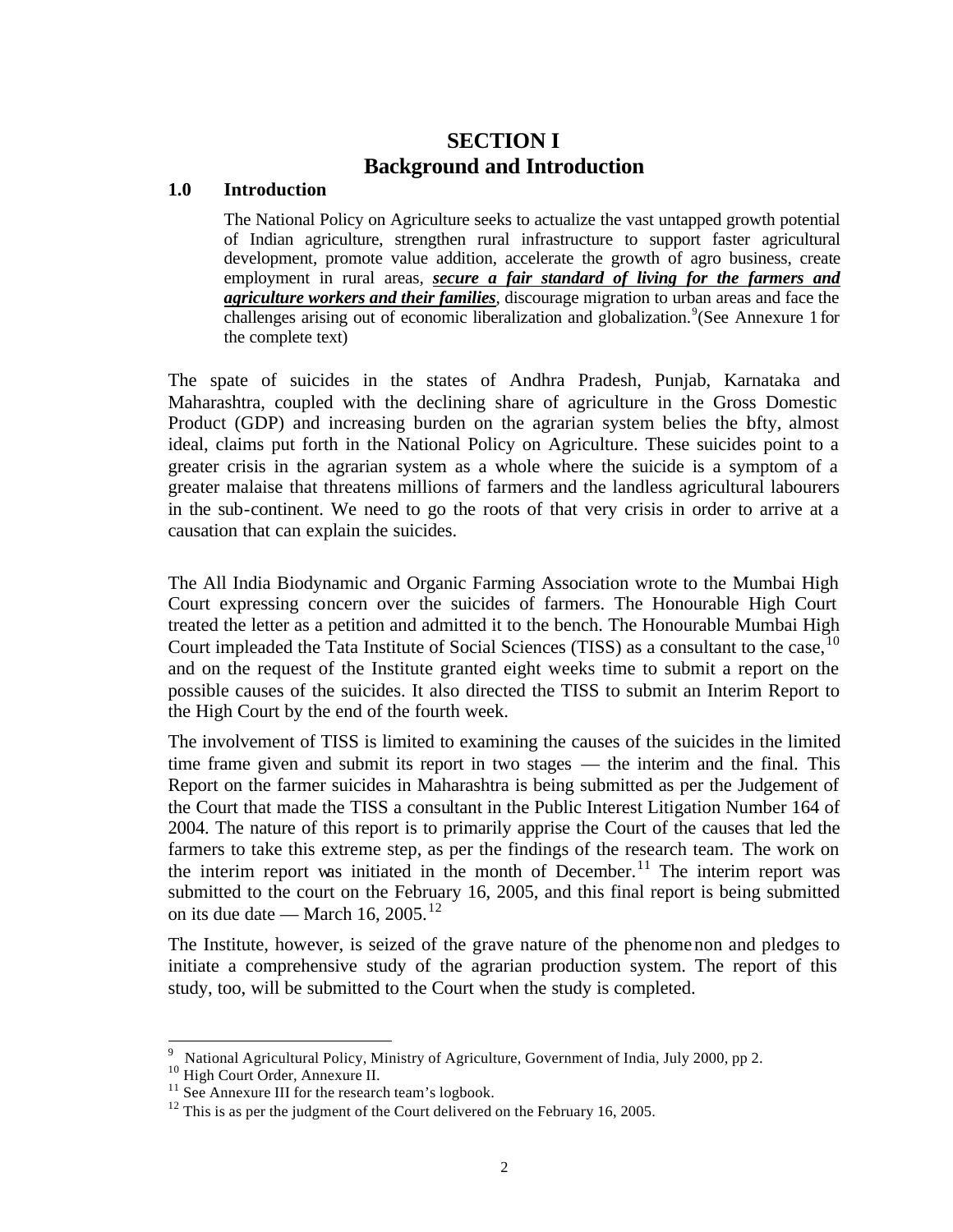This report is divided into five sections.

- Section 1 takes a look at the context in which this Report has been conceptualised. Here, an attempt has been made to understand the way we have moved ahead since the Interim Report. A brief background on the same is presented along with the detailed perspective on the macro-dynamics of the debate on agrarian crisis.
- Section 2 discusses the methodology followed in gathering the information, given the constraints of time and other limitations on the research team.
- Section 3 then puts the analytical framework in place within which the data has been analysed.
- Section 4 locates the linkages and the causes that emerge from the above.
- Section 5 presents recommendations to the Court.

## **1.1 Major Issues**

What is the nature of the agrarian crisis? Why are the spate of deaths that have occurred from 1997 onwards located in the four states of Punjab, Maharashtra, Karnataka and Andhra Pradesh? Does it have anything to do with the opening up of the Indian economy and the process of economic liberalisation that unfolded post-1991, under the aegis of the Structural Adjustment Programme? Is the agrarian production system itself at stake today? These are some of the key issues that we need to understand before we move ahead.

Indian agriculture accounts for almost 25% of the total GDP and 75% of the country's population live in rural areas and hilly terrains. Almost 60–70% of the GDP from agriculture is from subsistence agriculture. Although agriculture contributes to 25% the GDP, its share in world trade is insignificant. With a negligible 0.7% share in world imports and 0.6% in exports, we are not visible in the arena of international trade. Our voice on implementation issues — even though they were in pursuance of Articles 18 and 20 of  $AOA<sup>13</sup>$  — loses its force when we find ourselves isolated. In this context, the Government of India (GoI) has two responsibilities:

- (i) monitor the inflow of imports and movement of international prices of agricultural commodities and take appropriate action to protect the interests of farmers and ensure food security; and
- (ii) domestic policies for agriculture should be calibrated to diversify cropping/activity pattern in line with domestic and external demand and production and eco-friendly products has to be encouraged.

Investment in Indian agriculture has been declining for quite some years. What is the nature of this decline? A rough estimate indicates that the total quantum of the reduction of investment in the rural sector is to the tune of 60% compared to the year 1985. According a research study,

Under the guidance of the IMF and World Bank, successive Indian governments slashed their expenditure on rural development (including expenditure on agriculture, rural development, special areas programme, irrigation and flood control, village industry,

<sup>&</sup>lt;sup>13</sup> See Annexure IV for the text of the AOA.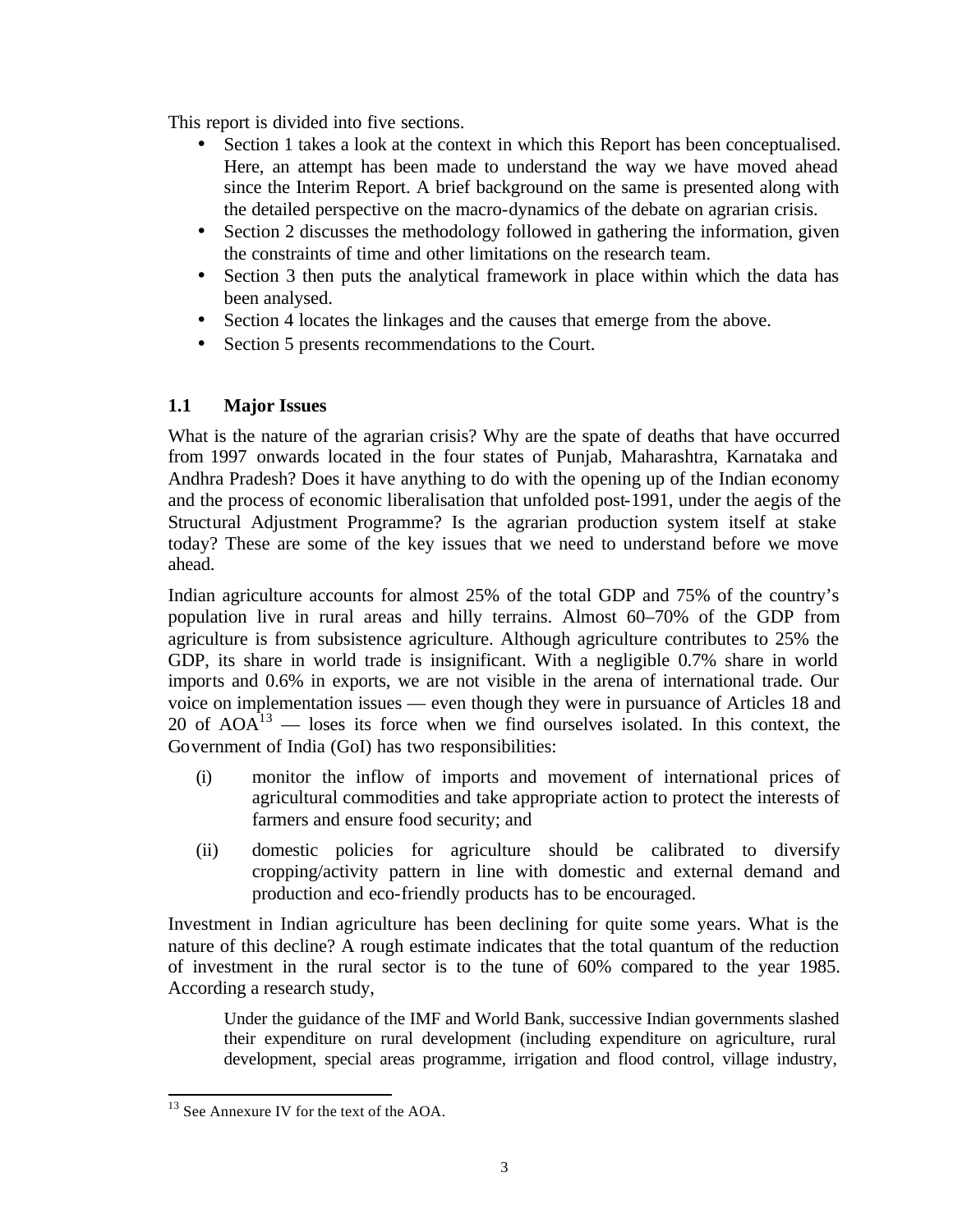energy and transport — the figures are for Centre and states combined) from 14.5 per cent of GDP in 1985–90 to 5.9 per cent in 2000–01. Rural employment growth is now flat; per capita food grains consumption has fallen dramatically to levels lower than the *1939–44 famine*; the situation is calamitous. Were expenditure by the Centre and states on rural development to have remained at the same percentage of GDP as in 1985–90, it would not have been Rs 124,000 crores in 2000–01, but *Rs 305,000 crores, or more than two and a half times the actual amount*. 14

In the context of the agrarian crisis, this is an ominous trend. Let us understand this phenomenon properly. The investment (at 1980–81 prices) stood at Rs. 1,266 crores in 1950–51 and rose to Rs. 5,246 crores by 1978-79. However, it has declined since 1978– 79 and was only Rs. 4,692 crores in 1990–91. The share of agricultural investment came down from 22% in 1950–51 to 19% in 1980–81 and even further to about 10% in 1990–  $91<sup>15</sup>$  This has adversely affected the public sector investment in irrigation as more than 90% of the total public investment in agriculture goes for irrigation. The share of the irrigation sector (in states only) in the total public investment came down from 14.7% in 1980–81 to only 5.6% in 1990–91 (at 1980–81 prices) of the public sector investment, whereas the total increase in investment was at the rate of 6.3% per annum.

Another example is of subsidies. In 1989–90, the total subsidies to agriculture amounted to Rs. 1,3500 crores — these were mainly given on fertilisers, irrigation and electricity. These subsidies have gone towards the development of the wealthier farmers in regions where investments have already poured in.<sup>16</sup> Punjab, for example, received on an average Rs. 1,027/ha in 1980–87 as against the all-India average of Rs.511. Similar is the case for institutional credit.  $Rath^{17}$  reported that less than 30% of the smaller category farmers are members of Primary Agricultural Cooperatives (PACs) for short-term loan (crop loan), while the membership of other (big farmers) is 75–100%.

What is being pointed out that is that the crisis in the agrarian system has its roots in the pre-liberalisation era. The problems have accentuated due to the changed global context that has affected the Indian economy and society in more ways than one. Let us understand the broad strands of that debate. This is crucial, as it would help us place the issue of suicides in the proper context of the general crisis of Indian agriculture.

#### **1.2 The Debate**

l

One strand attributes the suicides to the agro-economic problems, namely crop failure, indebtedness and the macro-policy issues arising out of the WTO-led economic regime. In that context, the Doha Declaration assumes importance. The Doha Ministerial Declaration, adopted on November 14, 2001, stated in Para 13 that member countries commit themselves to:

<sup>14</sup> Desai, R.X. The Economics and Politics of the World Social Forum, *Aspects Of India's Economy,* No. 35, September 2004.

<sup>15</sup> Patil, J., Agriculture and the Eighth Plan, *Yojana*, 37(14–15), 1993.

<sup>16</sup> *India's Challenges and Opportunities: Country Economic Memorandum*, Washington, World Bank, 1991.

<sup>17</sup> Rath, N., Institutional Credit and Agriculture in India, *Journal of the Indian School of Political Economy*, 1(2), 1989.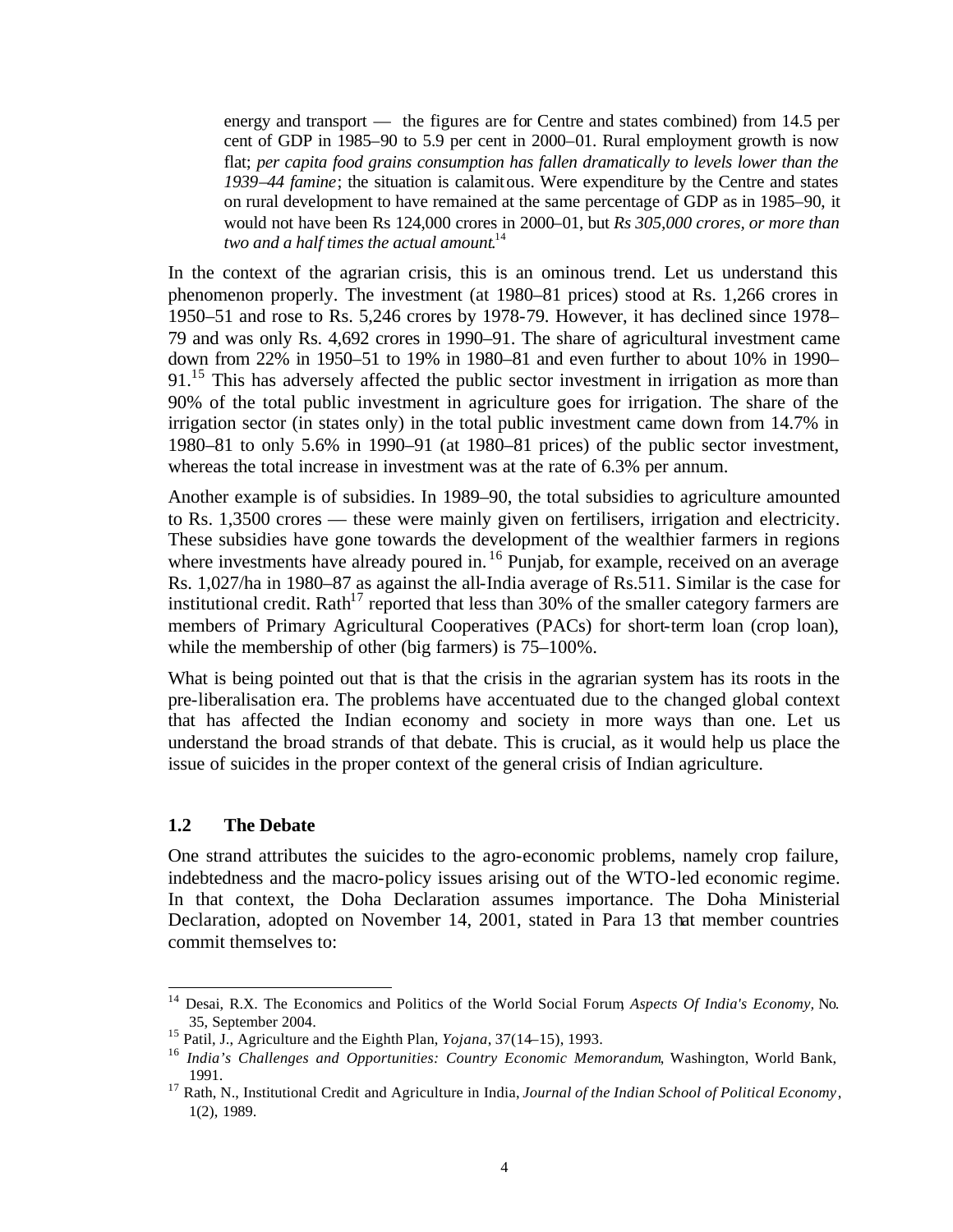substantial improvements in market access, reductions of, with a view to phasing out, all forms of export subsidies, and substantial reductions in trade-distorting domestic support. We agree that special and differential treatment for developing countries shall be integral part of all elements of the negotiations and shall be embodied in the Schedules of concessions and commitments and as appropriate in the rules and disciplines to be negotiated, so as to be operationally effective and to enable developing countries to effectively take account of their development needs, including food security and rural development. We take note of the non-trade concerns reflected in negotiating proposals submitted by Members and confirm that non-trade concerns will be taken into account in the negotiations as provided for in the Agreement on Agriculture.

The failure to adhere to the deadline and to adhere to the sprit of the Doha Declaration has compounded the problem.

The second strand attributes the suicides to the failure of the state and its politicoeconomic policy. In less developed countries, an estimated 100 million agricultural households or approximately 500 million people are absolutely landless. Most of them eke out their living only as tenant farmers or agricultural labourers. Moreover, there are millions of families in these countries who are original settlers, but are unjustly branded as illegal encroachers, on the land under the legal possession of the government. In these countries, the phenomenon of inequitable and unjust distribution of land rules the roost. It is widely recognised that unequal and unjust distribution of land and natural resources is the key reason for increasing poverty, economic stagnation, rural–urban migration. and escalating violence in the less developed countries. Consequently, it has given rise to numerous violent peasant movements in the Third World countries. The success of the East Asian countries in raising the living standard of the poor and their subsequent empowerment are setting tone of the renewed discourse of land reform as an important strategy of empowerment and development of people. By resorting to appropriate land reform policies, countries like China, Japan, Taiwan, Singapore and Korea have consolidated their socioeconomic position and recorded a remarkable growth in incomegeneration and poverty alleviation. Therefore, land reform is considered one of the most potent means of poverty alleviation and economic rejuvenation. Linked to the issue of land reform is the point regarding the fragmentation of lands in rural areas, where 73% of people are dependent on a system that contributes only 25% to the GDP.

The opening up of Indian agriculture to multinational corporations and the withdrawal of the GoI from this system of production has occurred simultaneously. Moreover, the internal markets have become unstable due to the lowering of tariff barriers. Unfair terms of trade towards agriculture of developing countries have made matters worse for those who are engaged in and/or are dependent on this system of agriculture. The crisis in the Indian agrarian system is accentuated by the instability of markets. Investment in rural development in India has now reduced to 5.9% of the GDP in the  $10<sup>th</sup>$  Plan, though the population dependent on agriculture is 73%. In addition, the share of Indian agriculture in the GDP has reduced to 25%. Bio-diversity is under threat due to TRIPS and the WTO. Environmental degradation resulting in deforestation and depletion of water availability (drinking and agriculture), both in quantity and quality, has made the situation more serious. Untenable cost of production in *modern* agriculture techniques, institutional and low interest credit and the absence of a credible security net (i.e., crop insurance) are not making things easy for the cultivators in the country.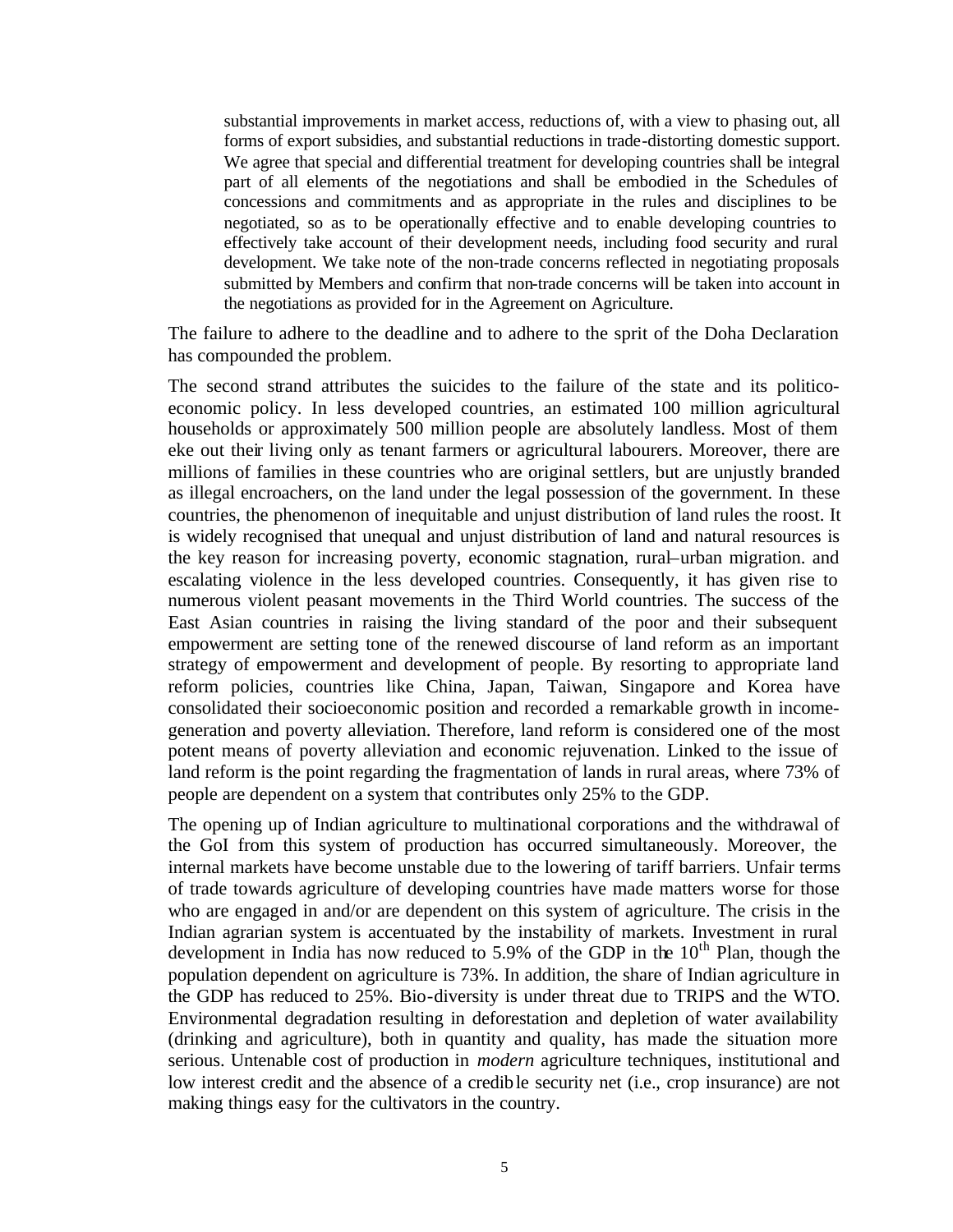This then is the context in which we need to revisit the issue of the suicides of the cultivators in the country. In this report, we are looking at the phenomenon of suicides in Maharashtra and the possible causation behind it. Section 2 outlines the methodology adopted that enabled the research team to place the suicides in the context of the crisis outlined above.

## **SECTION II Research Methodology**

#### **2.1 Introduction**

The research methodology, in the context of the issues involved, had to take into account the:

- time frame available to the research team,
- access to information for the research team in the given time frame, and
- size of the sample chosen.

Keeping in mind the above constraints the research team decided to invite information from government and non-governmental sources for the actual number of farmer suicides<sup>18</sup> that had occurred in Maharashtra, the cost of cultivation and minimum support price (from the Joint Secretary, Department of Agriculture),  $19$  and details of cropping pattern (Commissioner [Agriculture], Maharashtra).<sup>20</sup>

So far, we have received the following:

- Information from Collector, Dhulia District, stating that no incidences of farmers suicides have taken place in that district. $21$
- Information regarding the cropping pattern from the Commissioner of Agriculture. $^{22}$
- A letter from the Joint Secretary, Department of Agriculture, regretting that the information cannot be sent and that the Institute will have to come and collect the same from his department.<sup>23</sup> Subsequently, we received the information regarding the cost of cultivation and minimum support prices from the Office of the Jt. Secretary, Agriculture Price Cell, Mumbai.<sup>24</sup>
- A list of persons committing suicides from the Divisional Commissioner, Nagpur<sup>25</sup> and from the Collector, Jalna District.<sup>26</sup>

<sup>&</sup>lt;sup>18</sup> Letter to the District Collectors, Annexure V.

<sup>&</sup>lt;sup>19</sup> Letter written to the Joint Secretary, Annexure VI.

<sup>20</sup> Letter to the Commissioner, Annexure VII.

<sup>21</sup> Annexure VIII.

<sup>22</sup> Annexure IX

<sup>23</sup> Annexure X.

<sup>24</sup> Annexure XI

<sup>&</sup>lt;sup>25</sup> Annexure XII

<sup>26</sup> Annexure XIII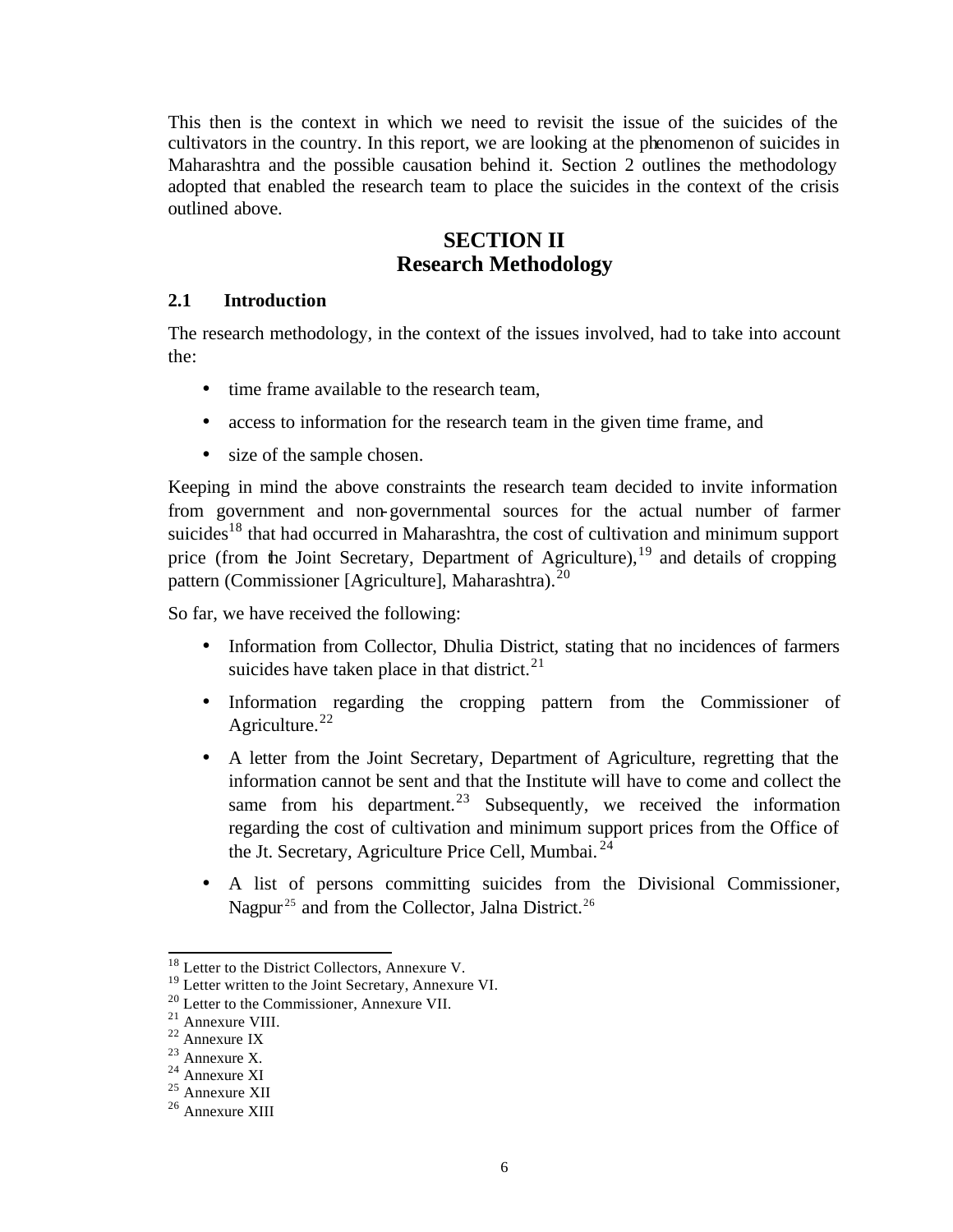• A list of persons who had committed suicides, from the Editor of *Deshonnati*, Mr. Prakash Pohare.<sup>27</sup>

In the absence of any information provided by the State Government, the research team had to take the list supplied by Mr. Pohare as the only list available. This list formed the baseline of the study. This list was extensively discussed with Mr. Pohare who opined that this list also incorporated the suicides that the Government of Maharashtra (GoM) accepted as genuine cases. The lists provided by the Divisional Commissioner of Nagpur and Collector, Jalna District, are subsequent to the submission of the Interim Report to the Honourable Court. Hence, we have mainly relied on the list submitted to us by Mr. Pohare, as we found that list to be the most comprehensive document to which the research team had full access. We have, therefore, utilised the same for this Final Report as well. We have, however, crosschecked two cases from the list supplied by the Collector of Jalna District and four cases from the list supplied by the Divisional Commissioner of Nagpur for the reasons cited for the suicide. In both the cases, we seriously differ with the reasons cited by the Collector of Jalna District and Divisional Commissioner of Nagpur (Please refer to Table 20).

## **2.2 Sampling**

The sampling of the cases for an intensive study is premised on the following considerations:

- *Geographical Spread*: According to the list available to the research team the suicides of the farmers are widespread in the following districts in descending order: Yavatmal (132), Amravati (128) Buldhana (78), Akola (70), Washim (40), Wardha (40), Nanded (32), Jalna (32), Jalgaon (29), Nagpur (10), Aurangabad (9), Bhandara (8), Hingoli (5), Dhule (4), Beed (4), Parbhani (4), Latur (3), Gondia (3) Chandrapur (3), Gadchiroli (2), Nandurbar (2), Osmanabad (1), Solapur (1), Pune (1) Satara (1),
- *Occurrence of Suicides*: The largest numbers of suicides have occurred in Vidharbha region, followed by Marathwada and Khandesh. We have given due weightage to this spread in our purposive sample.
- *Time limit*: As the report had to be submitted to the Court within a specific time, the purposive sample had to take that into consideration too.
- The research has to also measure up to the distances involved given the limitation of time and resources.

Given the above, the research team decided to chose a five percent sample from each region. Within the five percent, the team has given 75% weightage to the areas in which the largest number of deaths have occurred. Thus, the sample concentrates on Vidharbha, Marathwada and Khandesh regions of Maharashtra. The total numbers of deaths till

 $27$  Annexure XIV.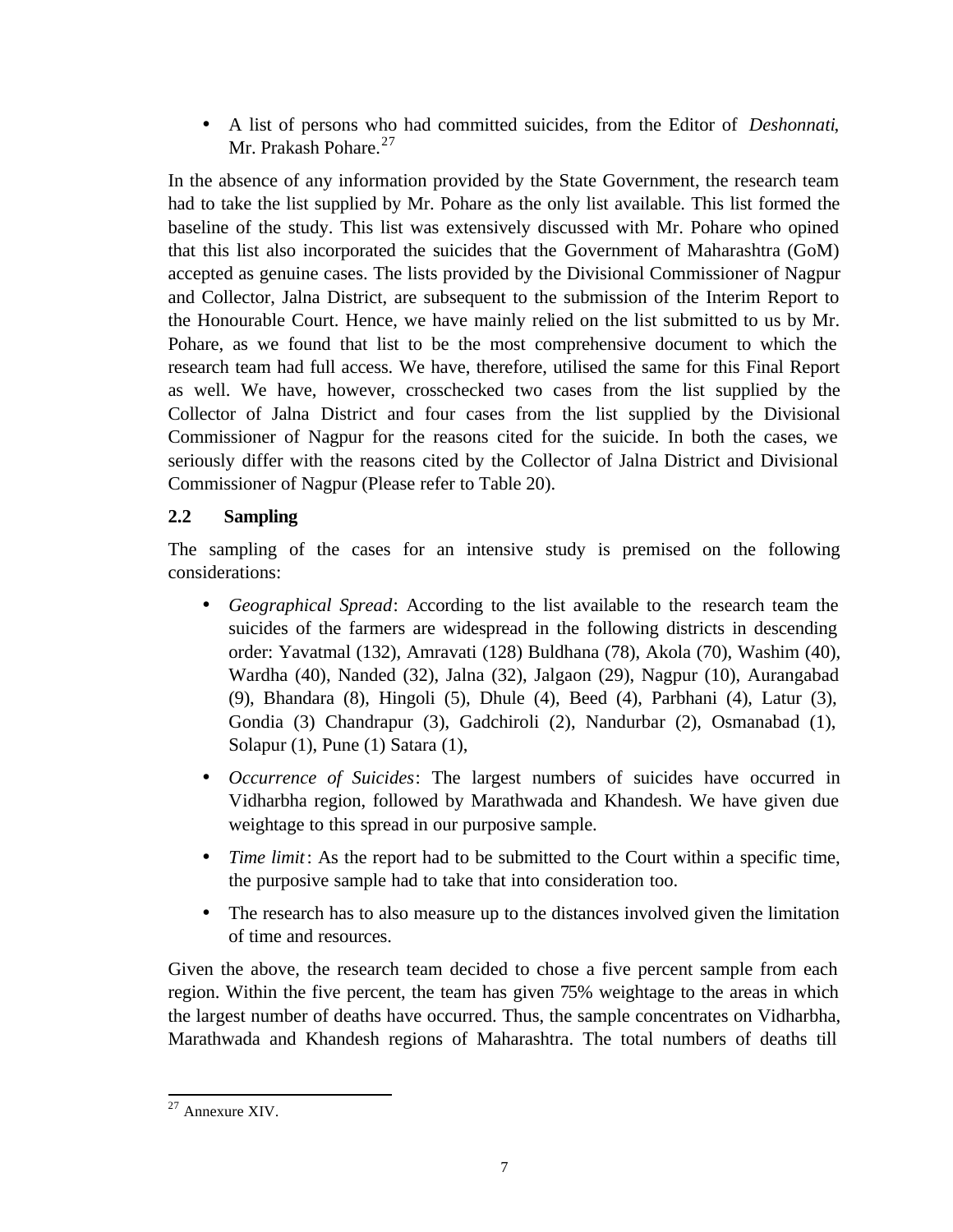December 2004 were 644. Out of this total, we have covered a sample of five per cent, i.e., 36 cases. Table 1 outlines the sample and its geographical spread.

**Table 1: Region-wise Distribution of Suicides**

| Sl.<br>No.     | <b>Administrative</b><br><b>Region</b> | <b>Suicides from</b><br>March 2001 to<br>December 2004 | <b>Cases Studied</b> | <b>Districts Covered</b>                                 |
|----------------|----------------------------------------|--------------------------------------------------------|----------------------|----------------------------------------------------------|
|                | Amravati                               | 448                                                    | 25                   | Yavatmal, Amravati,<br>Akola, Washim,<br><b>Buldhana</b> |
| $\overline{2}$ | Aurangabad                             | 90                                                     | 5                    | Hingoli, Jalna,<br>Osmanabad                             |
| 3              | Nagpur                                 | 66                                                     | $\overline{A}$       | Wardha and Nagpur                                        |
| $\overline{4}$ | <b>Nashik</b>                          | 38                                                     | $\overline{2}$       | Jalgaon                                                  |
| 5              | Pune                                   |                                                        | <b>Nil</b>           | <b>Nil</b>                                               |
| 6              | Kolhapur                               |                                                        | <b>Nil</b>           | <b>Nil</b>                                               |

*Source: List provided by* Deshonnati*, Akola<sup>28</sup>*

The year-wise break up of the suicides is as under:

**Table 2: Year-wise List of Number of Deaths**

| Sl.<br>No. | <b>Year of Deaths</b>          | <b>Number of Deaths</b> |
|------------|--------------------------------|-------------------------|
|            | March 1 to December 31, 2001   | 41                      |
|            | January 1 to December 31, 2002 | 73                      |
|            | January 1 to December 31, 2003 | 129                     |
|            | January 1 to December 31, 2004 | 401                     |

*Source: List provided by* Deshonnati.

Thus, we can see that there is an upward swing in the number of deaths due to the suicides from the year 2001 onwards. This is indicative of a deeper problem as discussed above. The research team prepared a questionnaire and a focus group discussion (FGD) guideline to study the phenomenon.

## **2.3 Questionnaire and Focus Group Discussions <sup>29</sup>**

Within the given sample, a structured questionnaire as well as an FGD was carried out in almost 36 villages covering four districts and 36 families of victims. The questionnaire largely focused on socioeconomic variables such as the family composition; education

<sup>28</sup> We are grateful to Mr. Pohare, *Deshonnati*, for this invaluable help that was provided.

<sup>&</sup>lt;sup>29</sup> Annexure XV Questionnaire and FGD guidelines.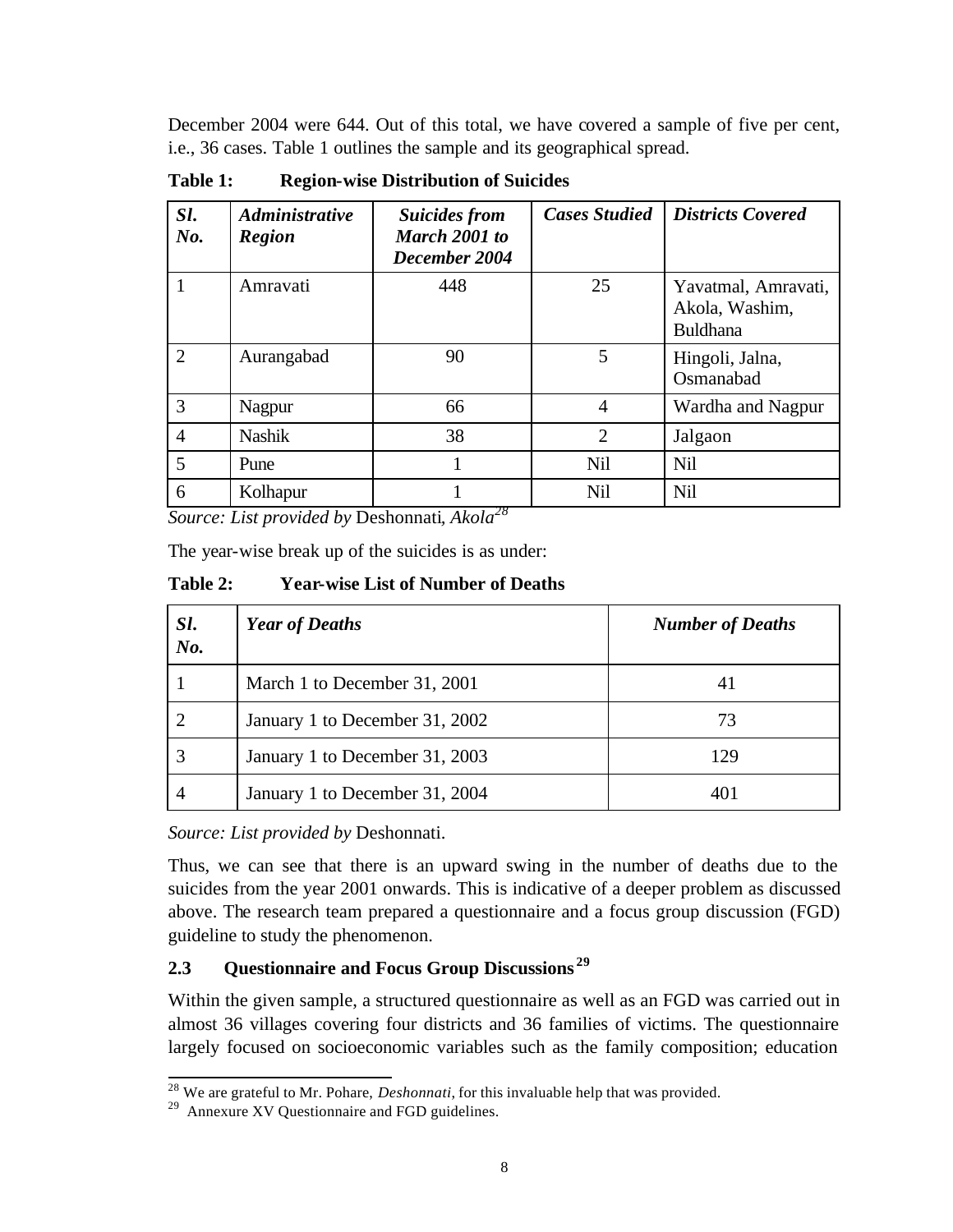status; history of agriculture; cropping pattern; landholding; input costs incurred; the expected output; holding capacity; the history of loans taken by the head of the household and causes for taking such loans; mental state of the person; addictions, if any; and any other information that the family wished to share with us. The research team interacted with the next of the kin of the deceased in the family and also other members of the family. $30$ 

Along with this, an FGD was held with villagers in some instances.<sup>31</sup> This was supplemented with extensive discussions held with a number of individuals and organisations that have worked on this issue before.<sup>32</sup> The FGDs held at the village-level was almost a mirror image in terms of the issues discussed, though on slightly broader terms. The FGDs concentrated on the general context of the village in terms of the situation in their village pertaining to agriculture and its components. It also concentrated on the possible causes of suicides in general and in their village in particular. It also contextualised the issue related to loans, cropping patterns and the failure of crops in a more generalised context of the village.

The data generated through the field investigation has been examined against a number of documents obtained as secondary source information. This secondary source information was accessed through academic publications, easily available government documents, and the Internet. This secondary source information is being given a secondary status by the research team at the moment, as we are concentrating on the analysis of the primary data.

 $30$  Annexure XVI for the list of family members the research team interacted with.

 $31$  Annexure XVII for the list of villagers the research team interacted with.

 $32$  Annexure XVIII for the list of other individuals the research team interacted with.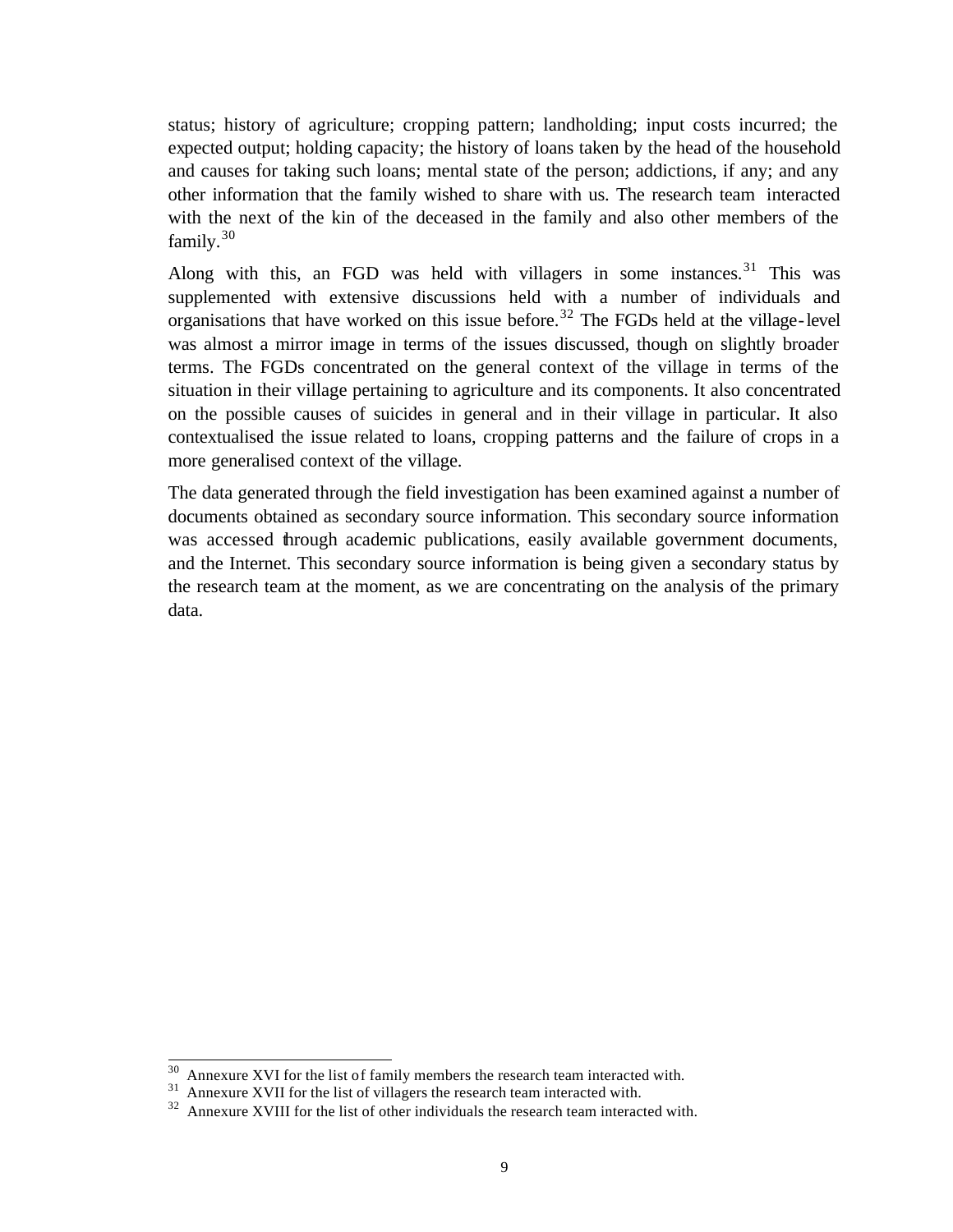## **SECTION III Analysis**

## **3.1 Introduction<sup>33</sup>**

This section is further divided into the following sub-sections to place the data in its total perspective.

- The circumstances in which the suicide was committed.
- The socioeconomic profile of the deceased in order to ascertain whether any pattern emerges or otherwise. Landholding pattern vis-à-vis the social profile and occupational framework are also looked at.
- The major crops grown in the lands of the deceased and the cost of cultivation and the price of production. Here also we are concerned with the agricultural support price mechanism that the GoI has introduced.
- The debts incurred by the cultivators within the broad framework of the cost of cultivation and the support from the credit and price mechanisms.
- The attitude of the government and some tentative conclusions.

An important point to be noted is that irrespective of the caste and land holding pattern, all the deaths are of household heads.

## **3.2 The Circumstances<sup>34</sup>**

- Case 1 A Scheduled Caste (SC) household where the fema le head of household committed suicide. The household head was looking after all the agrarian operations and managing a landholding of 15 acres. The family purchased six acres of the land in the year 1969 by wealth earned through labour. The major crops were cotton, *tur* and *jowar*. The eldest son in the family is a vegetable vendor and the younger son has slight mental disability. The husband of the household head has been physically disabled for the last 15 years. The entire burden of the decision-making in the context of agrarian operations has fallen on the female household head alone. The family incurred a loan on account of crop and construction of well to the tune of Rs. 27,000. This loan could not be repaid due to the crop failure for three consecutive years. Hence, another loan was taken from private sources. The total cumulative loan from private source amounted to Rs. 33,000 at 5% interest per month. Even this loan could not be repaid and the cumulative loan and the interest amount multiplied. This increased the burden on the household head enormously. She committed suicide on 29.12.03. The government gave no compensation.
- Case 2 The farmer was a male head of an SC household. This household had received two acres of land under the Ceiling Act and had further hired three acres of land for cultivation. The husband and wife also undertook agricultural wage

 $3\sqrt{3}$ This chapter is primarily based on the field data, derived as per the sample discussed in the second chapter.

 $34$  These are the actual circumstances recorded in the field by the research team.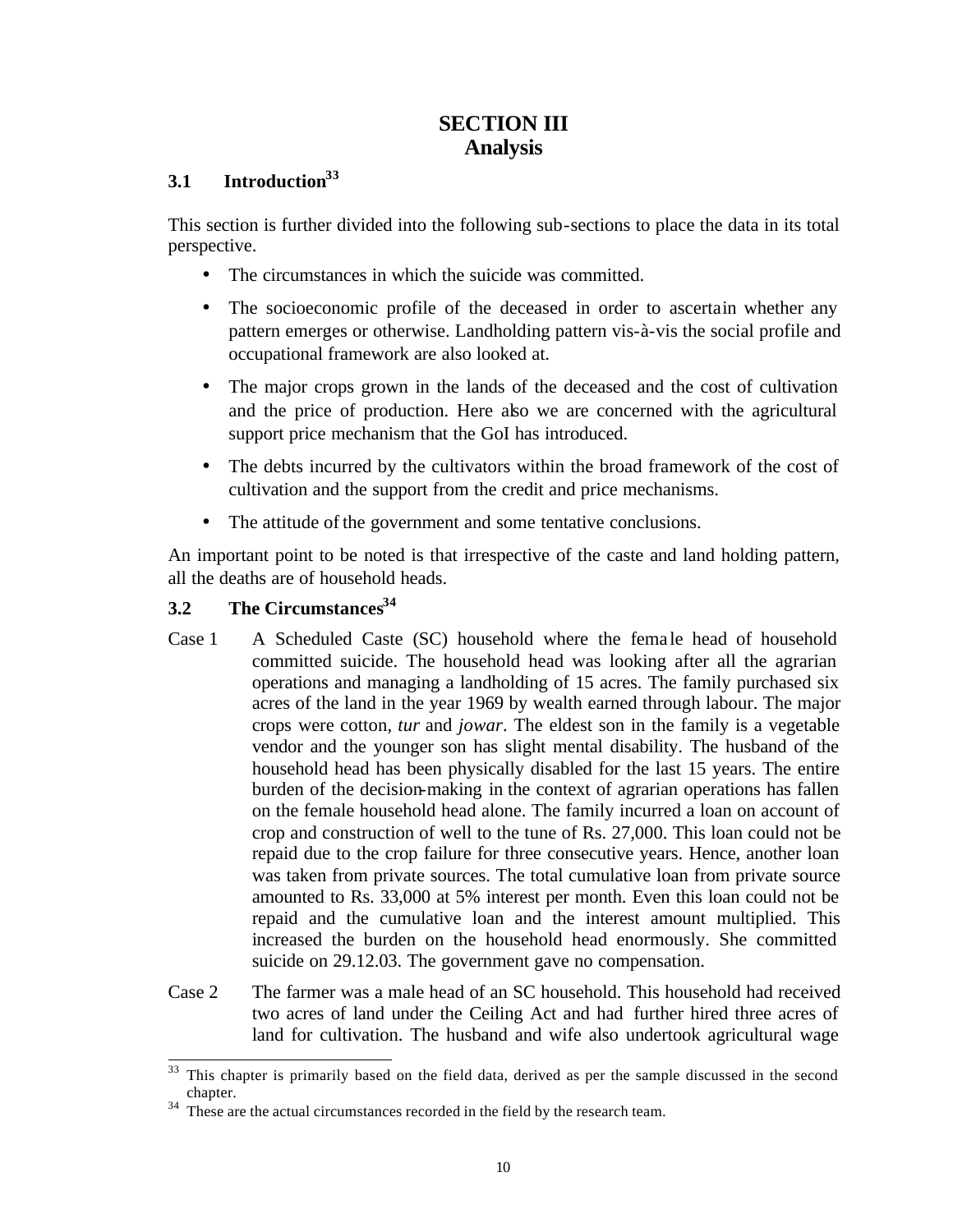work apart from being cultivators. The major crop in the field was cotton, *jowar* and *tur*. The family incurred a loan Rs. 25,000 at the rate of 10% per month in the last three to four years on account of agrarian operations. This loan was from private sources, as the formal credit for the family seemed to have dried up. The crops failed in both the owned as well as in the leased land. This resulted in an increase in the drinking habits of the farmer. The input cost could not be recovered from the production. The household head committed suicide on 11.08.03. Now the family has taken a decision to sell their pair of bullocks to repay part of the loan. They receive Rs. 600/- per month under the 'Sanjay Niradhar Yojana'. The government offered no compensation.

- Case 3 A male-headed household from middle caste background. This household had 12 acres of land that has now been reduced to five acres of dry land. The farmer had to sell seven acres of irrigated land to repay the loan he had undertaken. He also worked along with his wife as agricultural labour. In the last five years, he had incurred a crop loan from formal financial institutions to the tune of Rs. 10,000/-, an interest-free loan of Rs. 30,000/- from relatives, and Rs. 5,000/- from private moneylenders. The family reported that there was a repeated crop failure in the last three years prior to his death, nonavailability of wage labour work, and zero credit worthiness in the market. The liquor intake of the farmer had increased substantially in the last three years prior to his suicide on 29.12.03. The government offered no compensation.
- Case 4 This is a high caste group where the son of the household head committed suicide. He was a young man, separated from his family and was cultivating four acres of land given as his share from the total landholding. He had incurred a crop loan of Rs. 14,000/- that his father repaid. He also had some private loan (amount unspecified). He was a heavy drinker and the habit continued even after his marriage. He committed suicide on 25.09.04. The government offered compensation to his family from the Chief Minister's (CM's) Relief Fund.
- Case 5 This is a family of middle caste group. The second son of the household head committed suicide. The family has a total landholding of 12 acres out of which 3 acres is irrigated. The family started off with only two acres of land and the rest of the land was purchased out the money earned from vegetable cultivation and wage work over the last 10 years. The family had earlier repaid a loan of Rs. 20,000/- taken from Land Development Bank on account of construction of a well. The family offered three reasons for the suicide: crop failure in the last three years, unpaid crop loan of Rs. 15,000/-, Rs. 1 lakh from relatives, Rs. 20,000/- from Agro Service Centre, and the impending marriage of younger sister. The young man committed suicide on 20.08.2004. No compensation has been forthcoming from the government.
- Case 6 The family belongs to a middle caste group. The total landholding of the family amounted to 22 acres of dry land. The major crops were cotton, *tur* and *jowar*. The farmer sold off 10 acres of land to repay the loan of Land Development Bank, and get his daughters married. The household head gave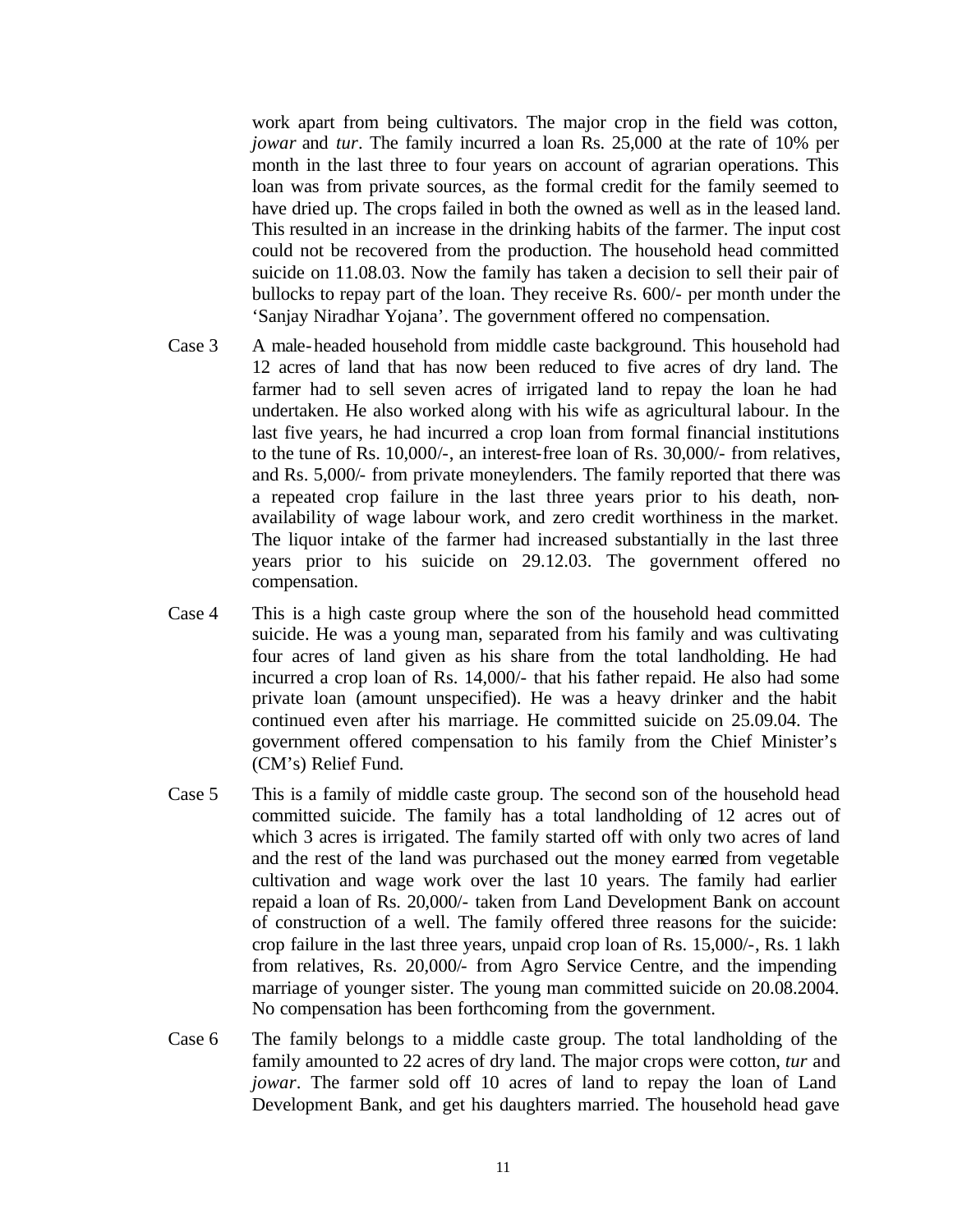up his habit of drinking in the last five years. He incurred another loan from Central Bank of India and a crop loan from DCC bank that went unpaid. The household head also incurred loan from private sources at an interest rate of 5% per month. There was a repetitive crop failure in the last three years. In the year 2004, there had to be double sowing as the first sowing operations failed. This family had experimented with Bt Cotton in 2004. The household head committed suicide by burning himself to death on 20.07.04.

- Case 7 The family belongs to the denotified community. The total landholding of the family is 3 acres of dry land. In addition, the household head was hiring seven acres of land for the last five years. Initially, the economic situation of the family improved. The last crop failed and the man became a defaulter on the loan. He owed Rs. 7,000/- to the Central Bank of India and Rs. 12,500/- to the society. He also invested his savings of Rs. 30,000–40,000 in cultivation, and had to sell his motorbike and a pair of bullocks to manage his agricultural commitments. He has a physically challenged daughter. He also owed money to the private moneylenders to the tune of Rs. 15,000–20,000. He committed suicide on 07.10.2003. No government compensation was offered to his family.
- Case 8 The family belongs to the same denotified community in the same village. The farmer's total landholding was two acres and he also worked as an agricultural labourer. He experienced repeated crop failures in the last three years. He owed Rs. 5,000/- to the banks, a similar amount to his relatives and Rs. 16,000/- to private moneylenders. He had to sell a pair of bullocks and four cows to repay the loan. He committed suicide on 20.09.04. No government compensation was offered to him.
- Case 9 The family belongs to a Backward Caste, whose total landholding is 6 acres of dry land. The household head worked as a cultivator as well as a labourer. The primary crops were cotton, *tur* and *jowar*. He had incurred a loan of Rs. 20,000/- from the bank and a private moneylender. There was a crop failure and a paucity of wage labour. He committed suicide on 02.10.04. No government compensation was offered to the family.
- Case 10 This family belongs to the denotified community. The total landholding of the family is five acres, out of which one acre is irrigated land. The farmer had incurred a loan on account of a construction of a well, and a crop loan of Rs. 11,600/-. The bank posted a recovery notice on his home. He committed suicide on 26.01.04. The family received compensation of Rs. 1 lakh from the CM's Relief Fund.
- Case 11 This family belongs to the denotified community. The total landholding of the family is six acres out of which one acre is irrigated. The farmer incurred an expenditure of Rs. 40,000/- on the marriage of his daughter five years back. After that, due to repeated crop failures of the principal crops of *tur*, cotton and *jowar*, he further incurred a loan to the tune of Rs. 35,000/- as term loan from a bank. He also had a crop loan that was a regular account. He had to sell off his gold, three buffaloes and utensils. The community opined that the cost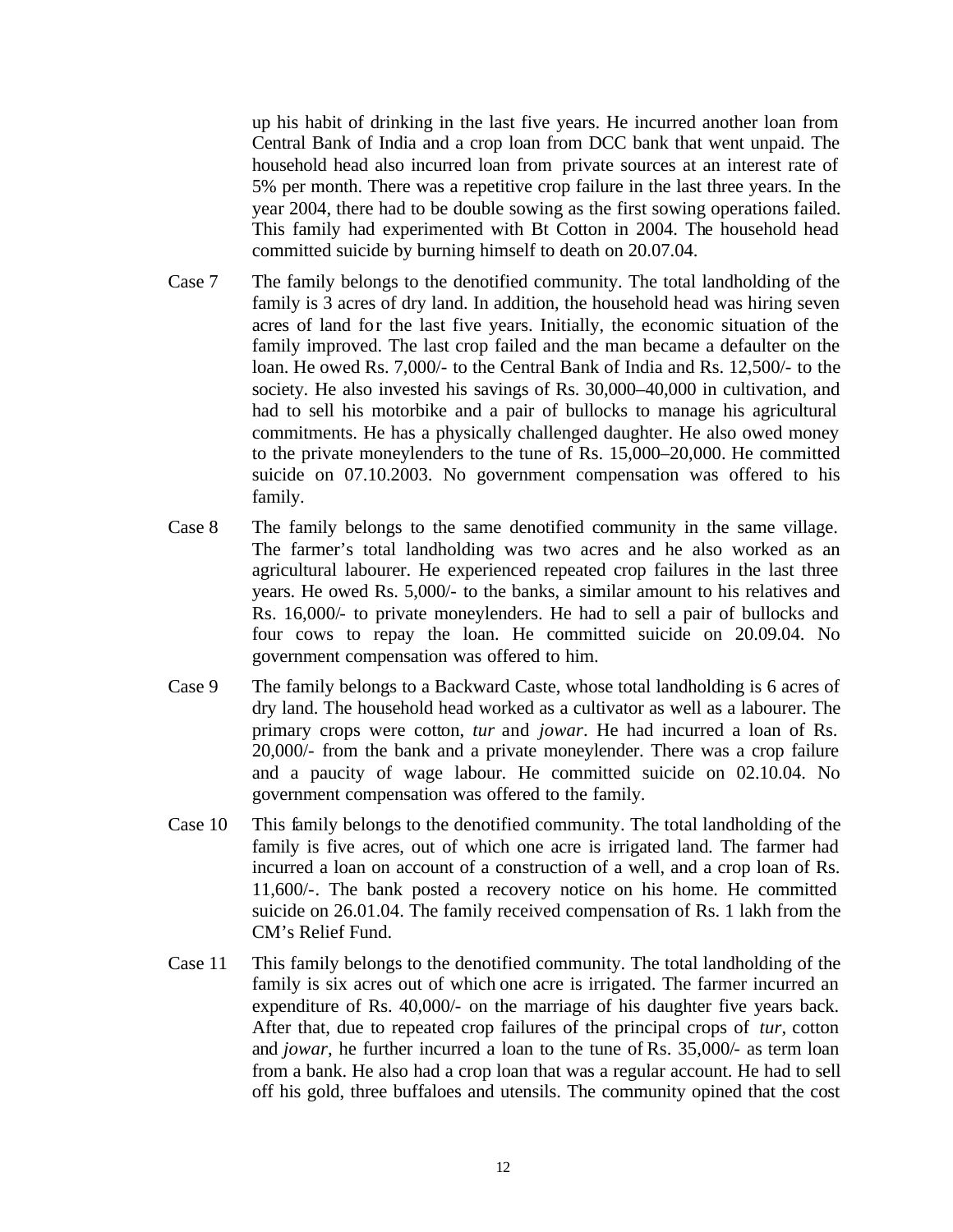of cultivation increased and the output reduced by 50%. He had two more daughters to be married. He committed suicide on 25.06.04. The family received a compensation of Rs.1 lakh from the CM's Relief Fund. It was also reported that a 10% bribe had to be paid to obtain bank loan.<sup>35</sup>

- Case 12 This family belongs to a high caste group. The total landholding is two acres and the major crops are cotton, *jowar* and soybean. The family spent Rs.80,000 in getting their two daughters married. Most of the money was on loan. The victim was trying to sell the farm to pay off the loan. The moneylenders took away the tin roof of the house the family lived in. The crops had also failed. The wife was against the selling the land, as it was ancestral property. The family head started working as a mason. He also became addicted to drinking. He committed suicide on 02.08.04. The family received compensation of Rs. 1 lakh from the CM's Relief Fund.
- Case 13 This family belongs to the high caste group and has a total landholding of three acres. The major crops are cotton, *jowar* and *tur*. This family had never incurred any loan. They had to borrow Rs. 10,000/- from society and Rs. 5,000/- from a relative. There was a crop failure last year and reduction in the production for the last three to four years. The family had committed suicide on 11.07.04. No government compensation was offered to the family.
- Case 14 This family belongs to the high caste group. The total landholding is four acres. The major crops are cotton, *jowar* and *tur*. He had incurred loans from the moneylender, bank and relatives to the tune of Rs. 90,000/- since the last five years and had turned a defaulter on all the loans since the last four years. Crop failure, compounded by expenditure incurred due to marriage, and an appendicitis operation led to his suicide on 18.01.02. His younger son has sold of the property and left the village. No government compensation was offered to the family.
- Case 15 This family belongs to a Backward Caste group. The total landholding is 4.5 acres. The major crops are cotton, *jowar* and *tur*. The family was cultivating as well as running a barber's business. One loan of Rs. 13,000/- was taken 13 years ago and not paid. Recently another loan from a moneylender was taken (Rs. 40,000/-) at 5% interest per month. Due to the tensions of loan repayment resulting from crop failure, he had to sell his business. He committed suicide on 19.09.01. The moneylender is still after them and has manhandled the father of the deceased. The family received compensation of Rs.1 lakh from the CM's relief fund. The family is under tremendous pressure from the moneylenders to repay the sum from the compensation received by them.
- Case 16 This family belongs to the high caste group. The total landholding is 5 acres and the major crops are cotton, *jowar* and *tur*. He had never taken a loan earlier. He incurred a loan of Rs. 20,000/- as crop loan and Rs. 15,000/- from a private moneylender. He had turned defaulter on both loans due to crop

<sup>35</sup> See Annexure XIX for the case studies. The summaries are as per the discussions and the focus group discussions held with the families of the victims as well with the villagers.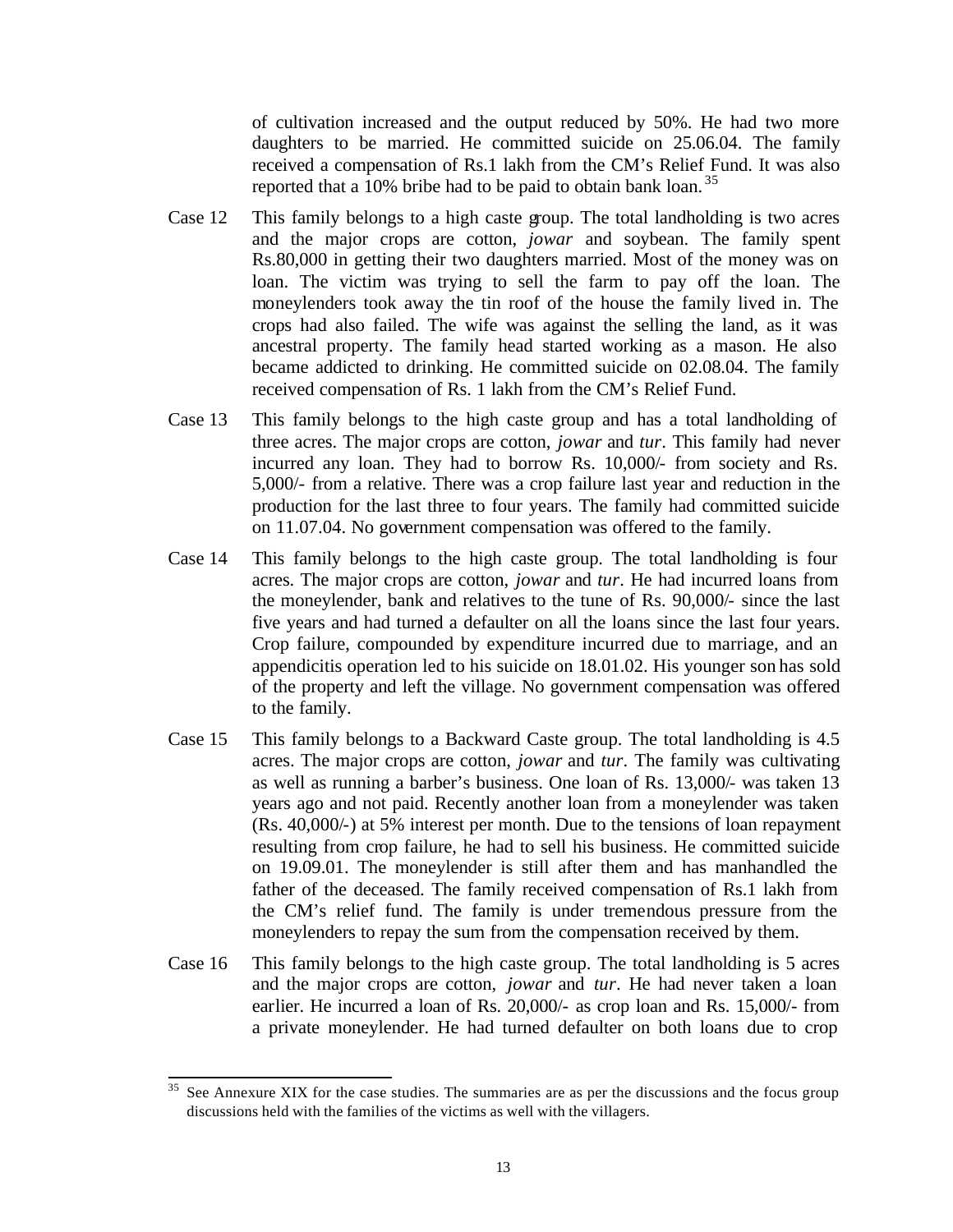failure and expenditure incurred on his daughter's illness. He committed suicide on 01.06.04. No government compensation was offered to the family.

- Case 17 This family belongs to the high caste group. The total landholding is 7 acres, where the major crops grown are cotton, *jowar* and *tur*. He had incurred a loan of Rs. 22,000/- from the Central Bank of India and Rs. 50,000/- from relatives. There was repeated crop failure and the cost of cultivation increased. This was compounded with the worry regarding his daughter's marriage. He sold off two acres of land in 2002. He committed suicide on 17.12.03 by burning himself to death in his own house. No government compensation was offered to the family.
- Case 18 This family belongs to the high caste group. The total landholding is 2 acres, with one acre irrigated. The major crops are cotton, *jowar*, *tur*, wheat and groundnut. He was a cultivator and a labourer. He belonged to the below poverty line (BPL) group. He incurred a loan of Rs. 10,000/- for the purchase of a bullock cart, but was unable to pay the loan for the last seven years. He had a fall from the tractor and was not able to work after that. Money had to be spent for his treatment. He then stayed with a cultivator as a labourer. He returned back to his house and committed suicide on 05.11.02. No government compensation was offered to the family.
- Case 19 This family belongs to the high caste group. The total landholding is 20 acres and the major crops are cotton, *jowar* and *tur*. He incurred an institutional loan of Rs. 20,000/-, another loan of Rs. 20,000/- from relatives, and Rs. 10,000/- from moneylenders. He drove an autorickshaw, as there was a repeated crop failure and paucity of work in the agrarian structure. He turned defaulter two years before his suicide on 11.12.01. Another cultivator hired his land after this suicide. That cultivator too committed suicide. His father then sold the entire land and shifted to Daryapur Taluka of Amravati district where the victims' younger brother works as a ward boy in the hospital. No government compensation was offered to the family.
- Case 20 This family belongs to the middle caste group. The total landholding is 4 acres and the major crops are cotton and mug. He hired 10 acres of land from Case 19. He incurred a loan of Rs. 10,000/- on BPL account, and Rs. 20,000/- from a moneylender to pay the hire charges at 5% interest per month. He turned defaulter four years before his death. Due to repeated crop failure and increasing pressure of indebtedness, he committed suicide on 01.07.03 in the same field as that of the earlier case study. No government compensation was offered to the family in this case also.
- Case 21 The person belonged to the middle higher caste group. He gave up his job as a driver on a private vehicle and came back to cultivate his father's fields. He also invested his own savings in agriculture. His total land holding was 11 acres. The major crops on the land were cotton, soybean, *tur* and *jowar*. His water table in the well went low and to reduce maintenance cost had to remove his orange trees. He incurred a loan of Rs. 1,0,5000/- and turned defaulter four years ago due to crop failure and due to the mismatch between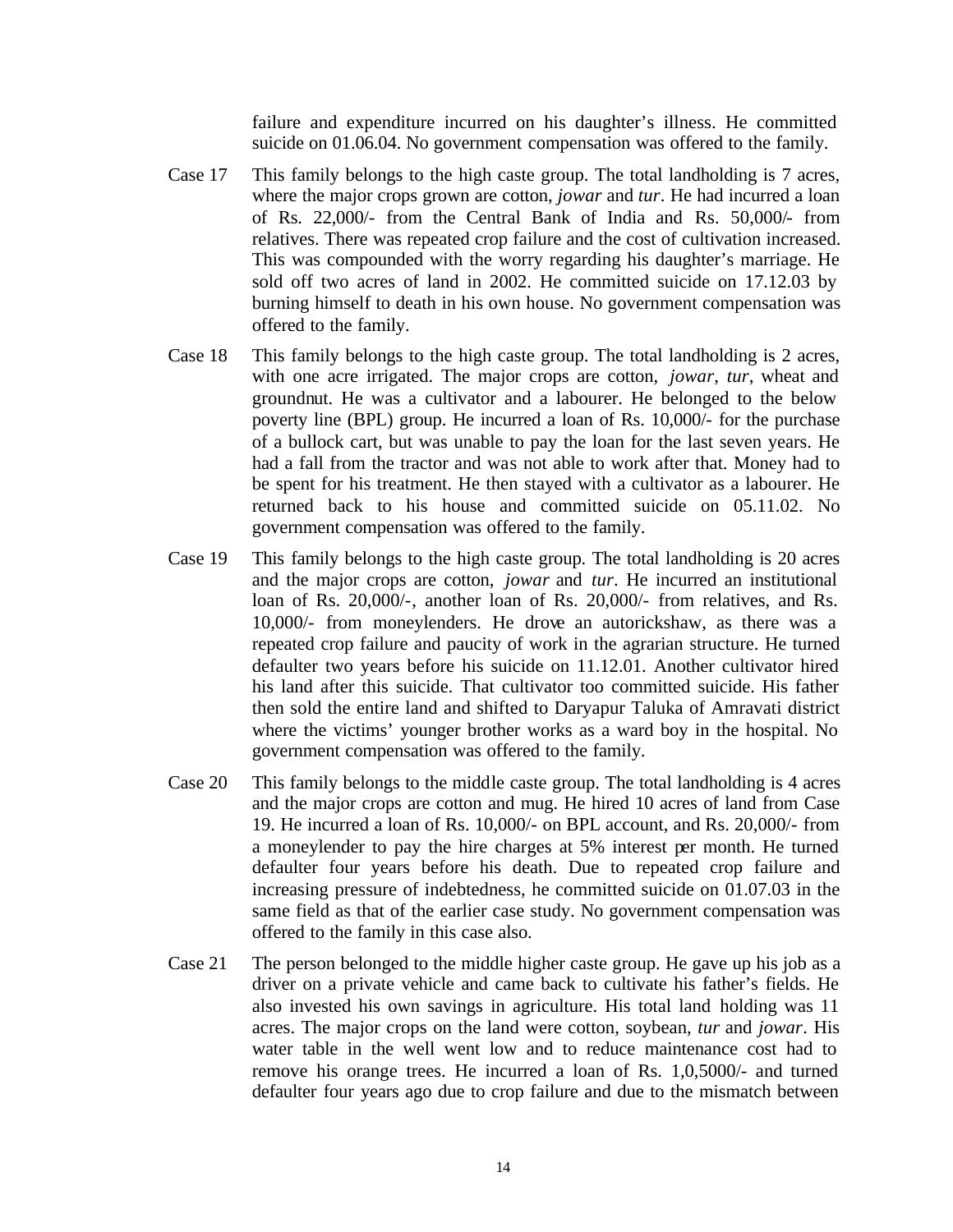input cost and pricing. Due to the increasing debt and frustration, he committed suicide in 2004.

- Case 22 This family belongs to the lower caste group. The total landholding is 2 acres and the major crops are cotton and *tur*. He incurred an institutional loan of Rs. 3,000/-, and a loan of Rs. 7,000/- from relatives. He turned defaulter 17 years before his death. He committed suicide in 2004. The tehsildar's office gave a compensation of Rs. 10,000/-.
- Case 23 This family belongs to the lower caste group. The total landholding is 5 acres and the major crops are soybean, *jowar* and orange. He incurred a loan of Rs. 15,000/- from moneylenders. Due to construction of dams in the upper catchment area, traditional water sources dried up. He turned defaulter two years before his suicide in 2004. No government compensation was offered to the family.
- Case 24 This family belongs to the nomadic group. He hired 3 acres of land to grow *tur* and cotton. He incurred a loan of Rs. 16,000/- from moneylenders. He turned defaulter two years before his death and committed suicide in 2004. No government compensation was offered to the family. The tehsildar's office gave a sum of Rs. 10,000/-.
- Case 25 This family belongs to the middle caste group. He hired 5 acres of land to grow *tur*, *jowar* and cotton. He incurred a loan of Rs. 35,000/- from moneylenders. He had incurred another loan of Rs. 12,000/- from a cooperative bank. He turned defaulter two years before his suicide in 2004. No government compensation was offered to the family.
- Case 26 This family belongs to the middle caste group. He had 8 acres of land and the major crops grown were *tur, jowar*, orange and cotton. He incurred a loan of Rs. 30,000/- from moneylenders, another loan of Rs. 18,000/- from a cooperative bank and Rs. 40,000/- from society. He turned defaulter four years before his suicide in 2004. No government compensation was offered to the family.
- Case 27 This family belongs to the middle caste group. He had 18 acres of land purchased in the 1980s. They had prospered in the decade of 1980–1990. The major crops grown were wheat, vegetables, *jowar*, orange and cotton. He had incurred a loan of Rs. 74,000/- from a cooperative bank. He turned defaulter seven years before his death, when he committed suicide in 2004. No government compensation was offered to the family.
- Case 28 This family belongs to the middle caste group. He owned 1.5 acres of land and had leased another 12 acres. The major crops grown were *jowar, tur* and cotton. He had incurred a loan of Rs. 50,000/- from a moneylender. He turned defaulter seven years before his suicide in 2004. No government compensation was offered to the family. The reason of death was crop failure.
- Case 29 This family belongs to the higher caste group. He had 8 acres of land on which the major crops grown were *jowar, tur* and cotton. He had incurred a loan of Rs. 70,000/-. He turned defaulter three years before his suicide in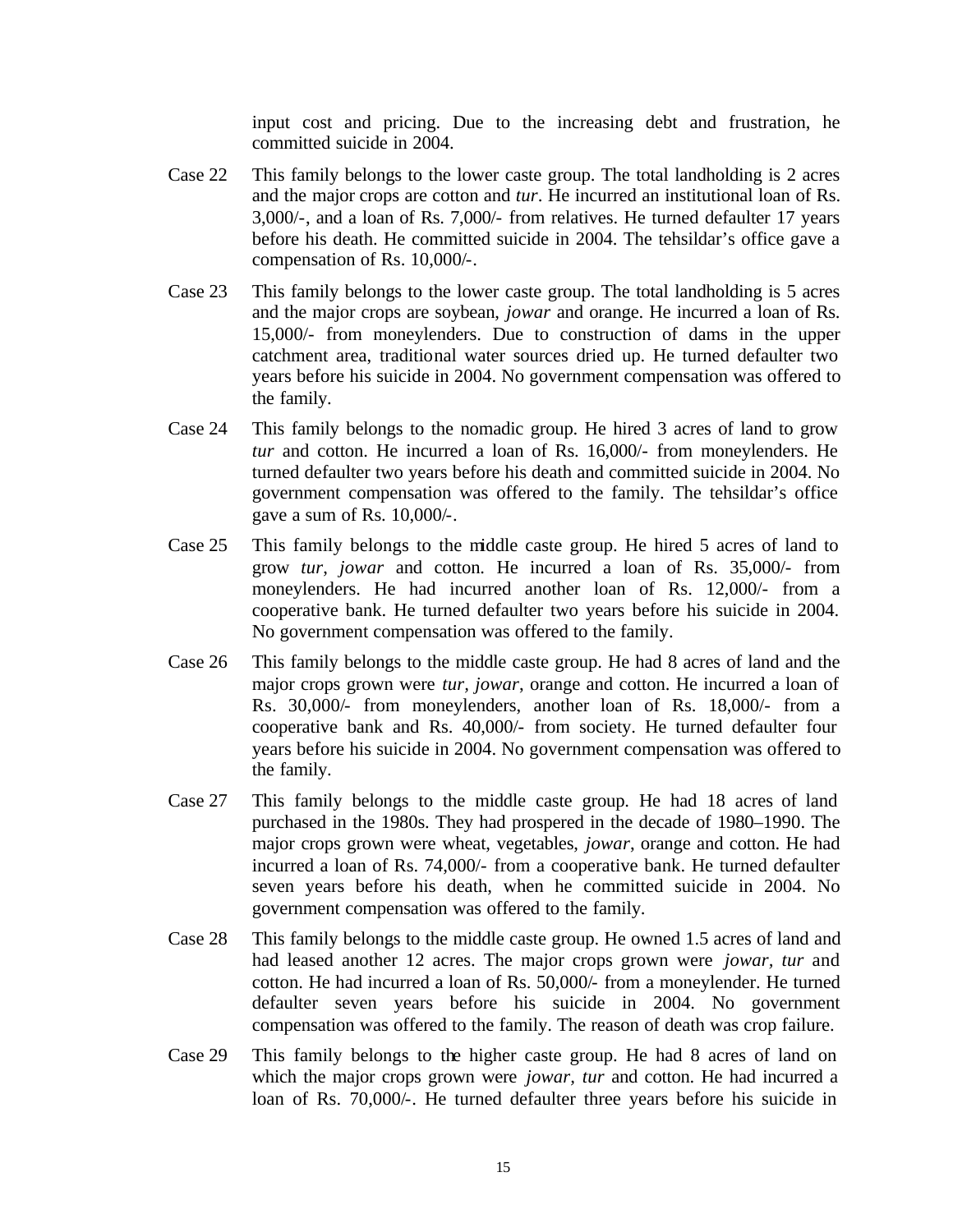2004. The reason of death was crop failure. Government compensation was offered to the family.

- Case 30 This family belongs to the higher caste group and owned 1 acres of land. He was a driver on a daily wage basis. The major crops are wheat, *tur* and cotton. He had incurred a debt of Rs. 50,000/-. He turned defaulter two years before his suicide in 2004. The reason of death was crop failure. The tehsildar's office gave a sum of Rs. 10,000/-.
- Case 31 This family belongs to the higher caste group. He had 14 acres of land. The major crops are *jowar, tur*, wheat and cotton. He had incurred a loan of Rs. 5,00,000/-. He owned land in the command area of the Girna River. Due to the works done in the catchments, the water sources ran dry. He turned defaulter three years before his suicide in 2004. The reason of death was crop failure and unpayable loan. No government compensation was offered to the family (Refer to Annexure 19).
- Case 32 The person belongs to the middle caste group. The total landholding for the family was three acres and the major crops on the land were udid, soybean and hybrid *jowar*. He was a BPL cardholder. The person took a loan of Rs. 10,000/- from a nationalised bank and Rs. 20,000/- from a relative for his daughter's marriage. He had to spent Rs. 80,000/- on his daughter's marriage. His produce of *udid* and soybean was stolen. He committed suicide by consuming poison in 2004. No compensation was offered to the family.
- Case 33 The person belonged to the higher caste group. The total landholding of the person was 26 acres. The major crops in the field were *udid*, mug, soybean, cotton and wheat. He incurred a loan of Rs. 25,000/- from a commercial bank, Rs. 3,38,000/- from a cooperative bank and Rs. 50,000/- from the relatives. He took this to purchase a tractor. He turned a defaulter from the year 2000 and committed suicide in 2003. No compensation was offered to the family.
- Case 34 This person belonged to the higher caste group. He had a total landholding of 8 acres and the major crops were *udid, tur, jowar* and sugarcane. He had incurred a loan of Rs.47,000. He turned a defaulter from the year 2000, due to the crop failure, especially the cash crop. He also had to spend Rs. 40,000/- of his capital on cultivation. He hanged himself to death in 2002. His son then sold off one acre and paid off the loan (Refer to Annexure 19). No major compensation to the family was offered. The tehsildar's office gave a sum of Rs. 10,000/-.
- Case 35 This person belonged to the lower caste group. The total landholding of 2 acres was purchased in the nineties. The major crops grown were cotton and millet. He also went for wage labour on sugarcane cutting. He incurred a loan of Rs. 12,000/- from a cooperative bank and another loan of Rs.10,000 from moneylenders and relatives. He belonged to the BPL group. He spent Rs.15,000 for his daughter's marriage. He turned a defaulter three years back and committed suicide in 2004. No compensation was offered to the family.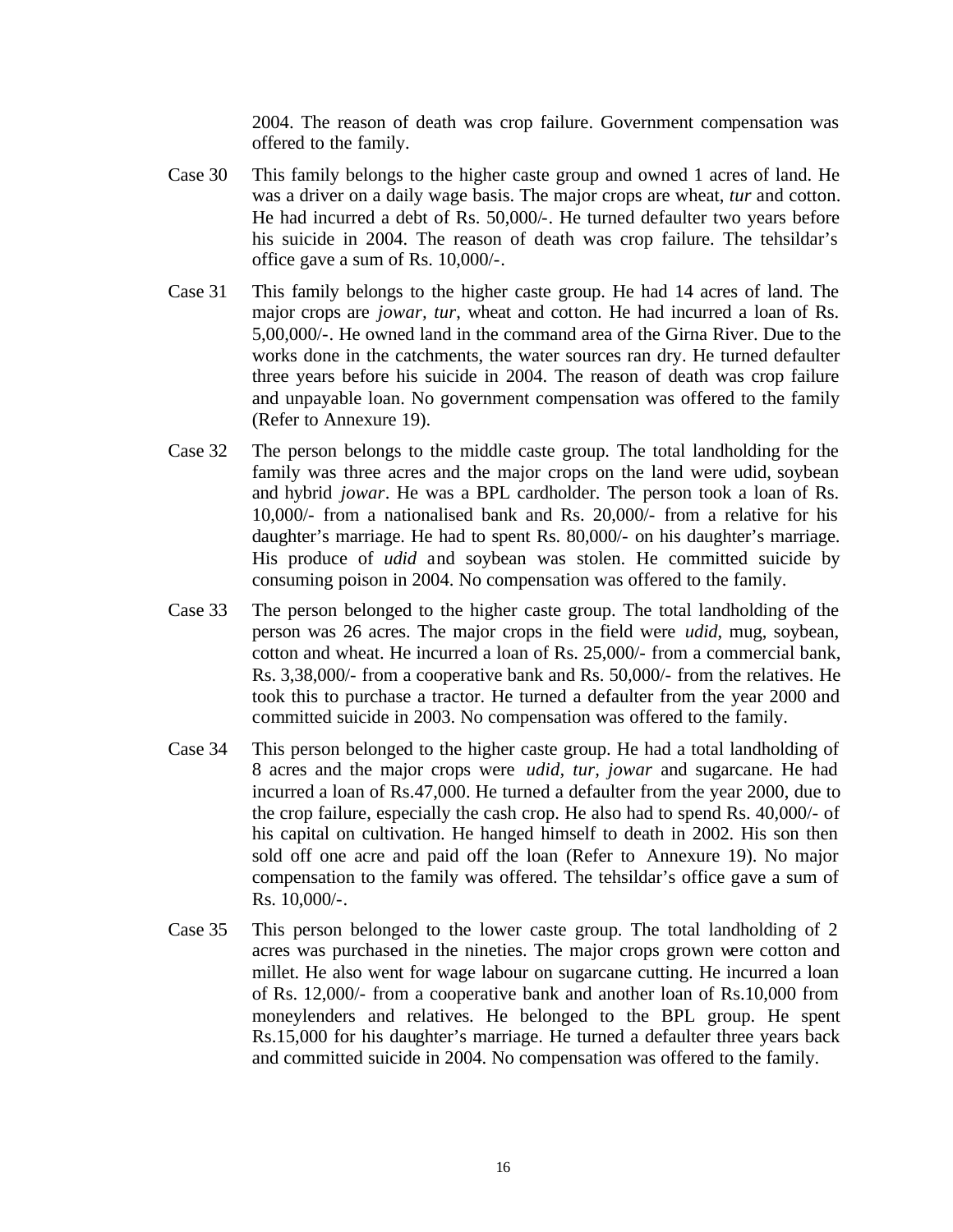Case 36 This person belonged to a nomadic tribe. The total landholding was three acres and the major crops were cotton, millet and *jowar*. He took a loan of Rs. 35,000/- from a moneylender at 10% interest per month, and another loan of Rs. 40,000/- under the SGSY scheme, and also from a cooperative bank. He was a defaulter for the last four years. He committed suicide in 2004. No compensation was offered to his family.

The case studies and group discussions that we conducted across the study districts bring out a number of conclusions: repeated crop failures, inability to meet the rising cost of cultivation, and indebtedness seem to create a situation that force farmers to commit suicide. However, not all farmers facing these conditions have committed suicide. It is only those who have felt that they have exhausted all avenues of securing support to deal with debts have taken their lives.

The following sub-section will help the reader understand the profile of the victims in their social and economic context and gauge the depth and the spread of the tragic phenomenon.

#### **3.3 Profile**

Table 3 outlines the landholding pattern across the caste groups of the deceased.

|                     | Landholding      |       |       |                |                              |  |  |  |  |
|---------------------|------------------|-------|-------|----------------|------------------------------|--|--|--|--|
| $\text{Caste}^{37}$ | $\mathbf{0}(LL)$ | 2(SH) | 3(MH) | 4(LH)          | <b>Grand</b><br><b>Total</b> |  |  |  |  |
| A                   |                  | 4     |       |                |                              |  |  |  |  |
| B                   |                  |       |       |                |                              |  |  |  |  |
| C                   |                  | 3     |       | $\overline{c}$ | 10                           |  |  |  |  |
|                     |                  |       |       |                | 6                            |  |  |  |  |
| E                   |                  |       |       | ി              | 13                           |  |  |  |  |
| <b>Grand Total</b>  |                  | 18    |       |                | 36                           |  |  |  |  |

**TABLE 3: Social Groups and Landholding<sup>36</sup>**

The following issues emerge out of the landholding pattern and the caste groups in terms of the suicides:

• There is almost an even match between the small landholders and the marginal and large landholders across caste groups. Out of the total sample, 50% belong to the

- $3 = MH-Medium farmer (5 to 15 acres)$
- $4 = LH-Large$  holdings (more than 15 acres)

## <sup>37</sup> A- Scheduled Caste

- B- Scheduled Tribe
- C- Other Backward Class
- D- VJNT
- E- Open/other

<sup>36</sup>  $0 = LL$ -Landless (leased land cultivator)

 $2 = SH-Small$  farmer (up to 5 acres)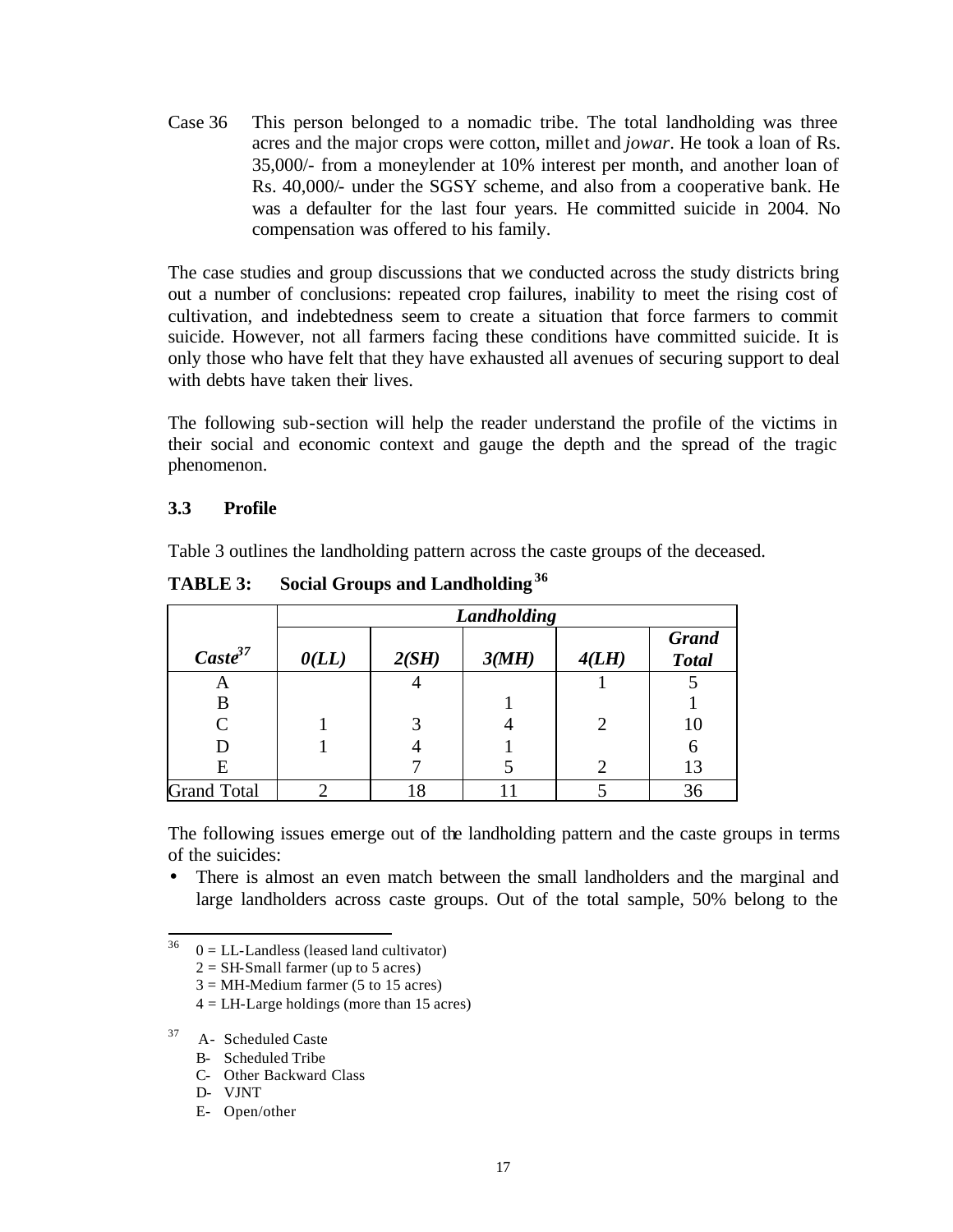small landholder category and 47 per cent to the medium and large landholder category.

- Out of the total landholders, 50% belong in the small landholdings, 43% to the medium and 5% and 2% respectively to the large and no landholding, respectively. In terms of the landholding pattern, there is a balance between the small and medium sized holdings in so far as the nomadic groups are concerned.
- While the higher caste groups are evenly distributed in the small and the medium/high landholdings, the tribal groups are primarily small landholders, and the SC group medium holders; the other backward castes are again evenly distributed.
- The overwhelming numbers are reflected in the small and medium sized holdings across caste groups — at 50% and 43% respectively. This is suggestive of a problem that is widespread cutting across the caste and class barriers. The overall profile of the landholders suggest that few suicides have taken place in landless families and the maximum numbers are concentrated in the small and medium sized landholders.

Table 4 looks at the landholding pattern and marital status.

| TABLE 4: | <b>Landholding and Marital Status</b> |  |  |
|----------|---------------------------------------|--|--|
|----------|---------------------------------------|--|--|

|                    | <b>Martial Status</b> |    |              |
|--------------------|-----------------------|----|--------------|
| Landholding        |                       | Jm | <b>Total</b> |
|                    |                       |    |              |
| <b>SH</b>          |                       |    | 18           |
| MН                 |                       |    |              |
|                    |                       |    |              |
| <b>Grand Total</b> |                       |    |              |

- Out of the total sample, 89% were married and the remaining 11% were unmarried. Of the married victims, 53% belonged to the small landholding group, 28% were medium- sized landholders, and the remaining 16% fell under the large landholders category.
- In the unmarried category, 50% belonged to the medium landholders and the remaining 50% were equally divided among the landless and small landholding groups.

Thus, the small-sized landholding families in the married category were affected the most in the case of suicide of their household head.

In Table 5, we have taken up the education status of the deceased to ascertain whether a pattern emerges out of the data, while Table 6 looks at the correlation between the education levels and the landholding patterns.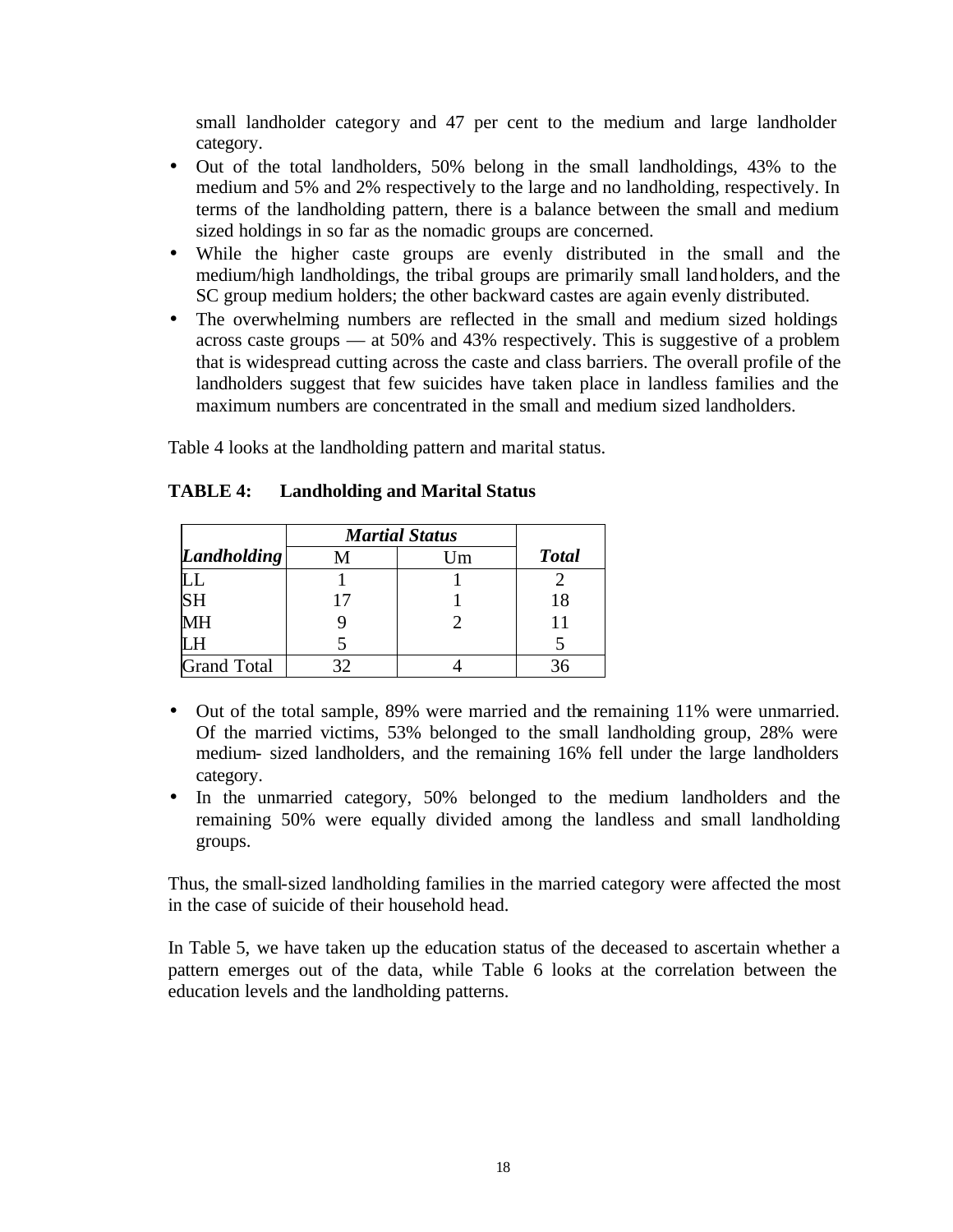| <b>Education</b><br>(Class) | A | $\boldsymbol{B}$ | $\boldsymbol{C}$ | D | $\bm E$ | <b>Grand</b><br><b>Total</b> |
|-----------------------------|---|------------------|------------------|---|---------|------------------------------|
|                             | 3 |                  |                  | 4 |         |                              |
|                             |   |                  |                  |   |         |                              |
|                             |   |                  | 2                |   |         |                              |
|                             |   |                  |                  |   |         |                              |
|                             |   |                  |                  |   |         |                              |
|                             |   |                  |                  |   |         |                              |
|                             |   |                  |                  |   |         |                              |
|                             |   |                  |                  |   | 3       |                              |
| <b>Grand Total</b>          | 5 |                  | 10               | 6 | 14      | 36                           |

**TABLE 5: Education and Caste Groups**

- Out of the total sample, 19% are non-literates and the remaining 81% literates.
- Within the non-literates, 43% belong to the SC and the remaining 57% belong to the nomadic and denotified tribes.
- Of the literates, 7% belonged to the SC group, 3.5% to the scheduled tribes group, 35% to the other backward castes, 7% to the denotified and nomadic groups, and 48% to the open category. This very well conforms to the national figures on literacy as well.
- The reason for the comparatively high level of literacy level is due to the fact that almost all the victims are males and the bias in the literacy reflects that. That is the reason why the level of literacy is higher than the national average of 67 per cent.

|                    |    | <b>Grand</b> |                       |    |              |
|--------------------|----|--------------|-----------------------|----|--------------|
| <b>Education</b>   | LL | <b>SH</b>    | MH                    | LH | <b>Total</b> |
|                    |    | 6            |                       |    |              |
|                    |    |              |                       |    |              |
|                    |    |              |                       |    |              |
|                    |    |              |                       |    |              |
|                    |    |              |                       |    |              |
|                    |    |              |                       |    |              |
|                    |    |              |                       |    |              |
| 10                 |    | 6            | $\mathcal{D}_{\cdot}$ |    |              |
| <b>Grand Total</b> | ◠  | 18           |                       |    | 36           |

**TABLE 6: Education and Landholding**

- The majority of the non-literates (86%) are small landholders who belong to the SCs and denotified tribes.
- Amongst the literates, 7% belong to the landless category, 41% belong to the small landholder category, 38% have to the medium-sized landholdings and 14% are large landholders.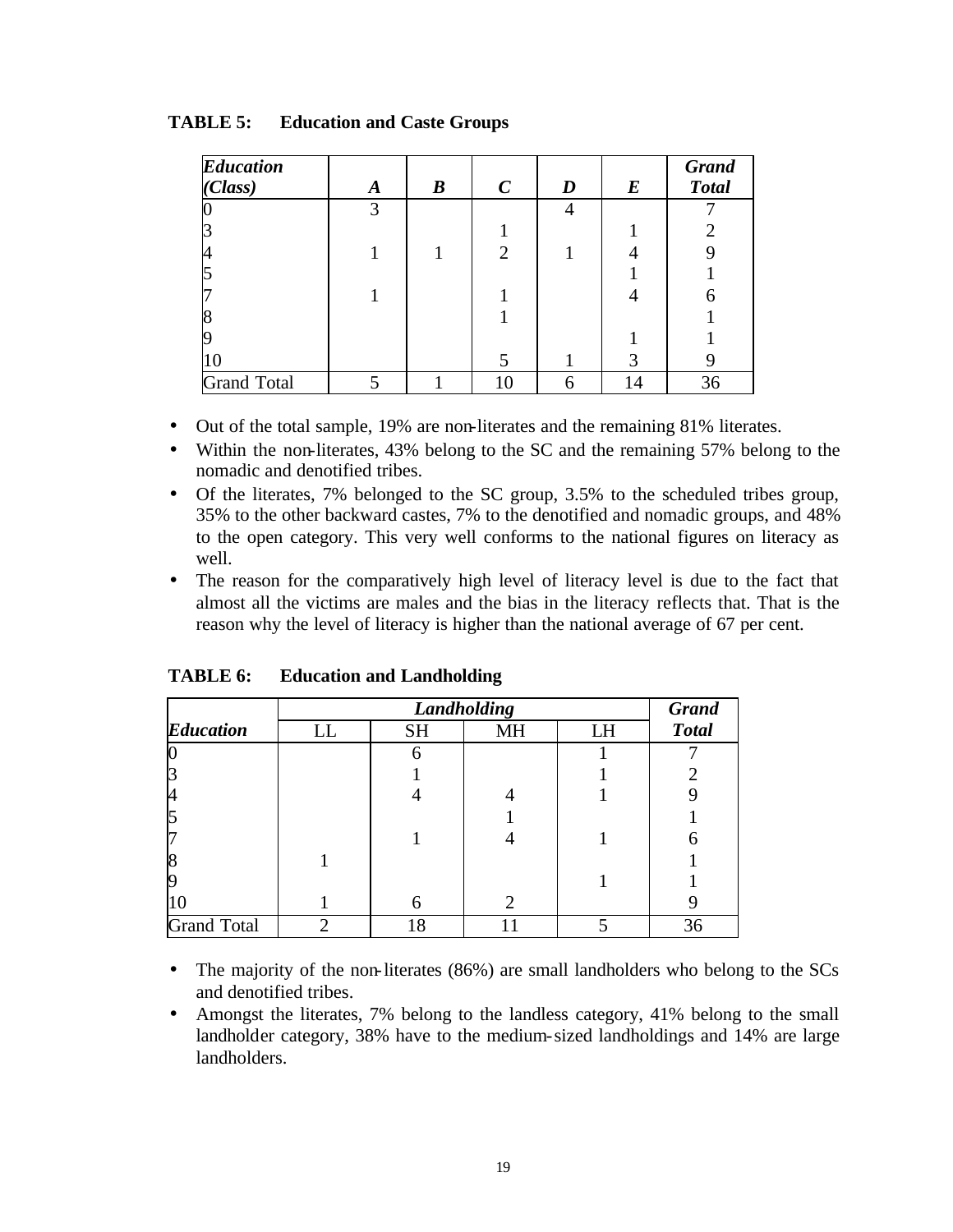Table 7 discusses caste in relation to the occupation of the victims.

|                      | Caste |  |  |   |              |  |  |
|----------------------|-------|--|--|---|--------------|--|--|
| $ Occupations^{38} $ | В     |  |  | Ε | <b>Total</b> |  |  |
| <u>Ag</u>            |       |  |  |   |              |  |  |
| Agd<br>Agl<br>Agsd   |       |  |  |   | 23           |  |  |
|                      |       |  |  |   |              |  |  |
|                      |       |  |  |   |              |  |  |
| Agv                  |       |  |  |   |              |  |  |
| <b>Grand Total</b>   |       |  |  |   | 36           |  |  |

#### **TABLE 7: Caste and Occupation**

We find that the deceased were involved a range of occupations — all related to the agrarian system.

- Out of the total sample, 18% are entirely dependent on agriculture and do mt have a back-up system. They primarily constitute the other backward classes and the higher caste group.
- Out of the remaining 82% of the sample, 70% are cultivators and agricultural labourers. This suggests that for the majority that cuts across the caste group, the practice of cultivation is not enough to guarantee a livelihood. The distribution of the sample here is evenly distributed across the caste groups here.
- Out of the remaining, agriculture and livestock constitutes 3% of the sample, agriculture and skilled daily wage constitutes 12% and agriculture and petty vending constitutes 6% of the sample.

Table 8 discusses the landholding pattern and occupational profile.

|                          | Landholding |                       |   |  |    |  |  |  |  |  |
|--------------------------|-------------|-----------------------|---|--|----|--|--|--|--|--|
| <i><b>Occupation</b></i> | LL          | <b>SH</b><br>LH<br>MH |   |  |    |  |  |  |  |  |
|                          |             |                       |   |  |    |  |  |  |  |  |
|                          | 2           | 15                    | 6 |  | 23 |  |  |  |  |  |
| Ag<br>Agd<br>Agl<br>Agsd |             |                       |   |  |    |  |  |  |  |  |
|                          |             |                       |   |  |    |  |  |  |  |  |
| Agv                      |             |                       |   |  |    |  |  |  |  |  |
| <b>Grand Total</b>       |             | 18                    |   |  | 36 |  |  |  |  |  |

**TABLE 8: Landholding and Occupation**

**<sup>38</sup> Occupations**

l

Ag- Only agriculture

Agd- Agriculture & Daily wages

Agv- Agriculture &Vendor

Agl- Agriculture & Livestock

Agsd-Agriculture & skilled daily wage worker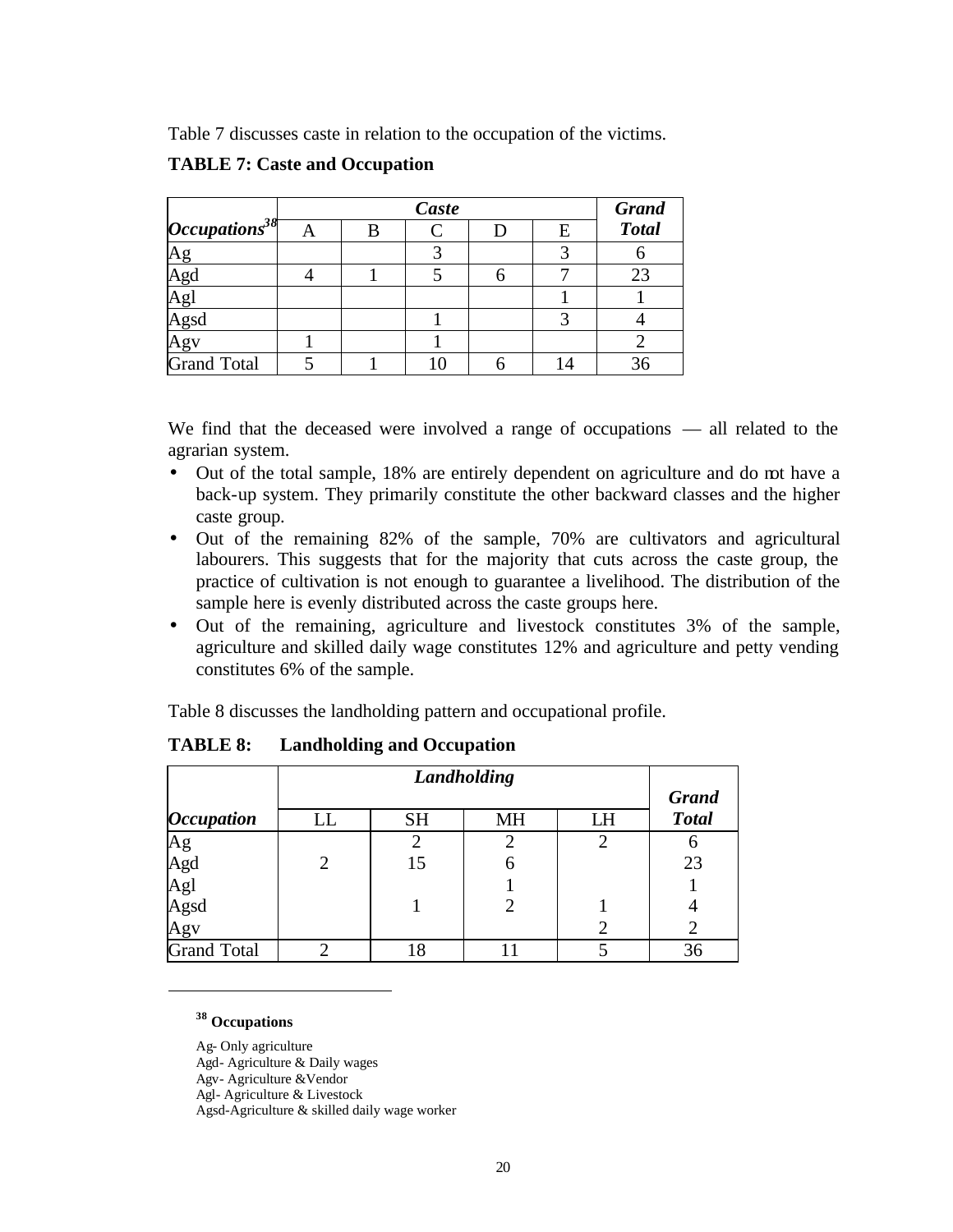*Source: Field Data*

- Out of the total sample, almost 50% are small landholders. The maximum from this category (85%) are cultivators and daily wage labourers.
- All landless are agriculture labourers. They have also taken lands on lease for cultivation.
- Amongst the medium sized holders, almost 55% are cultivators as well as daily wage labourers.
- Amongst the large size landholders, almost 40% are cultivators. Out of the remaining, 40% are cultivators and vendors, and the remaining 20% are cultivators having skills.

Thus, some of the salient conclusions emerging from the analysis are:

- (i) The small as well as the medium-sized landholders have committed suicide. It is not just restricted to small and marginal landholders. Large and small landholding families are affected by the crisis in the farming sector.
- (ii) The educational profile of the victims suggests that most of them were educated and this is the case across caste groups.

#### **3.4 Cost of Cultivation and Productivity**

There has been a substantial change in the composition of the input structure in the recent past. The cost of cultivation of most crops has increased due to higher input prices and increased density of purchased inputs, coupled with the high cost of labour. Therefore, demand for cash inputs has increased, thereby inflating the cost of production. Higher cost of production, in the absence of a corresponding increase in prices, affects the viability of farming. On the one hand, the cost of production increases due to increased input prices and at the same time market imperfections do not allow the farming household to generate sufficient profits to cover household expenses, exigencies and expenditure on social or family functions. This increases the stress on the farm family, the natural outcome of which is for farmers to approach moneylenders to meet their cash requirements.

In this sub-section, we would like to study the cost of cultivation in relation to two major crops grown (demarcated as C1 and C2 in Tables 9 and 10 respectively), as it is ascertained from the field data.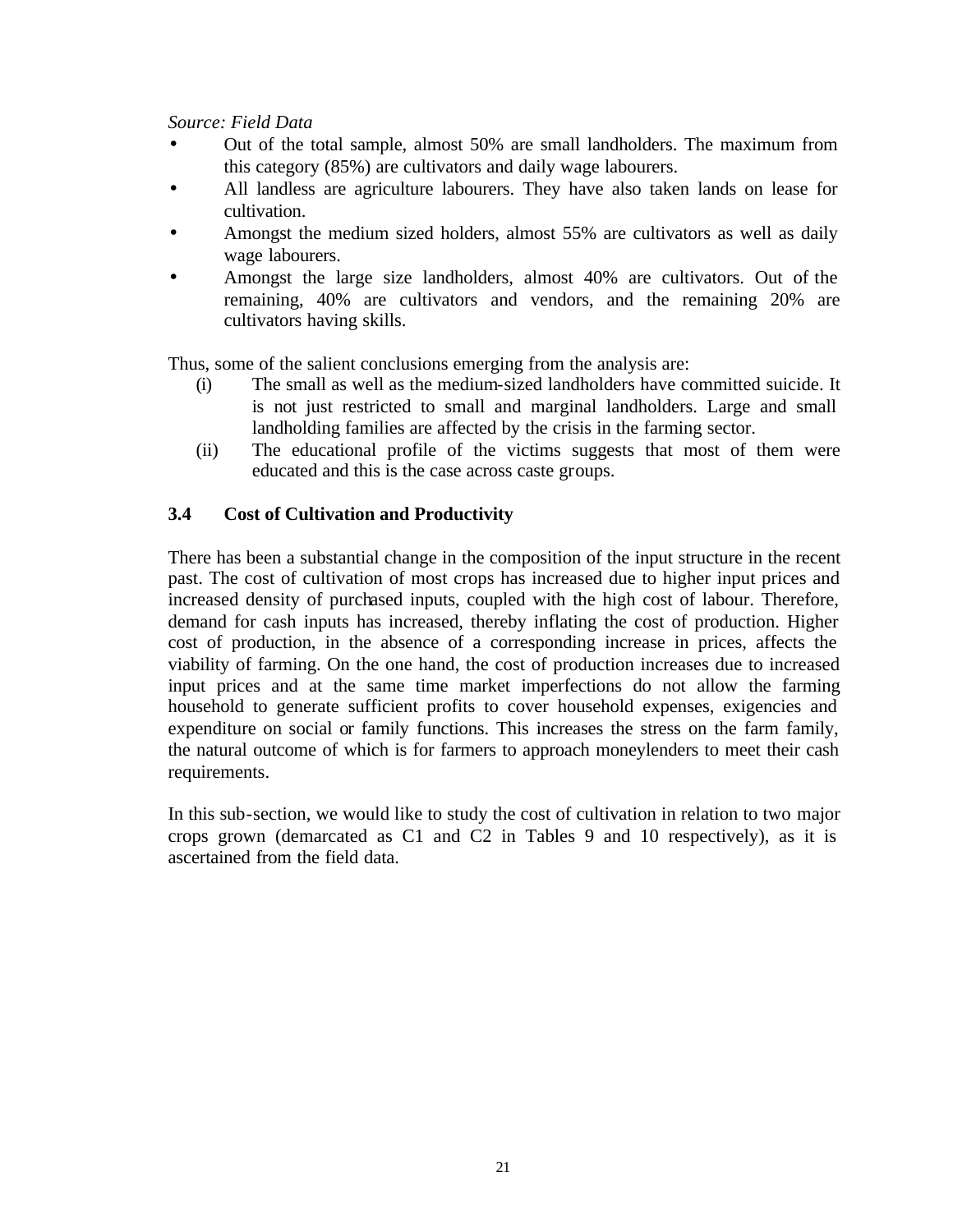|       |               | C1             |   |             |           |   |                |   |                |
|-------|---------------|----------------|---|-------------|-----------|---|----------------|---|----------------|
| CC1   | $\mathcal{C}$ | H              | J | S           | <b>SC</b> | T | U              | V | <b>Total</b>   |
| 1000  |               |                | 1 |             |           | 3 |                |   | 4              |
| 1200  |               |                |   |             |           |   | $\overline{2}$ |   | $\overline{2}$ |
| 1800  |               |                |   | $\mathbf 1$ |           |   |                |   | 1              |
| 2000  | 1             |                |   |             |           |   |                |   | 1              |
| 2200  | $\mathbf{1}$  |                |   |             |           |   |                |   | 1              |
| 2500  | 17            |                |   |             |           |   |                |   | 17             |
| 3000  | 5             |                |   |             |           |   |                |   | 5              |
| 3500  | $\mathbf{1}$  |                |   |             |           |   |                |   | 1              |
| 9000  |               |                |   |             | 1         |   |                |   | 1              |
| 15000 |               |                |   |             |           |   |                | 1 | 1              |
| 18000 |               | 1              |   |             |           |   |                |   | 1              |
| 20000 |               | 1              |   |             |           |   |                |   | 1              |
| Total | 25            | $\overline{2}$ | 1 | 1           | 1         | 3 | $\overline{2}$ | 1 | 36             |

**TABLE 9: Cost of Cultivation of Primary Crops**

*Source: Field Data*

*Note:* C- Cotton; H-Horticulture; J-Jowar; BJ-Bajra; S-Soyabean; T-Tur; U-Udid; SC-Sugarcane; V-Vegetables.

Some of the key points emerging from Table 9 are:

- 70% of the cultivators grew cotton as their primary cash crop. The cost of cultivation as a paid out cost comes to around Rs.2,500 – 3,000 per acre. This cost does not include the labour put in by the family, depreciation of equipment, the cost of marketing, the interest on working capital, etc.
- Another 5% of the cultivators took to horticulture as major cash crop. This includes oranges, papaya and banana. The cost of cultivation incurred by them works out to Rs. 18,000–20,000 per acre. This cost does not include the labour input by the family, depreciation of equipment, the cost of marketing, the interest on working capital, etc.
- The remaining 20% cultivated tur, udid, soybean, jowar, vegetables and sugarcane.

Thus, cotton, pulses, fruits and vegetables were the crops cultivated by the farmers, who depended on the price at the time of harvest to recoup the cultivation cost and pay for household consumption and support cultivation for the next farming season.

Table 10 reveals that:

- 58% of the cultivators preferred *tur* as the secondary crop.
- Another 25% of the cultivators chose cotton, soybean and fruits as the first preference secondary crop.
- The remaining 17% cultivated millet as their preferred secondary crop.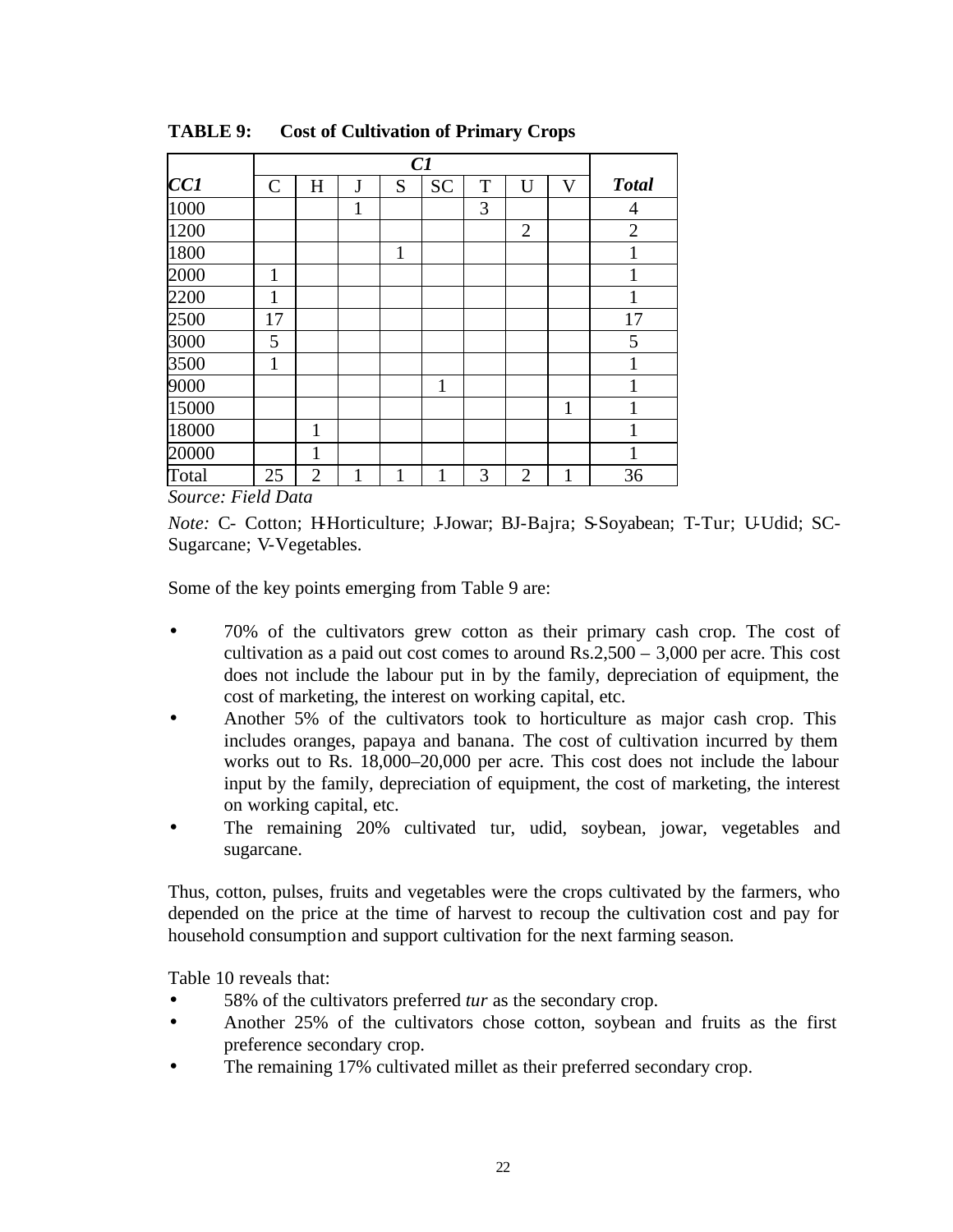On the basis of the above, we can state that the first choice of the cultivators is towards growing cash crops. This is borne out not only by our data, but the overall trend as observed elsewhere too. It should be noted that the percentage of non-food grains in the gross cropped area grew from 26.6% in 1981 to 33.6% in 1992. This represents a rise of almost 27%. It is clear that the peasants are not able to meet the daily cost of living from the cultivation of food crops. $39$ 

| CC2                |                | <b>Grand</b>   |           |                |   |    |                |
|--------------------|----------------|----------------|-----------|----------------|---|----|----------------|
|                    | <b>BJ</b>      | $\mathsf{C}$   | $H_{\rm}$ | J              | S | T  | <b>Total</b>   |
| 500                |                |                |           |                |   | 1  |                |
| 800                | $\overline{2}$ |                |           |                |   | 7  | 9              |
| 1000               |                | 1              |           |                |   | 12 | 13             |
| 1200               |                |                |           | $\overline{2}$ |   | 1  | 3              |
| 1800               |                |                |           |                | 3 |    | 3              |
| 2000               |                |                |           |                | 1 |    | $\mathbf{1}$   |
| 2500               |                | $\overline{2}$ |           |                |   |    | $\overline{2}$ |
| 3000               |                | 1              |           |                |   |    | 1              |
| 3500               |                | 1              |           |                |   |    |                |
| 18000              |                |                |           |                |   |    |                |
| 30000              |                |                |           |                |   |    |                |
| <b>Grand Total</b> | $\overline{2}$ | 5              | 2         | 2              | 4 | 21 | 36             |

**TABLE 10: Cost of Cultivation of Secondary Crops**

*Source: Field Data*

l

We have discussed the productivity of major crops in the sample area, based on the last five years, in Table 11.

|                    |             |                |   | C1 |           |                |                |             | <b>Grand</b> |
|--------------------|-------------|----------------|---|----|-----------|----------------|----------------|-------------|--------------|
| PC1                | $\mathbf C$ | H              | J | S  | <b>SC</b> | T              | U              | $\mathbf V$ | <b>Total</b> |
| 1.5                |             |                |   |    |           | $\overline{2}$ |                |             | 2            |
|                    | 9           |                |   |    |           |                | $\overline{2}$ |             | 12           |
| 2.5                | 9           |                |   |    |           |                |                |             | 9            |
| ß                  | 6           |                |   |    |           |                |                |             | 6            |
| 4                  |             |                |   |    |           |                |                |             |              |
|                    |             |                |   |    |           |                |                |             |              |
| 6                  |             |                |   |    |           |                |                |             |              |
| 35                 |             |                |   |    |           |                |                |             |              |
| 40                 |             |                |   |    |           |                |                |             |              |
| 55                 |             |                |   |    |           |                |                |             |              |
| 180                |             |                |   |    | 1         |                |                |             |              |
| <b>Grand Total</b> | 25          | $\overline{2}$ |   | 1  | 1         | 3              | $\overline{2}$ | 1           | 36           |
| Source: Field Data |             |                |   |    |           |                |                |             |              |

**TABLE 11: Productivity of Primary Crops (in Quintals per acre)**

<sup>39</sup> Desai, R., *Aspects of India's Economy*, No. 26 and 27, Mumbai, 1998, pp 31.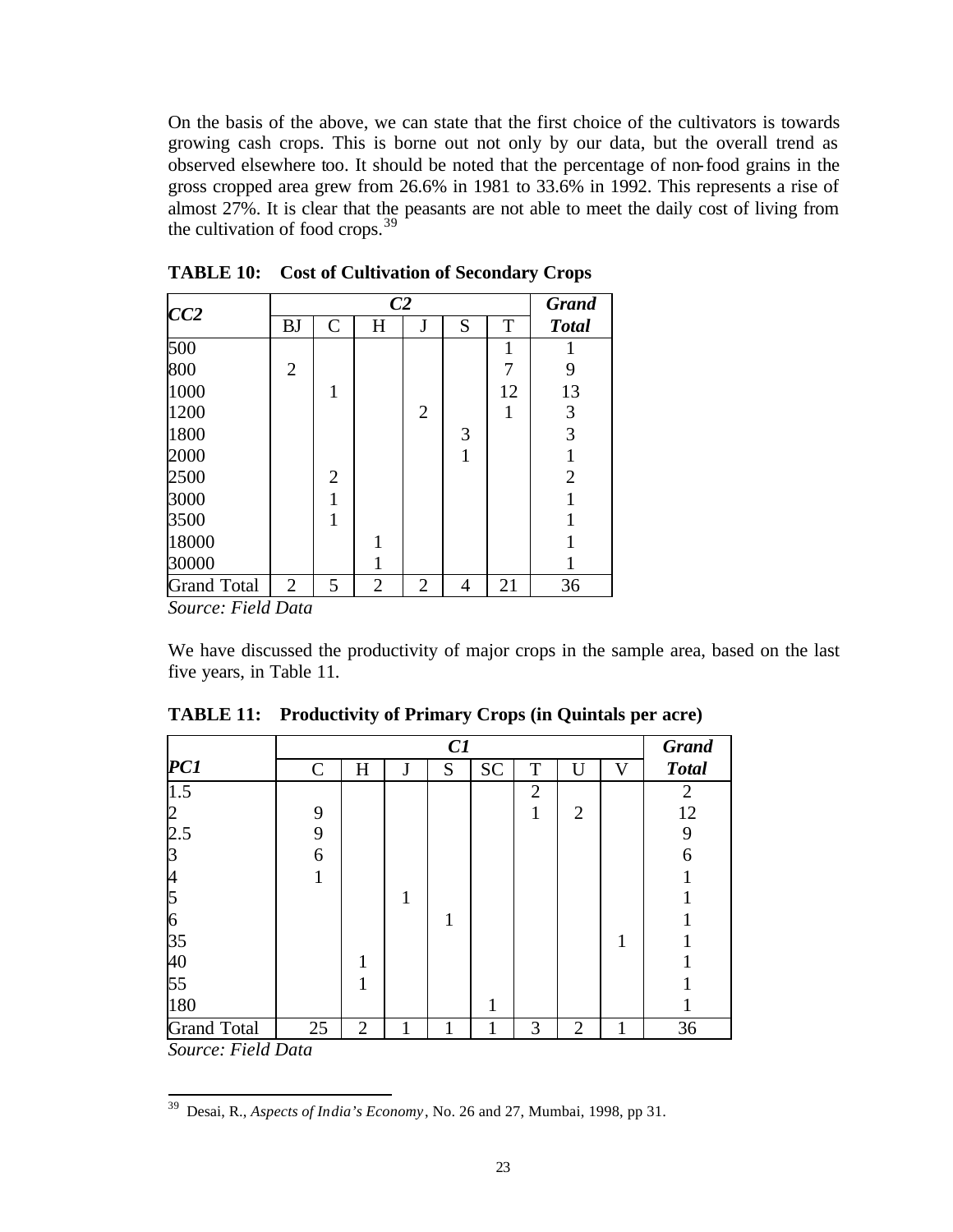The productivity of cotton still hovers around 2–3 quintals per acre for raw cotton. For the rest, the productivity of horticulture crops is between 40–55 quintals per acre; sugarcane 180 quintals; tur and udid 1.5 quintals; soybean and jowar 5.5 quintals; and vegetables 35 quintals per acre.

Against this backdrop of the socioeconomic profile let us now turn to the cost of production in relation to the major crops grown. Much of the information on the cost of production and price of produces came from the government sources. It is necessary to understand these two aspects to grasp the nature of the crisis at the macro-level. It is also necessary to ascertain whether the cultivator is able to recover the investment in the production of the crop and the labour that has been put in. It would also help us to understand the mismatch, if any, between the minimum support price that the government announces and the ground reality.

The minimum support prices are fixed and declared by the Ministry of Agriculture, GoI, before the sowing season. However, as per the statement of the Jt. Director, Agriculture Price Cell, the Minimum Support Prices do not give full justice to the farmers of Maharashtra.<sup>40</sup> According to the Statement, and we quote,

Favourable / Unfavourable agro climatic situation among the State leading to variation in per hectare yield: The agro climatic situation varies from State to State. This leads to variation in per hectare yield. The per hectare yield in Maharashtra State is less in comparison with the yield of other States due to inadequate irrigation facilities and unfavourable agro climatic situations. This leads to more cost of production. However, due to favourable agro climatic situation and sufficient irrigation facilities, the per hectare yield in Haryana and Punjab is more. Therefore, the cost of production of these States is conducive for the States where a particular crop is grown on a large scale. This adversely affects States like Maharashtra who have unfavourable agro climatic situation and higher cost of production. The Minimum Support Prices declared by Government of India does not cover the cost of production of the agriculture producer to the full extent. Therefore, the Minimum Support Prices do not give full justice to the farmers of the State having high cost of production. Therefore, instead of declaring one Minimum Support Price at the National Level, separate support prices may be declared for groups of States according to the cost of cultivation.

Let us ascertain the reasons for the statement above:

<sup>40</sup> See Annexure XI for the detailed statement.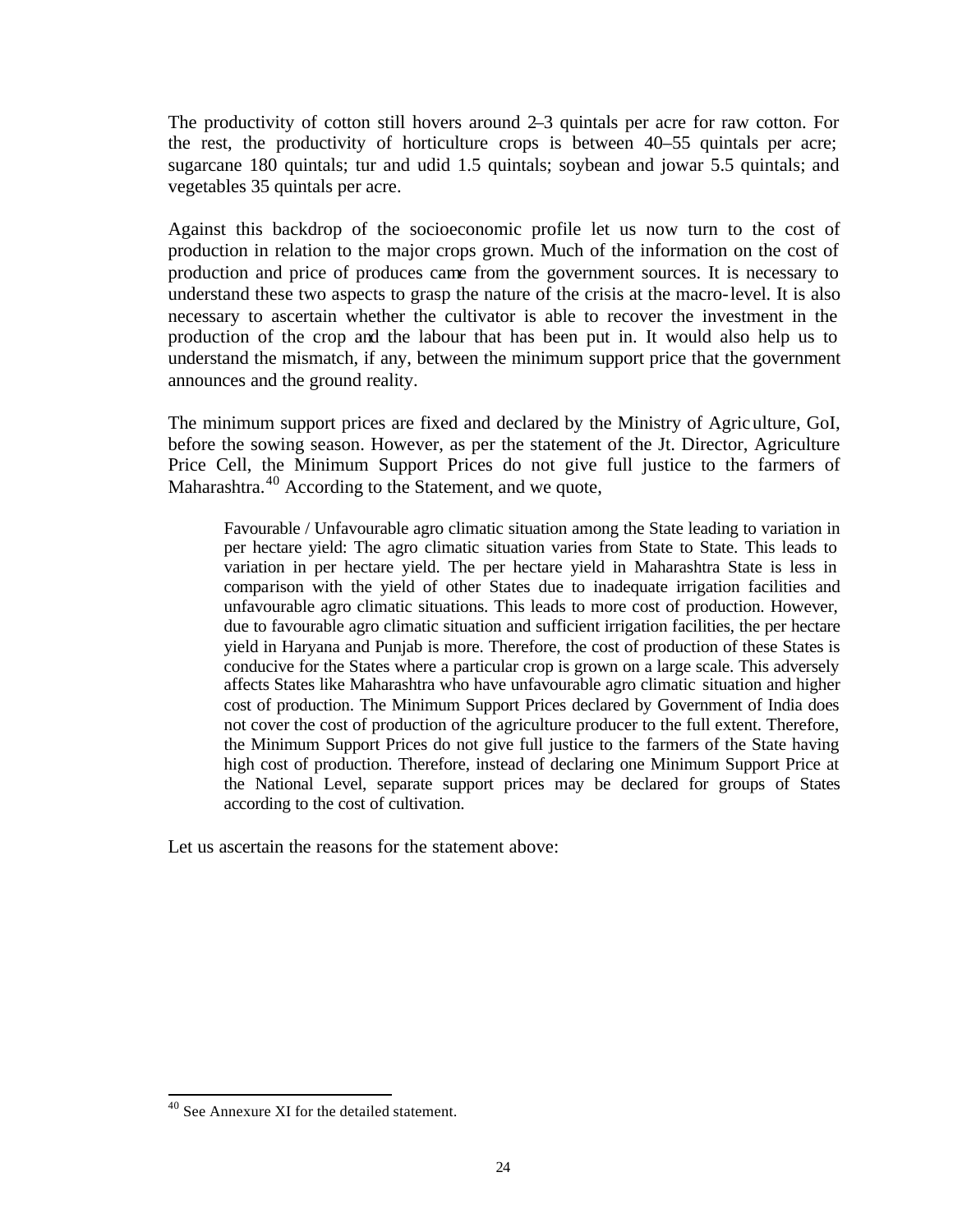| Sr.            | <b>Item</b>          | Methodology followed by                         | Methodology followed by State            |
|----------------|----------------------|-------------------------------------------------|------------------------------------------|
| No.            |                      | <b>State APC</b>                                | <b>CACP</b>                              |
| $\mathbf{1}$   | Interest on          | The interest on working                         | The interest on working capital          |
|                | working              | capital is calculated $@14\%$                   | is calculated $@14%$ per annum           |
|                | capital              | per annum for the entire<br>period of the crop. | for the half period of the crop          |
| $\overline{2}$ | Family human         | Family human labour is                          | Family human labour is valuated          |
|                | labour               | valuated $@$ 25% more than                      | on the basis of actual wage rate         |
|                |                      | wage rates paid for the                         | or minimum statutory wage rate,          |
|                |                      | hired human labour.                             | whichever is higher.                     |
| 3              | Profit on cost       | On per quintal cost of                          | While recommending<br>the                |
|                | of production        | production, 15% profit                          | Minimum Support Prices to the            |
|                |                      | margin is considered.                           | Ministry of Agriculture, only            |
|                |                      |                                                 | small margin of return is<br>considered. |
| $\overline{4}$ | <b>Transport</b> and | Expenditure incurred by the                     | According to the CACP, it is a           |
|                | marketing            | farmer for transportation                       | distributive cost. Hence, it is not      |
|                | charges              | marketing<br>the  <br>and                       | included in the cost frame. But          |
|                |                      | produce<br>agricultural<br>is                   | while<br>recommending<br>the             |
|                |                      | taken into account.                             | Support Prices of<br>Minimum             |
|                |                      |                                                 | and jute to<br>the<br>sugarcane          |
|                |                      |                                                 | Ministry of Agriculture, only            |
|                |                      |                                                 | transport cost is considered             |
|                |                      |                                                 | whereas the marketing cost is            |
|                |                      |                                                 | not considered at all.                   |

**TABLE 12: Difference in Methodologies in Calculating the Cost of Production**

*Source: Communication from the Director Mr. Meshram, Annexure XI*

The State Government is not in agreement with the minimum support price announced by the Ministry of Agriculture. First, the GoM does not agree with the methodology followed by the Commission for Agriculture Cost and Prices (CACP) in arriving at the cost of cultivation. Since the methodology adopted by the CACP itself is claimed to be incorrect, the figure for the minimum support price recommended by it is wrong. It does not take into account the specificities of a particular region in terms of agro climatic conditions and irrigation networks.

What is unstated is whether the GoM has done anything about correcting this anomaly that is the difference that exists between its perception and that of the perception of the Central Government Agency fixing support price. It is against this understanding that we must locate the minimum support price mechanism and its effectiveness at the ground level. Tables 13a and 13b outline the minimum support price that the Ministry of Agriculture, GoI announces every year for the various crops. These are recommended by the State Governments and declared by the Centre. We have taken into account the prices announced for the last 10 years from 1995–96 onwards.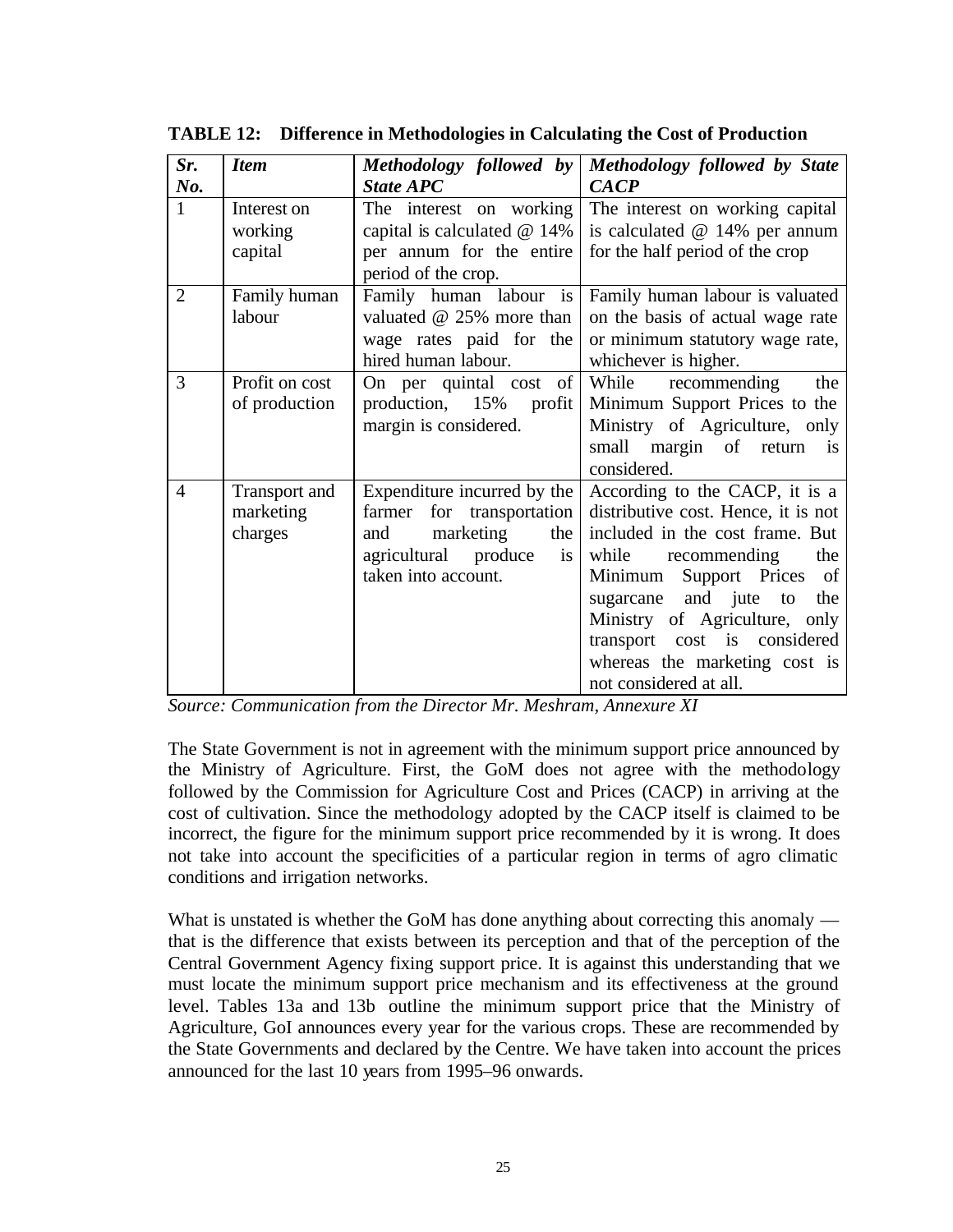|                |           |            | 1996-1997  |                             |            | 1997-1998  |                             |            | 1998–1999  |                             |            | 1999–2000  |                             |
|----------------|-----------|------------|------------|-----------------------------|------------|------------|-----------------------------|------------|------------|-----------------------------|------------|------------|-----------------------------|
| Sl.<br>No.     | Crop      | <b>RSG</b> | <b>FCG</b> | $\frac{0}{0}$<br><b>RSG</b> | <b>RSG</b> | <b>FCG</b> | $\frac{0}{0}$<br><b>RSG</b> | <b>RSG</b> | <b>FCG</b> | $\frac{6}{6}$<br><b>RSG</b> | <b>RSG</b> | <b>FCG</b> | $\frac{0}{0}$<br><b>RSG</b> |
| $\mathbf{1}$   | Paddy     | 587        | 380        | 65                          | 631        | 415        | 66                          | 699        | 440        | 63                          | 770        | 490        | 64                          |
| $\overline{2}$ | Bajra     | 613        | 310        | 51                          | 696        | 360        | 52                          | 739        | 390        | 53                          | 870        | 415        | 48                          |
| 3              | G.Nut     | 1853       | 920        | 50                          | 1952       | 980        | 50                          | 2070       | 1040       | 50                          | 2409       | 1155       | 48                          |
| 4              | Tur       | 1797       | 840        | 47                          | 2062       | 900        | 44                          | 2122       | 960        | 45                          | 2223       | 1105       | 50                          |
| 5              | Cott.     | 2372       | 1380       | 58                          | 2516       | 1530       | 61                          | 2586       | 1650       | 64                          | 2925       | 1775       | 61                          |
| 6              | Sunflower | 1907       | 960        | 50                          | 2084       | 1000       | 49                          | 2198       | 1060       | 48                          | 2429       | 1155       | 48                          |
| $\tau$         | Mung      | 1788       | 840        | 47                          | 1829       | 900        | 49                          | 2083       | 960        | 46                          | 2418       | 1105       | 46                          |
| 8              | Udid      | 1689       | 840        | 50                          | 1862       | 900        | 48                          | 1952       | 960        | 49                          | 2140       | 1105       | 52                          |
| 9              | S.Bean    | 1008       | 700        | 69                          | 1179       | 750        | 64                          | 1267       | 795        | 63                          | 1418       | 845        | 60                          |
| 10             | S.cane    | 53         | 46         | 87                          | 59         | 48         | 82                          | 63         | 53         | 84                          | 70         | 56         | 80                          |
| 11             | Wheat     | 713        | 380        | 53                          | 788        | 475        | 60                          | 1042       | 510        | 49                          | 1087       | 550        | 51                          |
| 12             | Gram      | 1367       | 700        | 51                          | 1463       | 740        | 51                          | 1805       | 815        | 45                          | 1914       | 895        | 47                          |
| 13             | Sunflower | 1280       | 800        | 63                          | 1356       | 830        | 61                          | 1533       | 910        | 59                          | 1831       | 990        | 54                          |

**TABLE 13a: Minimum Support Price Declared by the Central Government**

*Source: Agriculture Price Cell, GoM.*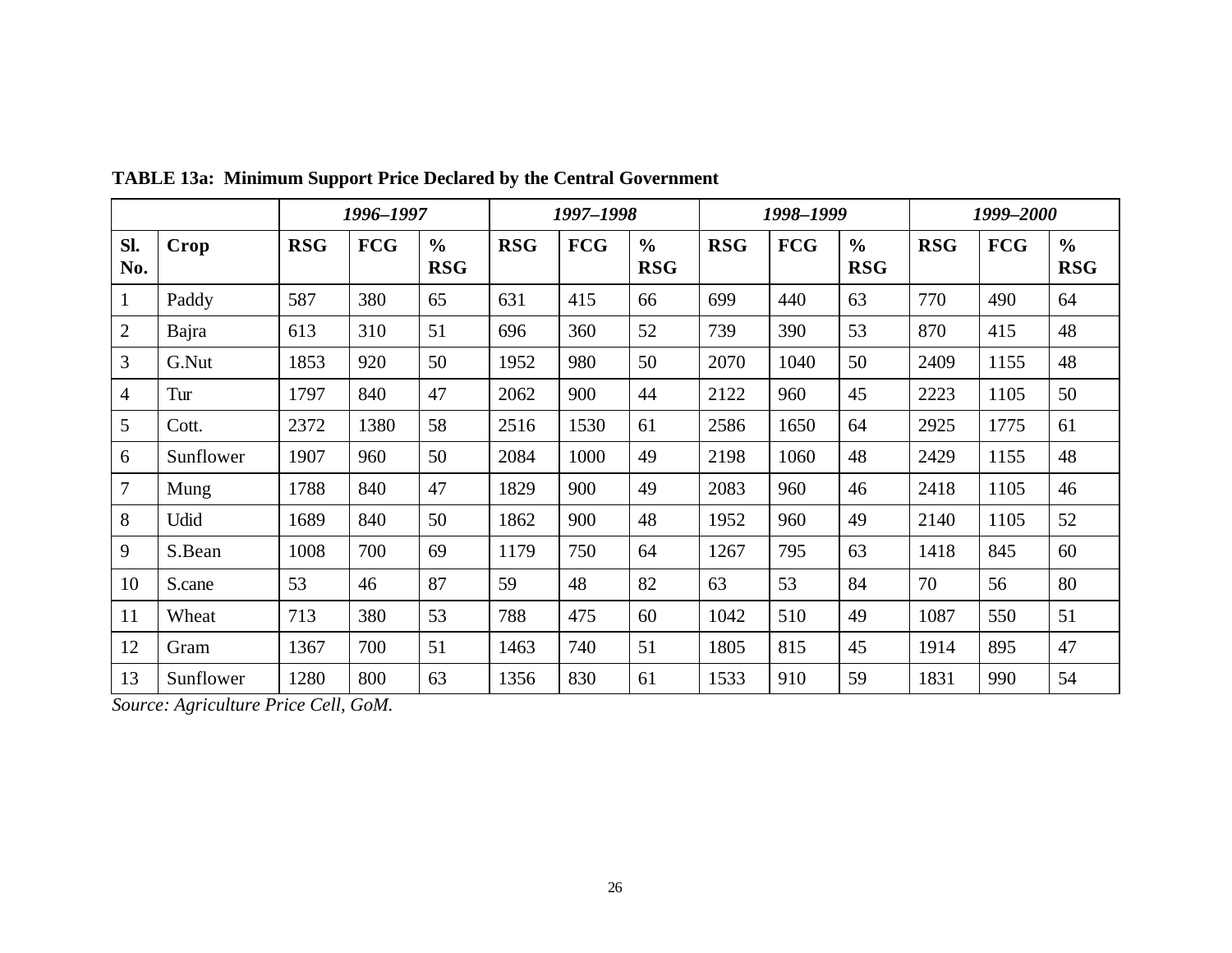|                |           | 2000-2001  |            |                             | 2001-2002  |            |                             | 2002-2003  |            |                             | 2003-2004  |            |                             |
|----------------|-----------|------------|------------|-----------------------------|------------|------------|-----------------------------|------------|------------|-----------------------------|------------|------------|-----------------------------|
| Sl.<br>No.     | Crop      | <b>RSG</b> | <b>FCG</b> | $\frac{0}{0}$<br><b>RSG</b> | <b>RSG</b> | <b>FCG</b> | $\frac{0}{0}$<br><b>RSG</b> | <b>RSG</b> | <b>FCG</b> | $\frac{6}{6}$<br><b>RSG</b> | <b>RSG</b> | <b>FCG</b> | $\frac{6}{6}$<br><b>RSG</b> |
| $\mathbf{1}$   | Paddy     | 841        | 530        | 54                          | 975        | 530        | 54                          | 850        | 550        | 65                          | 901        | 550        | 61                          |
| $\overline{2}$ | Bajra     | 916        | 485        | 48                          | 1015       | 485        | 48                          | 878        | 495        | 56                          | 906        | 505        | 56                          |
| 3              | G.Nut     | 2433       | 1983       | 76                          | 2595       | 1983       | 76                          | 1983       | 1375       | 69                          | 2017       | 1400       | 69                          |
| $\overline{4}$ | Tur       | 2229       | 1320       | 54                          | 2423       | 1320       | 54                          | 1869       | 1325       | 71                          | 1985       | 1360       | 69                          |
| 5              | Cott.     | 3108       | 1875       | 57                          | 3308       | 1875       | 57                          | 2760       | 1875       | 68                          | 2775       | 1925       | 69                          |
| 6              | Sunflower | 2699       | 1185       | 44                          | 2699       | 1185       | 44                          | 2239       | 1210       | 54                          | 2261       | 1250       | 55                          |
| $\overline{7}$ | Mung      | 2716       | 1320       | 49                          | 27'16      | 1320       | 49                          | 2261       | 1335       | 59                          | 2343       | 1370       | 58                          |
| 8              | Udid      | 2539       | 1320       | 52                          | 2539       | 1320       | 52                          | 2203       | 1335       | 61                          | 2363       | 1370       | 58                          |
| 9              | S.Bean    | 1599       | 885        | 55                          | 1599       | 885        | 55                          | 1352       | 895        | 66                          | 1402       | 930        | 66                          |
| 10             | S.cane    | 74         | 62         | 84                          | 74         | 62         | 84                          | 64         | 65         | 101                         | 70         | 70         | 100                         |
| 11             | Wheat     | 1244       | 610        | 49                          | 1244       | 610        | 49                          | 1124       | 620        | 55                          | 1147       | 630        | 55                          |
| 12             | Gram      | 2103       | 1100       | 52                          | 2103       | 1100       | 52                          | 1831       | 1200       | 66                          | 1892       | 1225       | 65                          |
| 13             | Sunflower | 2086       | 1200       | 58                          | 2086       | 1200       | 58                          | 1867       | 1300       | 70                          | 1887       | 1335       | 71                          |

**TABLE 13b: Minimum Support Price Declared by the Central Government**

*Source: Agriculture Price Cell, GoM.*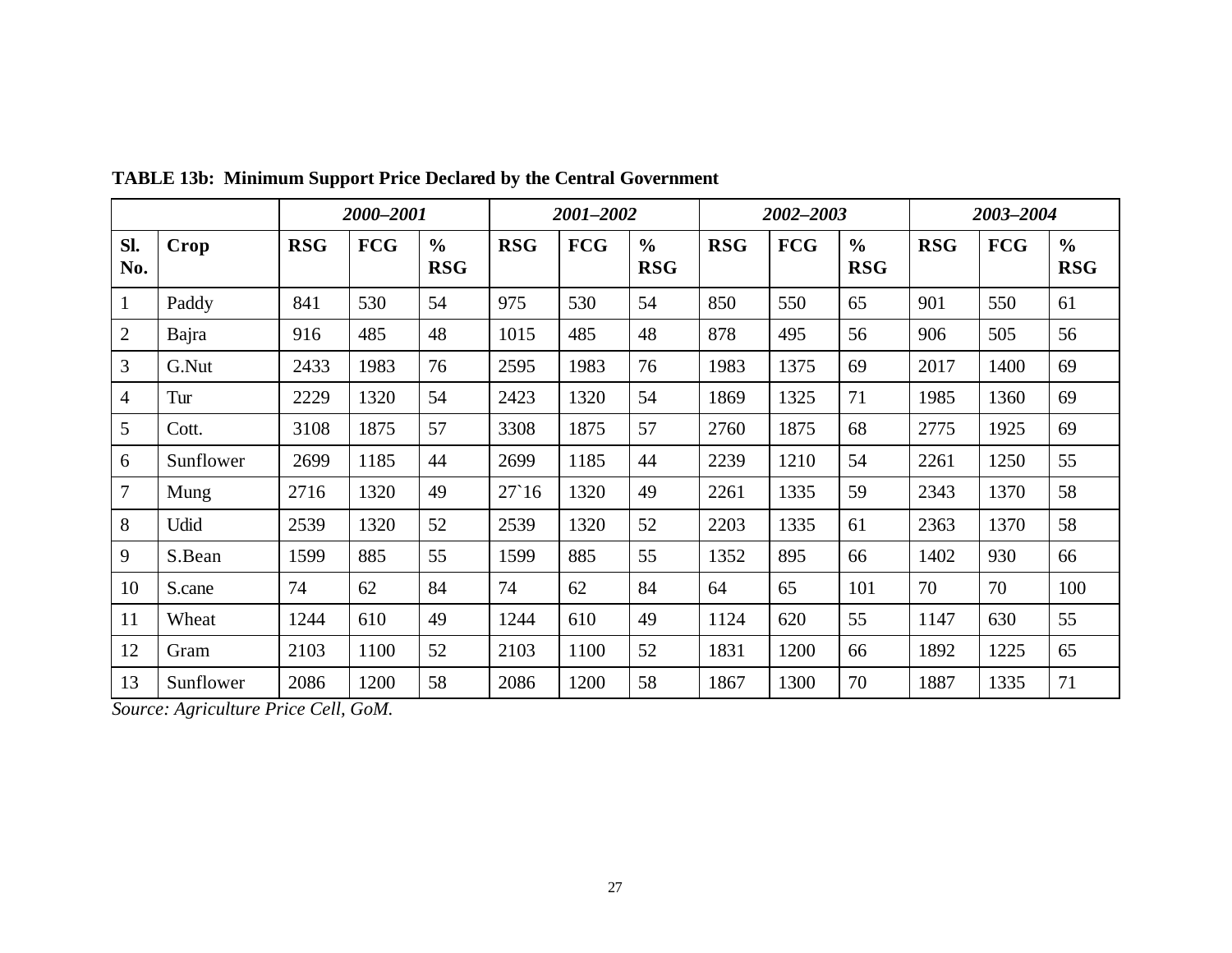The above figures give a clear indication of the support given to the cultivators for the efforts and the investment put in. Some of the key points emerging from the above tables are:

- Not a single support price for the last 10 years has met the cost of cultivation, except sugarcane for 2 years.
- The average gap in the minimum support price and the cost of cultivation per crop as per the figures works out to the following in terms of each crop over the period of 8 years (1996–2004). The difference is given in the minus % from the price asked for and granted.

Paddy: –38%; Bajra: –48%; Groundnut:–32%; Tur: –40%; Cotton: –38%; Sunflower: –50%; Mug: –50%; Udid:– 47%; Soybean: –37%; Sugarcane: –12%; Wheat: –47%; Gram: –47%; Safflower: –39%.

• Thus, all the crops are being cultivated at a loss to the cultivators. The loss varies from 38% at the minimum to 50% at the maximum. The exception is sugarcane where the loss is minimised at 12%. Is sugarcane being cross-subsidised at the expense of other crops?

We can, thus, summarise by stating that the cost of cultivation and the support prices do not match.

In connection with the price environment for the farmers, it needs to be pointed out that there has been considerable increase in the price of important farm inputs during the last five years. Between 1990–91and 95–96 while the prices of wheat as measured by the average of wholesale price indices increased by 58%, that of fertilizer increased by 113%, that of irrigation by 62% and insecticides by 90 percent. While the recent revision in the administered prices of petroleum products, the price of diesel would be higher by 75% than their level during 1990-91. The report further points out that the small and marginal farmers do not get ever get the administered price declared by the state.<sup>41</sup>

The plight of the cultivators is clear. We now need to understand the huge deficit between the cost of cultivation and the support price in terms of how it is bridged. We have looked at the data on indebtedness from the perspective of the various sources that the cultivator had accessed before taking the fatal step.

## **3.5 Indebtedness**

We first analyse the trend from the PAC banks (Table 14). Almost 40% of the victims have not availed of loan from the PACs. Out of the remaining, the break up can be as under:

- Around 20% have availed a loan of up to Rs. 10,000/-. Here the small and the medium landholders have accessed the entire loan.
- 25% have taken loan ranging from Rs. 11,000/- to Rs. 30,000/-. The maximum intake has been from small landholders.

l <sup>41</sup> Desai, R., ibid, 28;*Reports of the Commission for Agricultural Costs and Prices for Crops Grown in the 1995–96*, 459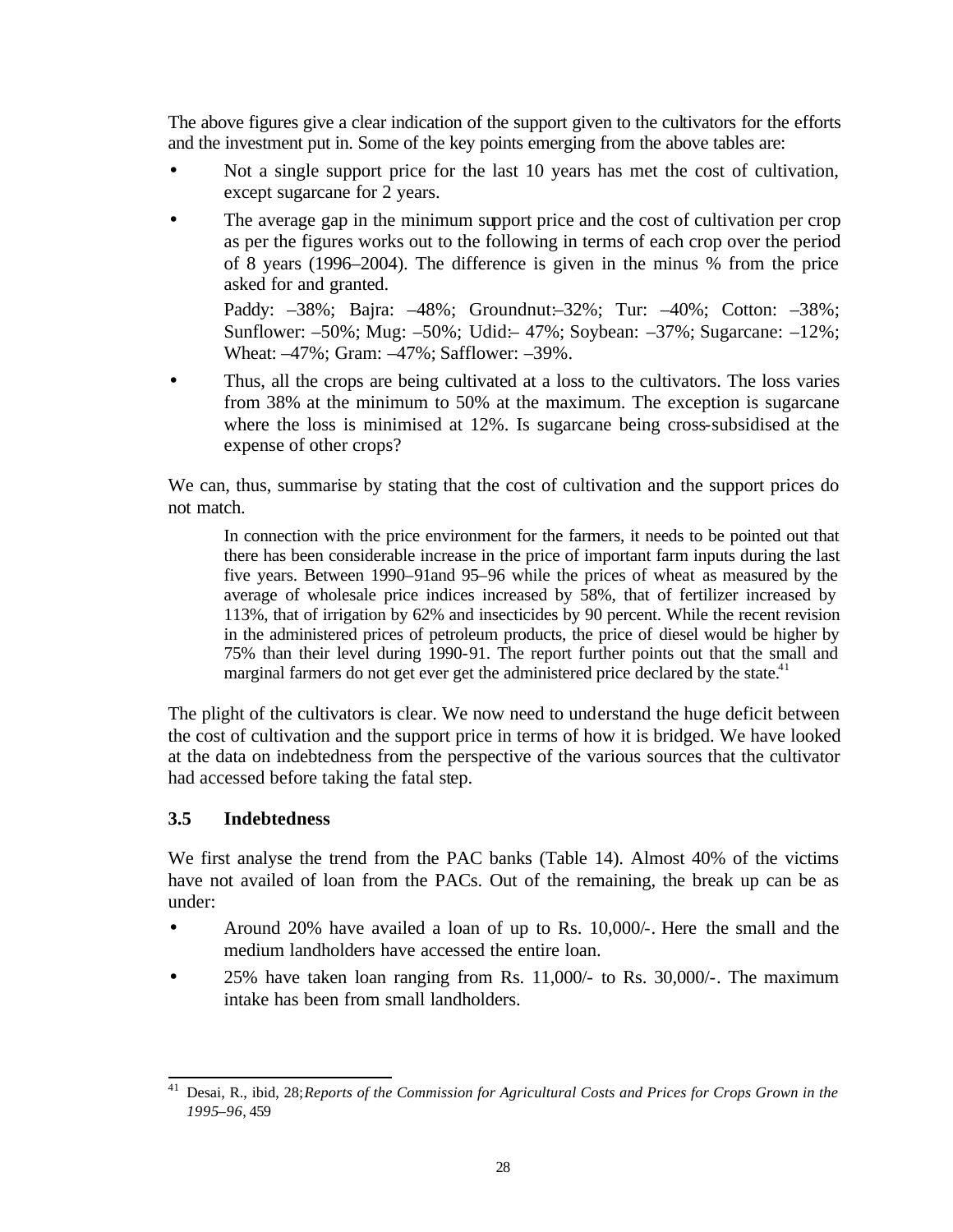• On the higher side, the middle landholders have taken loans ranging from Rs. 30,000–50,000/-. Only one large landholder has taken a loan exceeding Rs. 3,00,000/- (for purchase of a tractor).

|                    |              |                | <b>Grand</b>   |                |                |
|--------------------|--------------|----------------|----------------|----------------|----------------|
| <b>PAC</b>         | LH           | LL             | <b>MH</b>      | SH             | <b>Total</b>   |
| $\Omega$           | 1            | $\overline{2}$ | $\overline{2}$ | 8              | 13             |
| 2000               |              |                |                | 1              | 1              |
| 5000               |              |                | $\mathbf{1}$   |                | 1              |
| 7000               |              |                |                | 1              | 1              |
| 10000              |              |                | 1              | 3              | $\overline{4}$ |
| 11600              |              |                |                |                |                |
| 12000              | 1            |                |                |                |                |
| 12500              |              |                |                |                |                |
| 13000              |              |                |                |                | 1              |
| 14000              | 1            |                |                |                | $\overline{2}$ |
| 15000              |              |                | 1              | $\overline{2}$ | 3              |
| 20000              | 1            |                |                |                | $\overline{2}$ |
| 33000              |              |                | 1              |                |                |
| 47000              |              |                | 1              |                | 1              |
| 50000              |              |                | $\overline{2}$ |                | $\overline{2}$ |
| 363000             | $\mathbf{1}$ |                |                |                |                |
| <b>Grand Total</b> | 5            | $\overline{2}$ | 10             | 19             | 36             |

**TABLE 14: PAC<sup>42</sup> Loans and Landholding**

Now let us analyse the loans taken from Land Development Banks (LDBs), mainly for the development of minor irrigation as a medium-term loan.

|                    |    |    | <b>Grand</b> |           |              |
|--------------------|----|----|--------------|-----------|--------------|
| LDB                | LH | LL | MН           | <b>SH</b> | <b>Total</b> |
|                    | 3  | 2  |              | 16        | 30           |
| 7000               |    |    |              |           |              |
| 12000              |    |    |              |           |              |
| 15000              |    |    |              |           |              |
| 17000              |    |    |              |           |              |
| 20000              |    |    |              |           |              |
| 30000              |    |    |              |           |              |
| <b>Grand Total</b> |    | ◠  | 10           | 19        | 36           |

**TABLE 15: Loans from LDBs and Landholding**

<sup>42</sup> PAC- Primary Agricultural Credit Co-operatives

LDB-Land Development Bank

CB- Commercial Bank

PVT- Private Money Lenders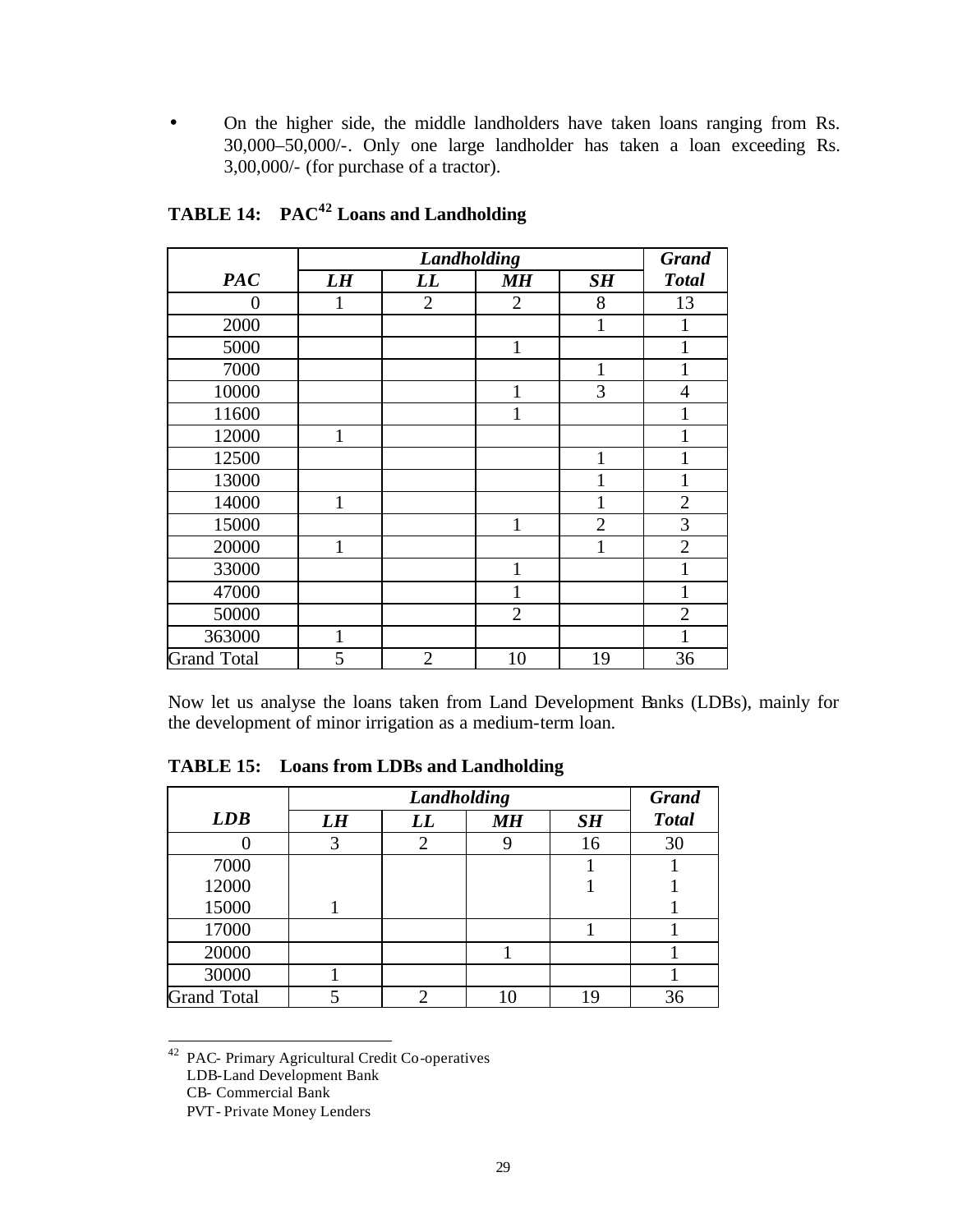Eighty percent have not availed of this loan at all. This might be so because once the crop loan is availed of, the cultivators may not be in a position to afford to service the loan. Out of the remaining, the maximum has been from small landholders (10%). The remaining has been shared between the medium and the large landholders.<sup>43</sup> More or less the same trend of the off take continues as far as the commercial banks are concerned as per Table 16.

| CB                 |                |                | Landholding |           | <b>Grand</b>   |
|--------------------|----------------|----------------|-------------|-----------|----------------|
|                    | LH             | LL             | <b>MH</b>   | <b>SH</b> | <b>Total</b>   |
|                    | $\overline{2}$ |                | 5           | 12        | 20             |
| 3000               |                |                |             |           |                |
| 4000               |                |                | 1           |           | 1              |
| 10000              |                |                |             | 3         | 3              |
| 12000              |                |                |             |           | $\overline{2}$ |
| 20000              | $\overline{2}$ |                |             |           | $\overline{2}$ |
| 22000              |                |                | 1           |           |                |
| 25000              |                |                |             | 1         | $\overline{2}$ |
| 30000              |                |                |             |           | $\overline{2}$ |
| 53000              |                |                | 1           |           | 1              |
| 89000              |                |                |             |           |                |
| <b>Grand Total</b> | 5              | $\overline{2}$ | 10          | 19        | 36             |

**TABLE 16: Commercial Banks and Loans**

l

Fifty-five per cent of the sample have not availed of the loans from the commercial banks. Of the remaining, the intake has been greater from the side of the medium farmers up to the credit amount of Rs. 30,000/-. Three borrowers have gone beyond Rs. 30,000/ and they too belong to the medium and large holders of land. Private lending has, perhaps, been the mainstay of the credit requirement of the cultivators.

Out of the total sample, around 30% have not availed of the private loans from moneylenders. Of the remaining 70%, the largest component of those who have availed loan are small and medium landholders. This works out to almost 80% of the total borrowers. Most of the borrowers fall in the band of Rs. 10,000–60,000/- in so far as the small landholders are concerned. This band extends to Rs. 1 lakh when it comes to the medium landholders. This band goes down a little bit when the large holders are borrowing from the moneylenders. What story does this picture tell? It suggests that the small and medium landholders are starved of credit — mostly institutional credit. They perforce have to turn to the moneylenders for survival and then fall into the debt trap. Along with the debt trap, the cultivator also has to fall back on relatives, as liquid capital remains a perennial issue. Table 18 relates the tale of borrowing from relatives.

In recent years the LDBs are not being refinanced and hence are 'sick'. This may be one reason why the off take is so limited. The State Government has refused to give counter guarantee to the LDBs, thus paving the way for NABARD's refusal for refinance.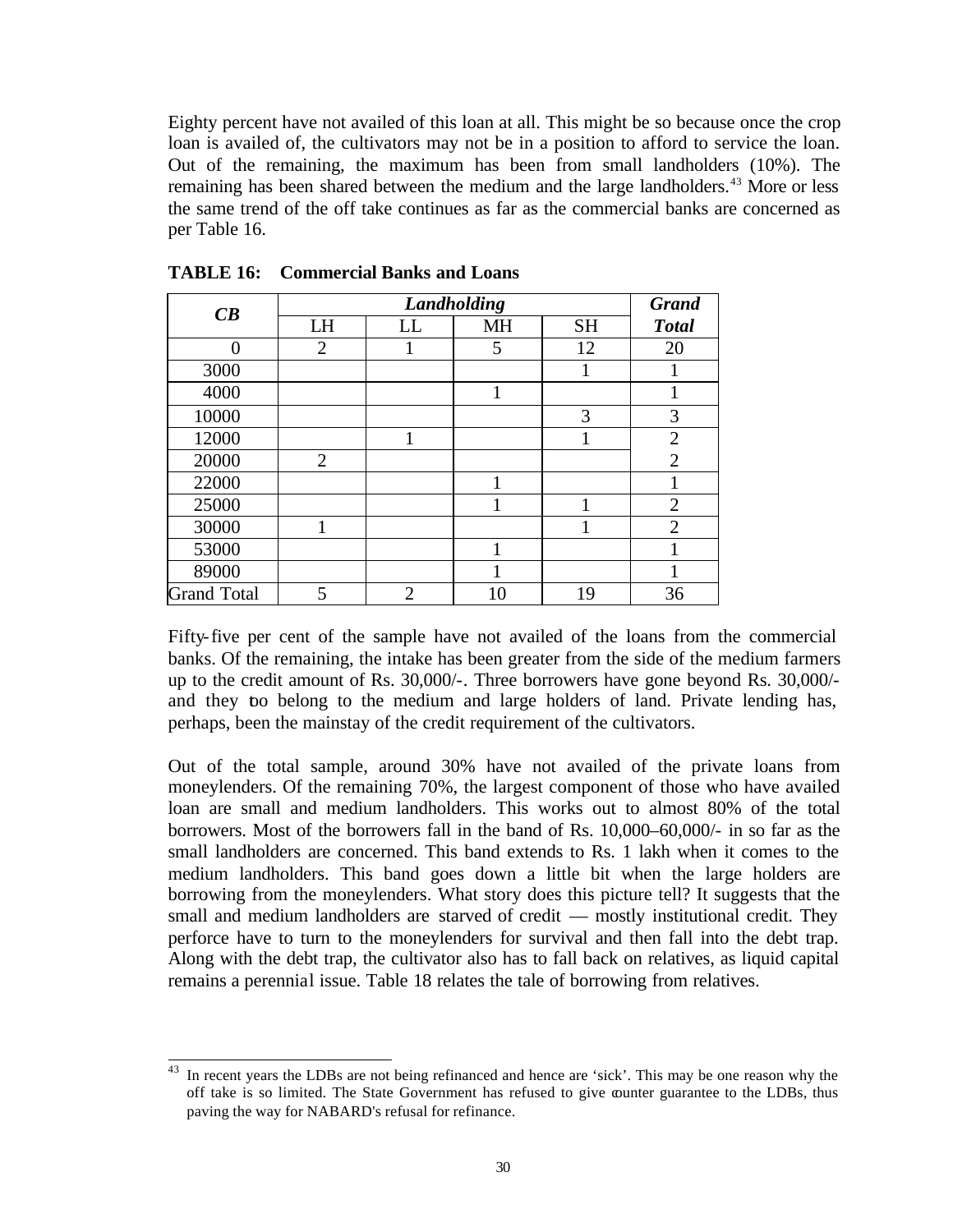| <b>PVT</b>         | LH | LL             | <b>MH</b> | SH             | <b>Grand</b><br><b>Total</b> |
|--------------------|----|----------------|-----------|----------------|------------------------------|
| 0                  |    |                | 5         | 5              | 11                           |
| 10000              |    |                | 1         | $\overline{2}$ | $\overline{4}$               |
| 15000              |    | 1              |           |                | 3                            |
| 16000              |    |                |           |                |                              |
| 18000              |    |                |           |                | 1                            |
| 20000              |    |                | 1         | $\overline{2}$ | 3                            |
| 25000              |    |                | 1         | $\overline{2}$ | 3                            |
| 30000              |    |                | 1         |                |                              |
| 33000              |    |                |           |                |                              |
| 35000              |    | 1              |           | 1              | $\overline{2}$               |
| 40000              |    |                |           | $\overline{2}$ | $\overline{2}$               |
| 50000              | 1  |                |           | 1              | $\overline{2}$               |
| 60000              |    |                |           | 1              |                              |
| 100000             |    |                | 1         |                |                              |
| <b>Grand Total</b> | 5  | $\overline{2}$ | 10        | 19             | 36                           |

## **TABLE 17: Private Lending**

## **TABLE 18: Lending From Relatives**

| Relative           |    | Landholding    |                |                |                |  |  |  |
|--------------------|----|----------------|----------------|----------------|----------------|--|--|--|
|                    | LH | LL             | <b>MH</b>      | SH             | <b>Total</b>   |  |  |  |
| 0                  | 3  | $\overline{2}$ | $\overline{2}$ | 12             | 19             |  |  |  |
| 5000               |    |                | $\overline{2}$ |                | 3              |  |  |  |
| 7000               |    |                |                |                |                |  |  |  |
| 10000              |    |                |                |                | $\overline{2}$ |  |  |  |
| 15000              |    |                |                |                |                |  |  |  |
| 20000              |    |                | 1              | $\overline{2}$ | 4              |  |  |  |
| 25000              |    |                |                |                |                |  |  |  |
| 30000              |    |                |                |                |                |  |  |  |
| 45000              |    |                |                |                |                |  |  |  |
| 50000              |    |                |                |                |                |  |  |  |
| 100000             |    |                |                |                |                |  |  |  |
| 200000             |    |                |                |                |                |  |  |  |
| <b>Grand Total</b> | 5  | $\overline{2}$ | 10             | 19             | 36             |  |  |  |

Fifty percent of the sample has not availed of the loan from relatives. Of the remaining, the largest group of borrowers is, once again, the small and the medium farmers. This verifies the fact that this segment is starved of credit and has to take recourse to borrowing from all possible sources.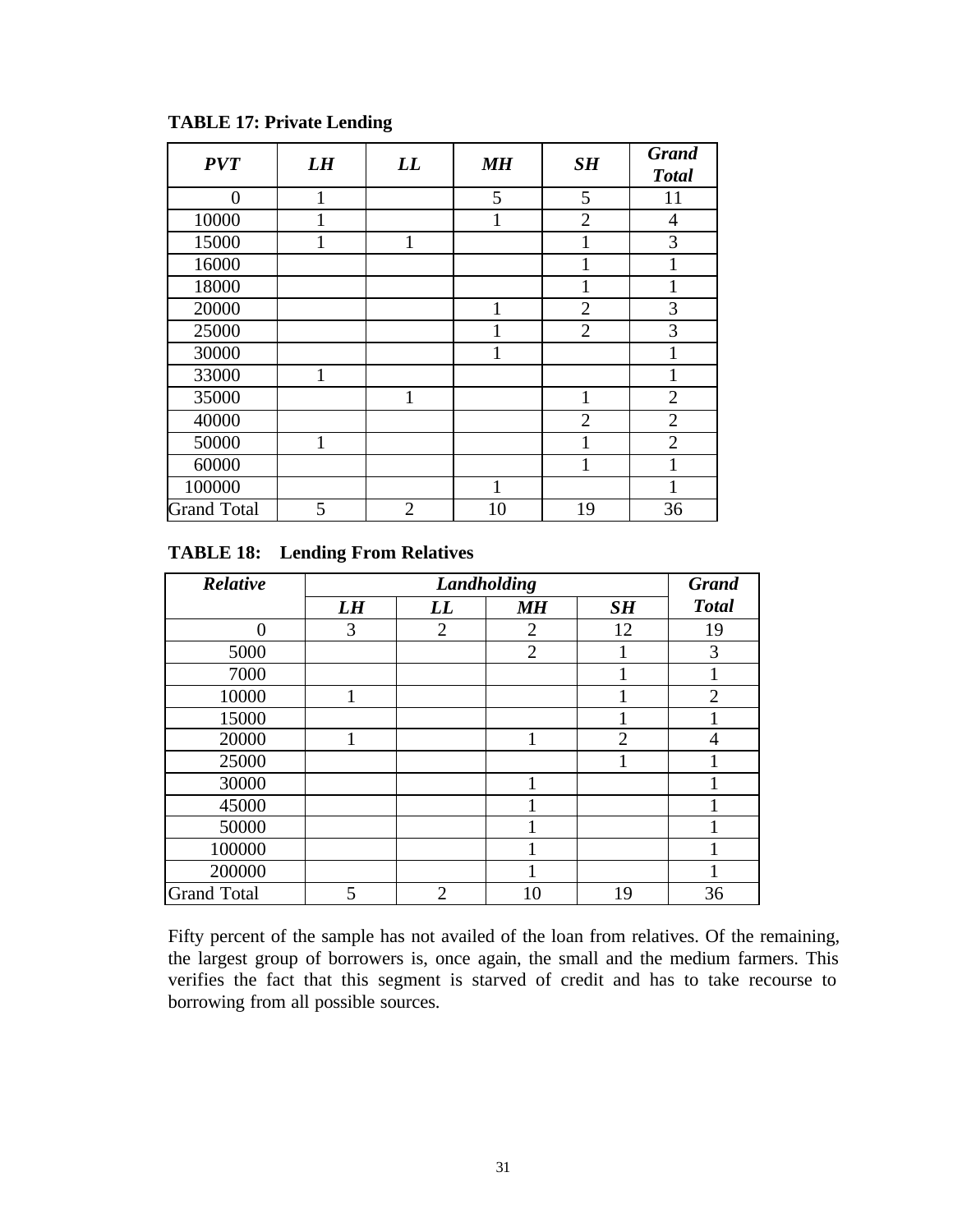We can look at the broader picture through the pie chart given below that consolidates all the lending and breaks them down in their respective percentages.



*Source: Field data*

Out of the total lending, the private lending component comes to about 50% (which includes the borrowing from the relatives as well). The PACs are contributing to the tune of 21% and the Commercial Banks and the LDBs put together are contributing to only 18%. This lends itself to an argument that the largest off take of credit is still being met by private sources. We need to understand the reasons for the same.

Only 20 per cent of the sample has received compensation from the Chief Minister's Relief Fund of Rs. 1,00,000/-. Thus, 80% of the families, whose member committed suicide, have not received any.

|                       | $\sim$ ---- | CM |                | <b>Grand</b> |  |
|-----------------------|-------------|----|----------------|--------------|--|
| Caste                 |             | Y  | Y              | <b>Total</b> |  |
| Α                     | 5           |    |                | 5            |  |
| B                     |             |    |                |              |  |
| $\overline{\text{C}}$ | 8           |    | $\overline{2}$ | 10           |  |
| D                     |             |    |                | 6            |  |
| E                     | 11          |    | 3              | 14           |  |
| <b>Grand Total</b>    | 29          |    | 6              | 36           |  |

**TABLE 19: Compensation from CM's Relief Fund**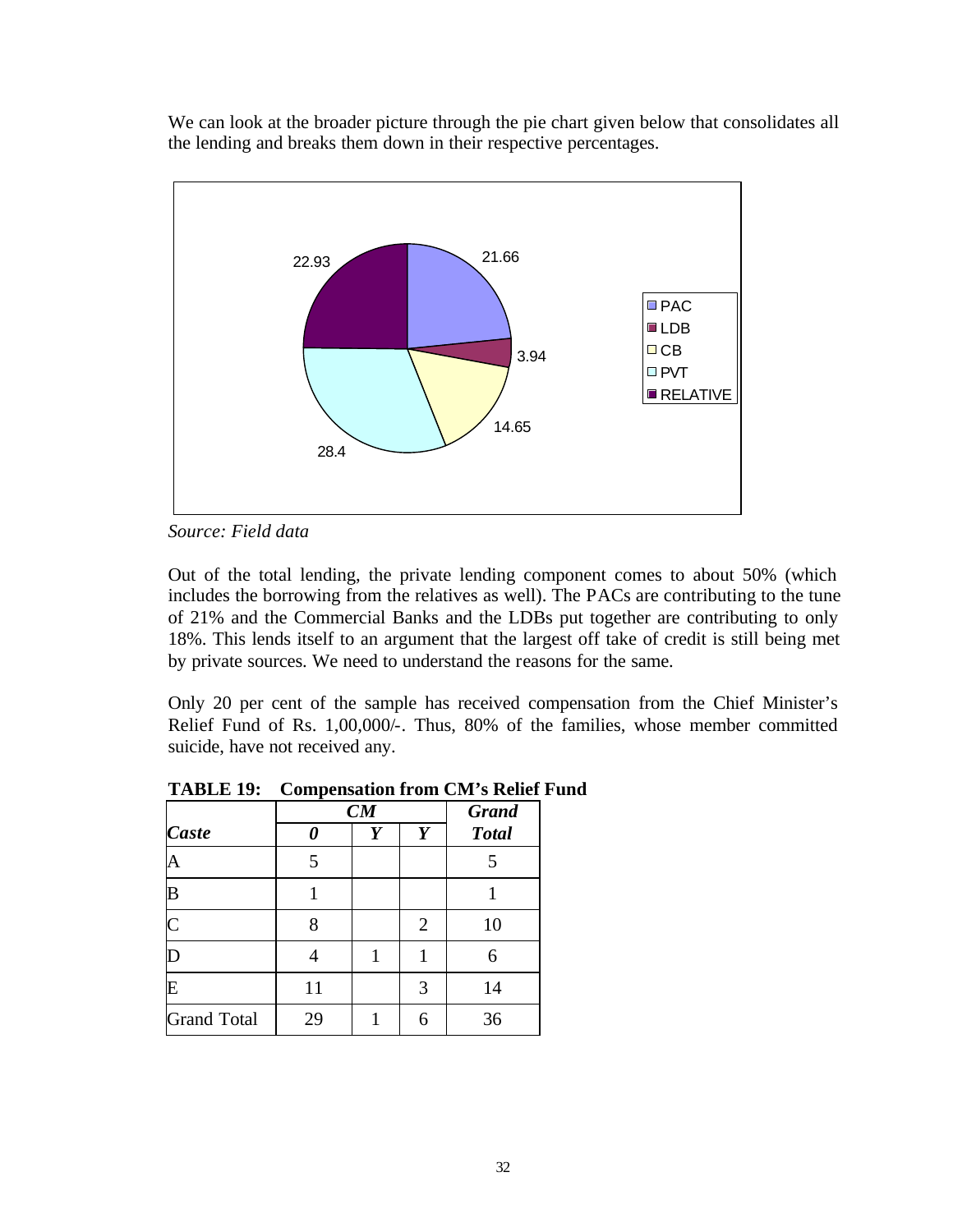We can now conclude this sub-section with the following assertions:

- There is a general crisis of credit in the agrarian economy.
- This is reflected more in the medium and small landholdings, where all the possible sources have been tapped.
- This crisis has pushed the cultivators in the debt and death trap.
- The resultant debt trap is due to the inadequate credit supply to the cultivators at an affordable price and due to the rising costs of production that cannot be met.

## **3.6. Attitude of the Government**

The crisis in agriculture is widespread, and the number of farmers committing suicide is on the increase. The situation only seems to be getting worse. What has been the response of the government to the unfolding consequences of the crisis in agricultural sector?

- Despite the letters and faxes sent by us to the district collectors (except Mumbai) citing the order of the Honourable High Court to solicit basic information regarding the deaths, only two Collectors (Jalna and Dhulia districts) got back with a response. This is despite the direction of the Honourable High Court asking the TISS to submit its report on the possible causes behind the suicides of the cultivators. We received information from the Divisional Commissioner Nagpur, Commissioner Agriculture and Jt. Director, APC. Otherwise, there is a general lack of sensitivity to the situation that the farmers are facing.
- In terms of the list provided by Jalna, Wardha and Nagpur districts, the information has been inadequate and incomplete.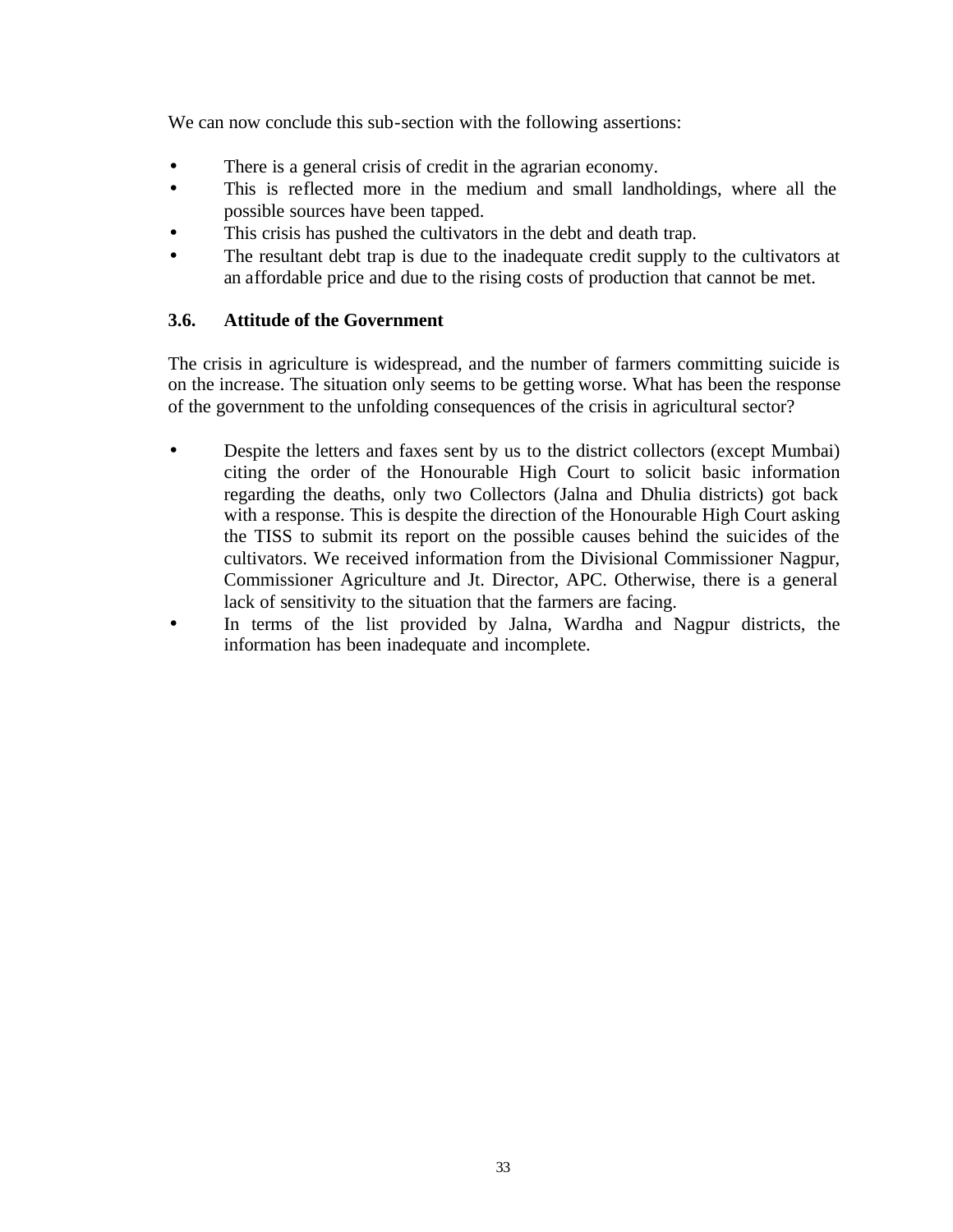We cite a table below to illustrate this point.

| Sl. No.        | Reference No. of<br>the $Case44$      | <b>Reason of Death</b><br>cited by the Govt.<br><b>Machinery</b> | <b>Research</b><br>teams Case<br>No. <sup>45</sup> | <b>Research teams</b><br>findings based on<br>the information<br>from the family. |
|----------------|---------------------------------------|------------------------------------------------------------------|----------------------------------------------------|-----------------------------------------------------------------------------------|
| $\mathbf{1}$   | Nagpur Com. Sr.<br>no. 46             | Not Indebtedness,<br>no reason known                             | Case 27                                            | Death due to<br>indebtedness,<br>Loan amount Rs.<br>$74,000/-.$                   |
| $\overline{2}$ | Nagpur Com Sr.<br>No. 60              | Not due to debt,<br>was a jeep driver                            | Case 21                                            | Death due to<br>indebtedness, crop<br>failure, Rs.<br>$1,40,000/-$                |
| 3              | Nagpur Com. Sr.<br>No. 69             | Economic problems                                                | Case 29                                            | Same as govt.                                                                     |
| $\overline{4}$ | Nagpur Com. Sr.<br>No. 90             | Due to addiction to<br>liquor                                    | Case 28                                            | Death due to<br>indebtedness, Rs.<br>57,000/-                                     |
| 5              | Collector Jalna<br>Ref. No. $18^{46}$ | Not because of debt<br>and crop failure                          | Case 35                                            | Death due to<br>indebtedness, crop<br>failure. Loan Rs.<br>$37,000/-$             |
| 6              | Collector Jalna,<br>Ref. No. 25       | Not due to debt,<br>personal reasons                             | Case 36                                            | Death due to<br>indebtedness.<br>Total loan Rs.<br>$75,000/-$                     |

## **TABLE 20: Causes of Death — Comparison between the Government and the Research Team's Findings**

It might seem that the causes of suicides have not been properly investigated and documented. We suggest that the Honourable High Court appoint a high power committee of eminent activists and individuals to verify the government list independently within a timeframe.

• The causes of death cited seem superfluous and arbitrary. There may have been a tendency to ignore the suicides of the landless farmers. It is clear that even the landless, who leased land for cultivation and suffered losses, was unable to pay for the leased land as well as the loan taken to enable cultivation. This group has not even been considered as cultivators by the government in the first place. We request the Court to take corrective steps.

<sup>44</sup> Annexure No. XII.

 $45$  See Section 3.2, Case 27.

<sup>46</sup> See Annexure XIII.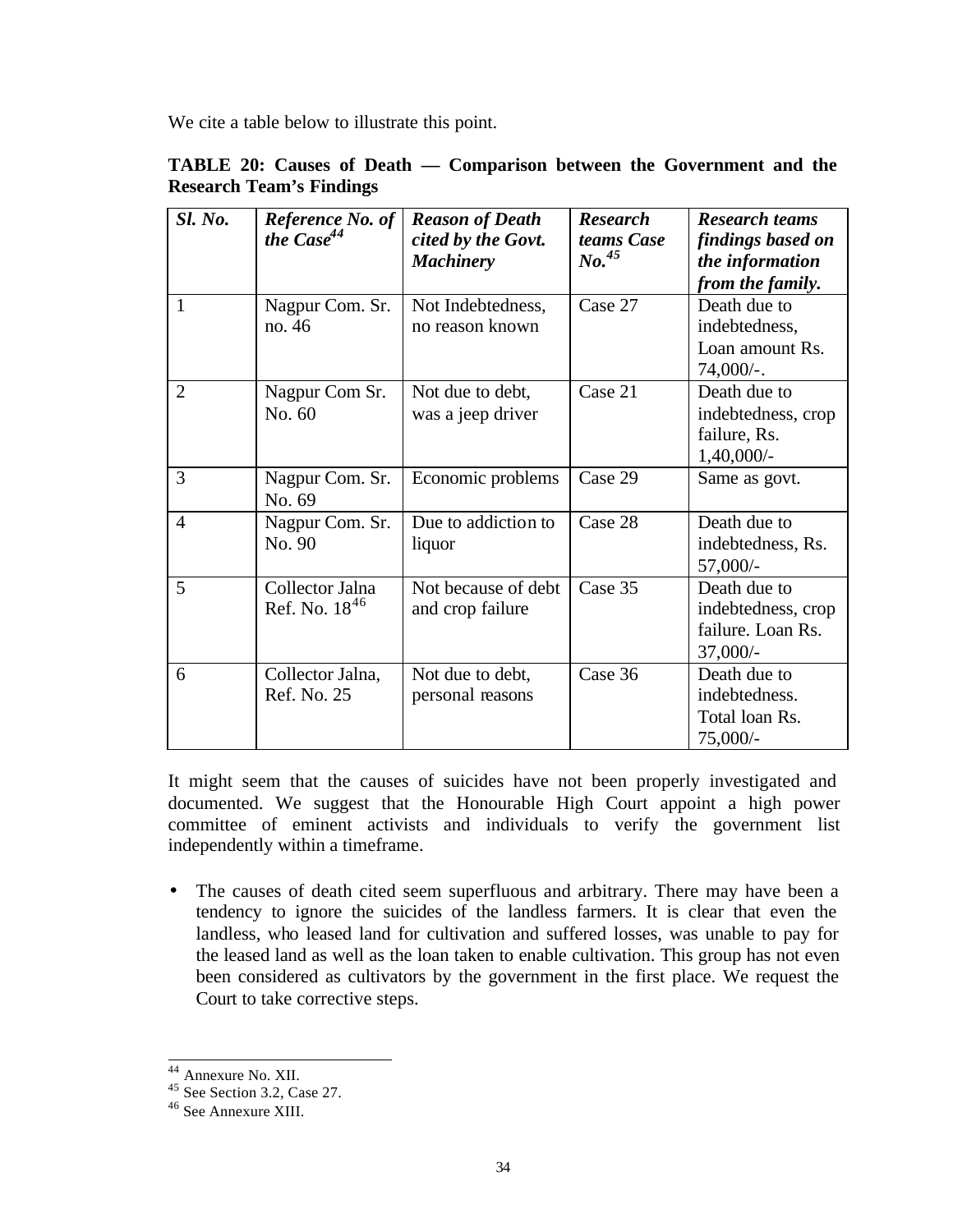• The fact that none of the other districts provide the figures of suicides suggests that they do not have those figures in the first place. The Honourable Court should ask the district authorities as to what efforts have been made to document reports of farmers committing suicide. The Honourable Court could direct the government to take stern action against the district authorities for failing in their duties to investigate and provide relief to families that have lost their main earning member to suicide.

## **SECTION IV Causes and Linkages**

## **4.1 Causes**

On the basis of the analytical framework discussed above, we can draw the following conclusions regarding the causes of the suicides of the cultivators:

- 1. The major reason for the suicides is the heavy indebtedness that the cultivators find themselves in today. <sup>47</sup> This heavy indebtedness is not an overnight phenomenon that has occurred suddenly. It has its roots in the credit policy that has been followed over a number of years.
- 2. The indebtedness itself results from a mismatch in the cost of production and the support price and the market price that the cultivators are receiving at the end of every cropping cycle.
- 3. Field data suggests that there has been repeated crop failure in the last four years. $48$ This crop failure has resulted in a reduction in the productivity of the land due to a variety of reasons. These reasons could be due overuse of fertilisers, pesticides and reliance on HYV seeds and now to some extent on the genetically modified seeds such as the Bt. Cotton. Thus, the crop failure becomes a cyclical phenomena and not a one-time occurrence.
- 4. Heavy indebtedness is spreading across the landholding patterns. In that context, the small and the medium-sized cultivator is the most affected of the lot, though the large landholder in the rain-fed areas of the state, too, is coming under strain.
- 5. In the context of availability of credit, field data suggests that even after 55 years of Independence, private moneylending remains the single largest source of credit to small and marginal farmers. This is so because the banking sector is fast moving out of the credit delivery mechanism. The reasons for such a thing to happen is covered section 4.2.
- 6. Cultivation in Maharashtra is primarily rain-fed in nature. Thus, the subsidy given on fertilisers and pesticides, irrigation and electricity does not touch the small/marginal and medium-sized landholder, as the cultivation is deprived of an assured irrigation source. Thus, those who are cultivating cash crops that requires irrigated water have

 $47$  This finds echoes in the other studies done on this phenomenon. See Mohanty, 2004.

<sup>48</sup> See Section 3.2 for case summaries.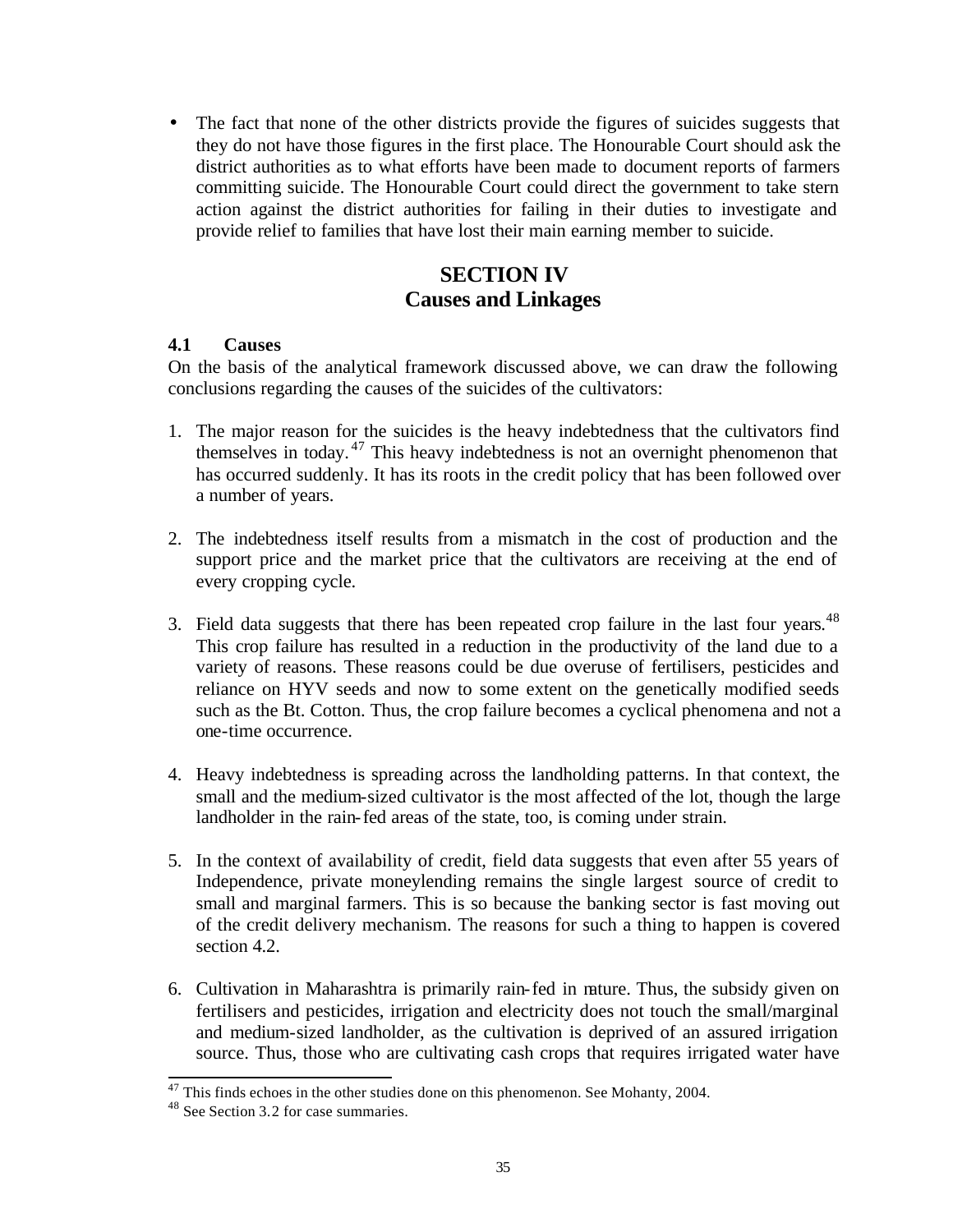to perforce rely on the rainfall that is fickle at the best of times. This puts the system under tremendous stress. The cash crop becomes a kind of a compulsion, as subsistence farming alone does not provide for the need of liquid capital that the cultivator needs for survival. More and more, the small and marginal farmers are pushed into compulsory cash crop cultivation that is having a spiral effect in terms of the debt crisis.

- 7. The access to information base that the cultivators have largely comes from the agents of the fertiliser and seed companies. The government extension machinery is not visible in the sense that it can provide an objective database in information to the cultivators.
- 8. The attitude of the government may be described as starkly apathetic. This is demonstrated by the fact that almost 80% of the victims have not received any kind of compensation from the government.
- 9. There is a total absence of safety net for the cultivators, especially the small and the medium ones.

## **4.2 Linkages**

Here we would primarily explore the linkages between the debt and the macro context in which this situation has arisen. The following data from the Planning Commission makes the picture clear for the credit-starved sector that agriculture has become.

| <b>Plans</b>           | <b>Total Plan</b><br><b>Outlay</b> | <b>Agriculture &amp; Allied</b><br><b>Sectors</b> | % of Agri. And<br><b>Allied sectors to</b> |
|------------------------|------------------------------------|---------------------------------------------------|--------------------------------------------|
|                        |                                    |                                                   | total                                      |
| I Plan (1951–56)       | 2378                               | 354                                               | 14.9                                       |
| II Plan $(1956-61)$    | 4500                               | 501                                               | 11.3                                       |
| III Plan (1961-66)     | 8577                               | 1089                                              | 12.7                                       |
| Annual Plans (1966–69) | 6625                               | 1107                                              | 16.7                                       |
| IV Plan (1969–74)      | 15779                              | 2320                                              | 14.7                                       |
| V Plan (1974–79)       | 39426                              | 4865                                              | 12.3                                       |
| Annual Plan (1979–80)  | 12177                              | 1997                                              | 16.4                                       |
| VI Plan (1980–85)      | 97500                              | 5695                                              | 5.8                                        |
| VII Plan (1985–90)     | 180000                             | 10525                                             | 5.9                                        |
| Annual Plan (1990–91)  | 58369                              | 3405                                              | 5.8                                        |
| Annual Plan (1991–92)  | 64751                              | 3851                                              | 6.0                                        |
| VIII Plan (1992-97)    | 434100                             | 22467                                             | 5.2                                        |
| IX Plan (1997-02)      | 859200                             | 42462                                             | 4.9                                        |
| X Plan (2002-07)       | 398890                             | 20668                                             | 5.2                                        |

**TABLE 21: Plan Outlay in Agriculture and Allied Sectors (in crore Rs.)**

*Source: Planning Commission, 10th Plan Documents*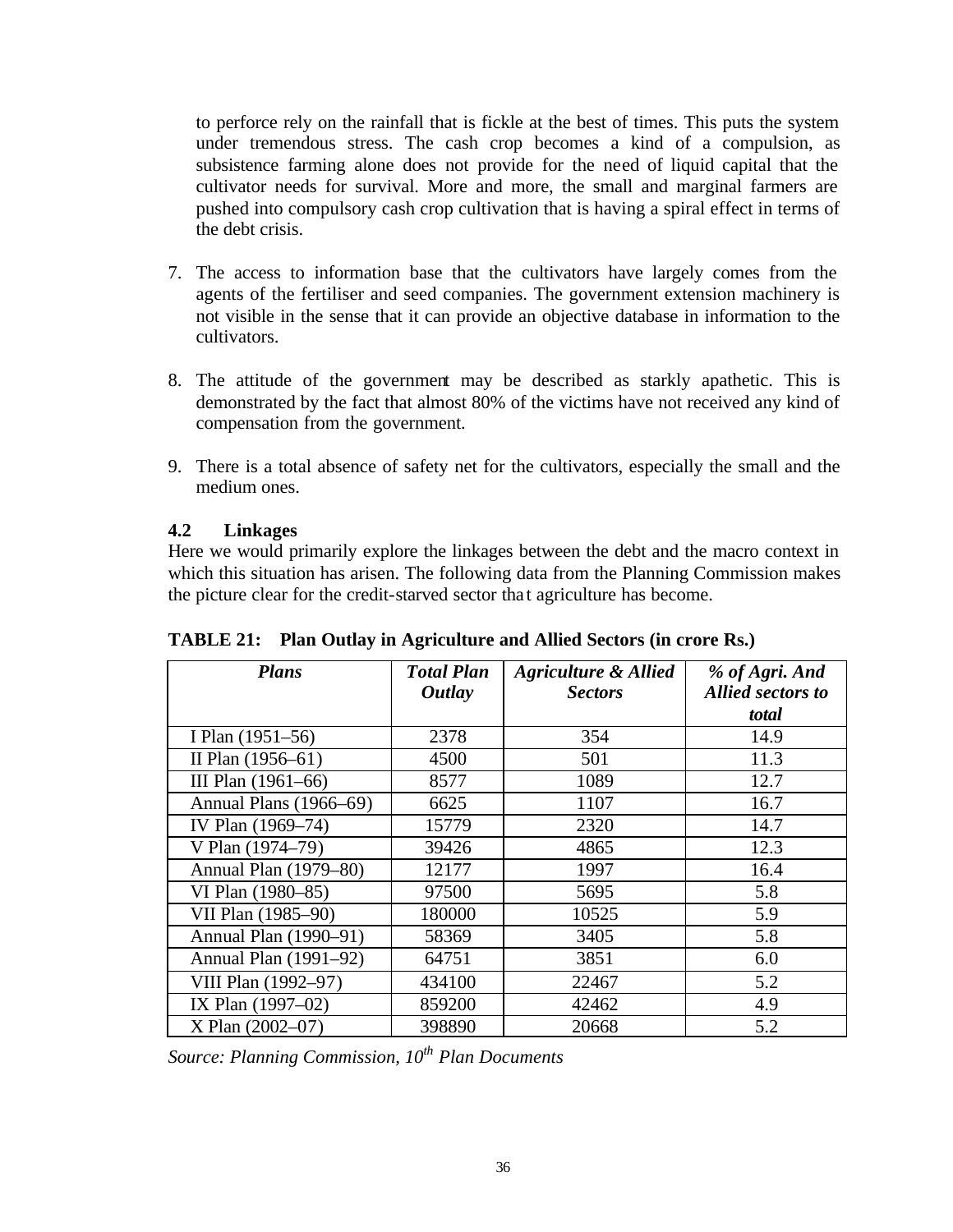Table 21 is self-explanatory. The reduction in the sectoral investments is massive. This reduction can be pinned down to the to the year 1980–1985. That year forms the watershed in the history of investment in Indian agriculture.

As per the table cited above, there has been a decline in terms of total investment in agriculture over the last seven years, the figures for which are available to us. The total investment to the GDP ratio has declined from 1.6% to 1.3%. The decline in the public sector investment is quite sharp  $-27\%$  per cent  $-$  and there is a corresponding rise in the investment from the private sector by 13%. The overall credit supply to agriculture from the private sector stands at 75%.

On the supply side, how much short-term crop loan credit does the sector need? We have some figures available for the same. According to the figures available from the year 1994–95, the total credit requirement in the sector works out to roughly Rs.78,000 crores. Against that, the supply of institutional credit works out to just 11%. Thus, of the total short-term credit requirement, nearly 90% of the same is being met by private moneylending.<sup>49</sup>

The issues before the supply side are now clear. They pertain to the total supply of credit — the supply of short-term credit by almost 90% is pushing farmers into the arms of the moneylenders. We need to take a note of this while making recommendations.

|             | <b>Gross Capital Formation</b> |               |                           |                            | % Share of                |                         |                    | Invest.                                   |
|-------------|--------------------------------|---------------|---------------------------|----------------------------|---------------------------|-------------------------|--------------------|-------------------------------------------|
|             | $A$ griculture                 | Total economy | Public sector in<br>Agri. | sector in<br>Agri.<br>Pvt. | Public sector in<br>Agri. | Pvt. sector in<br>Agri. | To total<br>Agril. | In<br>Agri.<br>$as\%$<br>of<br><b>GDP</b> |
| 1993-94     | 13523                          | 181133        | 4467                      | 9056                       | 33.0                      | 67.0                    | 7.47               | 1.6                                       |
| 1994-95     | 14969                          | 229879        | 4947                      | 10022                      | 33.0                      | 67.0                    | 6.51               | 1.6                                       |
| 1995-96     | 15690                          | 284557        | 4849                      | 10841                      | 30.9                      | 69.1                    | 5.51               | 1.6                                       |
| 1996-97     | 16176                          | 248631        | 4668                      | 11508                      | 28.9                      | 71.1                    | 6.51               | 1.5                                       |
| 1997-98     | 15942                          | 256551        | 3979                      | 11963                      | 25.0                      | 75.0                    | 4.77               | 1.4                                       |
| 1998-99     | 14895                          | 243697        | 3869                      | 11026                      | 26.0                      | 74.0                    | 6.11               | 1.3                                       |
| 1999-00     | 16582                          | 268374        | 4112                      | 12470                      | 24.8                      | 75.2                    | 6.18               | 1.3                                       |
| $2000 - 01$ | 16545                          | 274917        | 4007                      | 12538                      | 24.2                      | 75.8                    | 6.02               | 1.3                                       |

**TABLE 22: Investment in Agriculture**

*Source: Planning Commission, 10th Plan Documents*

l <sup>49</sup> Reports of the Commission for Agricultural Costs and Prices for crops sown in the 1993-94,1994—95, 1995-96,1996-97. See the table attached, annexure XX.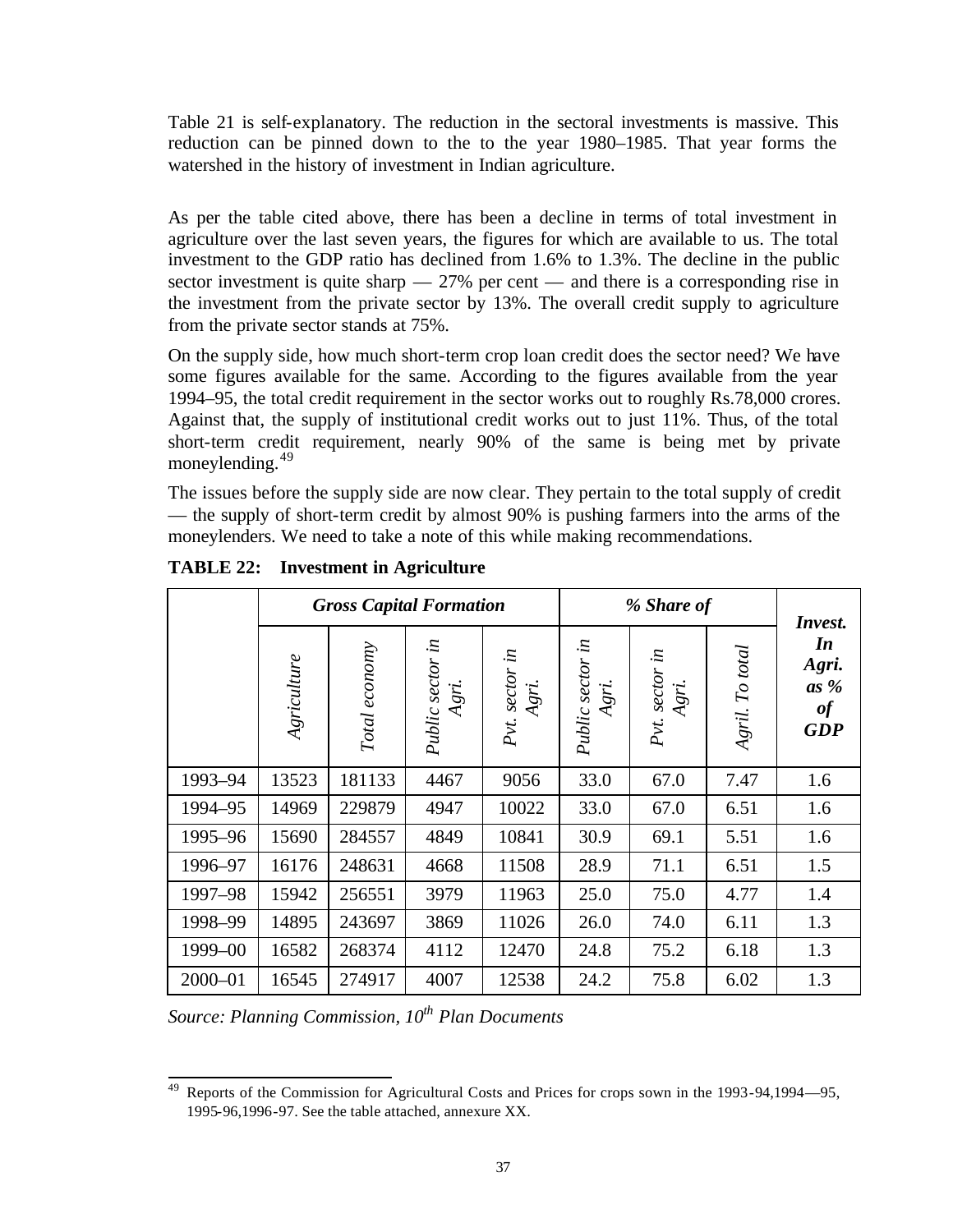## **SECTION V: Recommendations**

## **5.1 Recommendations for Immediate Relief and Rehabilitation**

- 5.1.1 An immediate (adequate) compensation be offered, on a priority basis, to the families of the victims. In order to do that, a committee comprising eminent persons / representatives from institutions / activists and voluntary organisations be set up under the aegis of the Court, which should have a high-level government nominee. The committee should recommend the form and the content of the relief to the Court to consider. In the meanwhile an ex-gratia payment of Rs. 2.5 lakhs to the victim's families be made in order that they may continue their existence with dignity.
- 5.1.2 A committee of eminent persons/representatives from institutions/activists and voluntary organisations be set up to arrive at a correct and complete list of farmers who have committed suicide. This committee may have a specific time limit to submit its (comprehensive) list to the Court. The Court should direct district officials to investigate the circumstances leading to the farmers committing suicide. Our investigation and reports from activists in the field show that suicides by the farmers are not clearly registered and investigated.
- 5.1.3 As many issues in the case are in the purview of the Union Government, it should be made a party in the suite and be directed to submit a detailed affidavit on matters raised in this Report.
- 5.1.4 The Court should immediately ask the State Government, the Union Government, the Life Insurance Corporation of India, and the Agriculture Insurance Corporation of India to create an insurance safety net that covers the assurance of minimum life support system for the cultivators and their production system as a whole.
- 5.1.5 The Court should direct the state to look into its extension work in the field of agriculture and come up with a comprehensive action plan to revamp the set up, its training and its information base. The farmers could access the information through e-networks (similar to e-chaupals). The Court may ask the State Government to take cognisance of the fact that its extension work in agriculture is not making an impact on the mindsets of the cultivators. The Court should ask the government to propagate the alternative low cost organic/natural farming system through a strong network of voluntary bodies, and activists working on these issues and farmers' organisations.

#### **5.2 Recommendation for Long-Term Solutions to Agrarian Crisis in Maharashtra**

5.2.1 Any relief is a short-term measure. Long-term measures should be the rehabilitation of a system, in this case the agrarian production system itself. In this